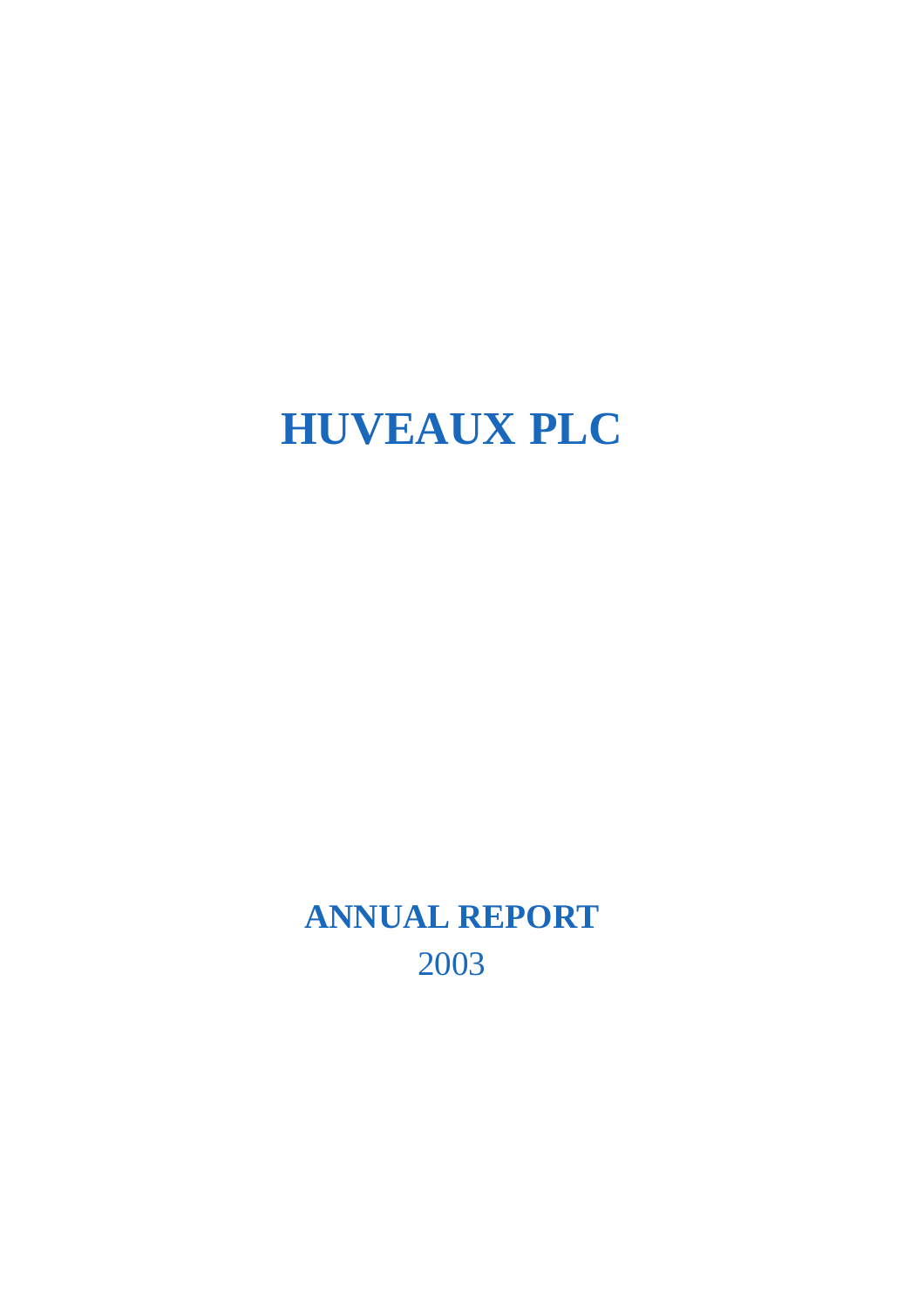**Huveaux PLC has the objective of building a substantial publishing and media group over the next 10 to 15 years. After two years in operation, Huveaux comprises:**

- **The EU's largest publisher of political biography**
- Publishing and selling over 1 million school **revision guides a year**
- **Three magazines and newsletters**
- **Three subscription websites**
- **Video production and sales comprising 22 titles**
- **Publishing over 100 training manuals**
- **Running seminars and courses**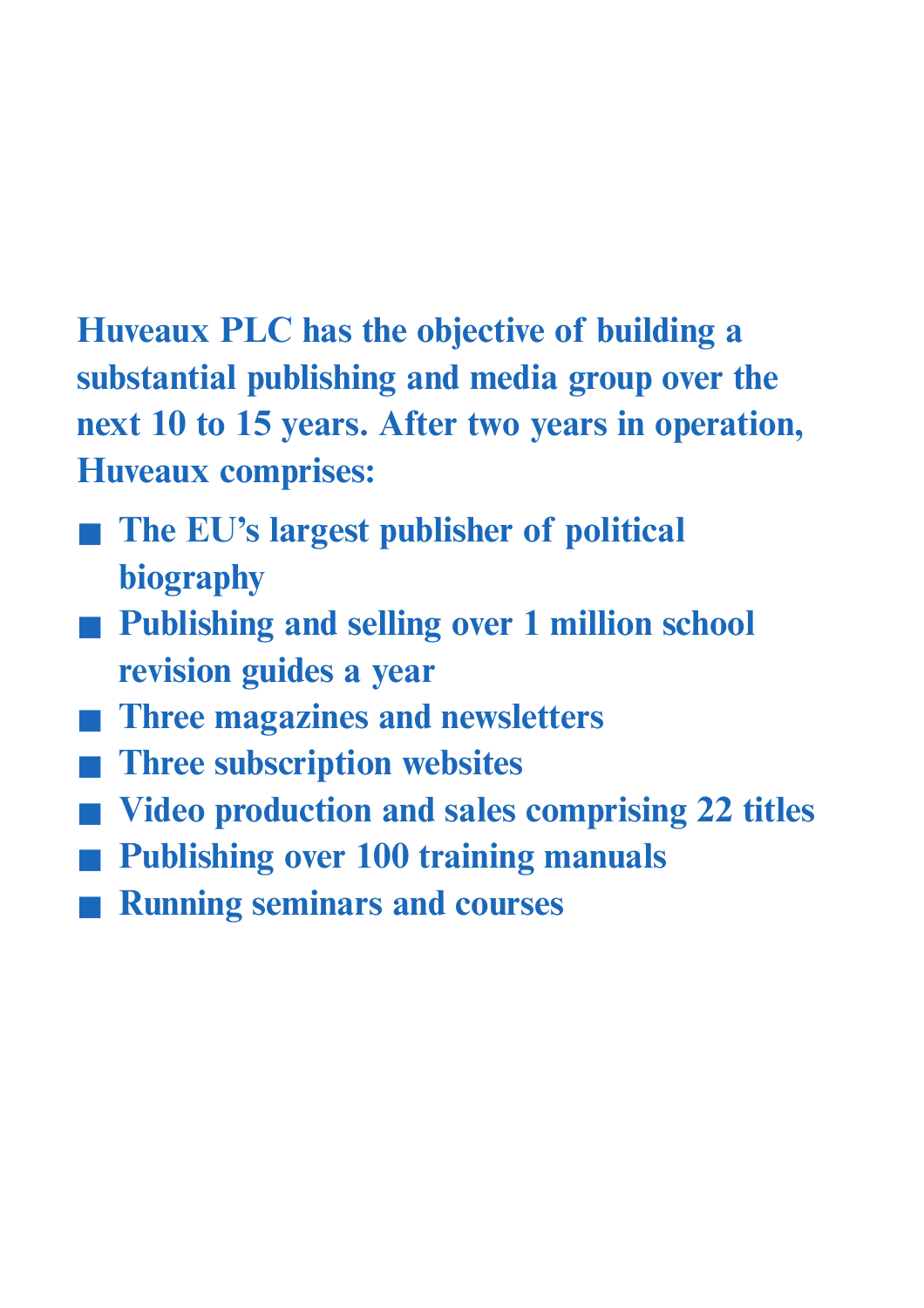- **Pre-tax profits trebled to £1.2 million**
- **The acquisition of Lonsdale Revision Guides**
- **The acquisition of Le Trombinoscope**
- **The acquisition of Fenman**
- **Cash of £3.7 million at the year-end**
- **Dividend up by 17 per cent**
- **Further acquisitions in the pipeline**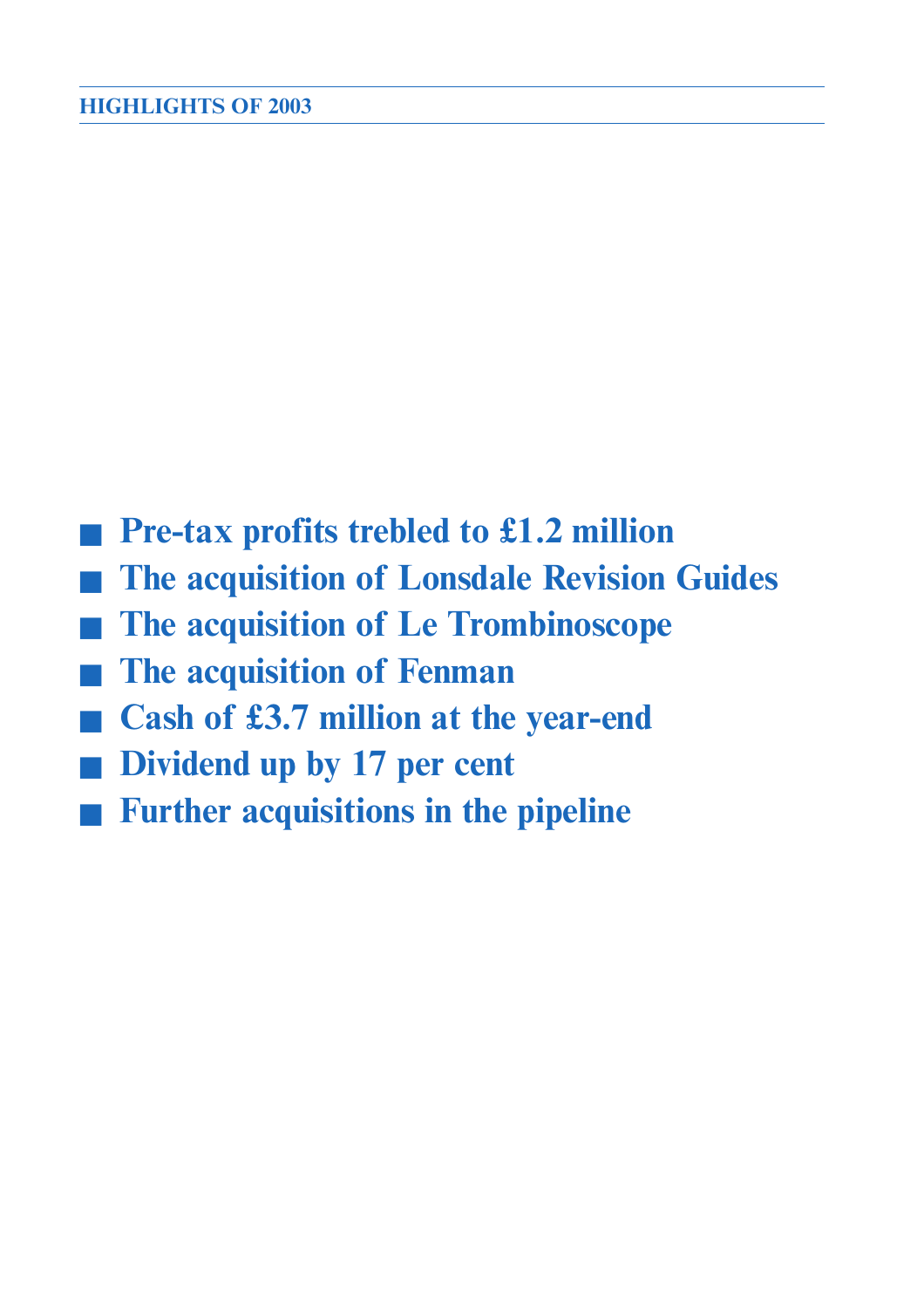### **CONTENTS**

| Directors                                | $\mathfrak{Z}$ |
|------------------------------------------|----------------|
| Advisers and secretary                   | $\overline{4}$ |
| Chairman's statement                     | 5              |
| Directors' report                        | 9              |
| Statement of directors' responsibilities | 12             |
| Report of the independent auditors       | 13             |
| Consolidated profit and loss account     | 14             |
| Consolidated balance sheet               | 15             |
| Company balance sheet                    | 16             |
| Consolidated cash flow statement         | 17             |
| Notes to the financial statements        | 19             |
| Notice of Annual General Meeting         | 36             |
| Corporate directory                      | 38             |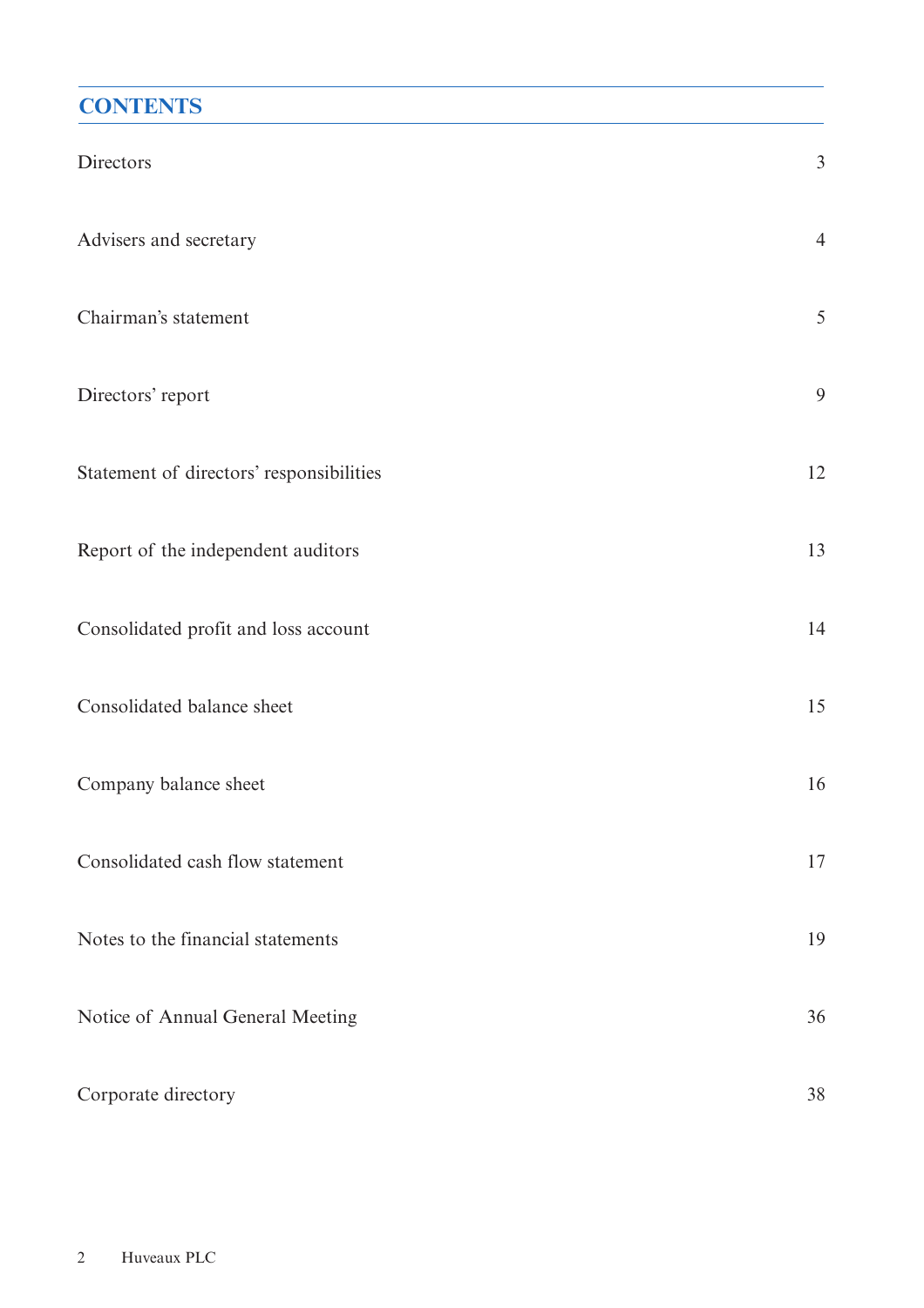### **DIRECTORS**

#### **John P de Blocq van Kuffeler, MA, FCA**

#### **Chairman**

He is Chairman and founder of Huveaux PLC. He is also Chairman of Provident Financial plc and Eidos plc. He was formerly Chief Executive of Provident Financial plc and prior to that Chief Executive of Brown Shipley Holdings Limited (formerly Brown Shipley Holdings PLC).

#### **David B Horne, CA, MCIM**

#### **Finance Director and Company Secretary**

Prior to joining the Board of Huveaux PLC, he ran his own consultancy practice. He was formerly European Finance Director of BSMG Worldwide, the large international PR agency. After qualifying with Price Waterhouse, he held senior positions with the BBC and AT&T. Appointed as director on 1 January 2004.

#### **Timothy J Benn, MA, FCIM**

#### **Non-executive director**

He was formerly Chairman of Benn Brothers PLC and Timothy Benn Publishing Limited. He is co-owner and Chairman of Dalesman Publishing Company Limited. Member of the Audit and Remuneration Committees.

#### **Christina G Benn, MCIPD**

#### **Non-executive director**

She was formerly Head of Personnel and Training at Benn Brothers PLC and Chief Executive of Timothy Benn Publishing Limited. She is co-owner and Chief Executive of Dalesman Publishing Company Limited. Member of the Audit and Remuneration Committees.

#### **John L Clarke, FCA**

#### **Non-executive director**

After a career at KPMG he became a partner at Moores Rowland, and subsequently founded Clarke & Co, chartered accountants in 1990. He is also Chairman of Cranzon Systems Limited. Chairman of the Audit Committee.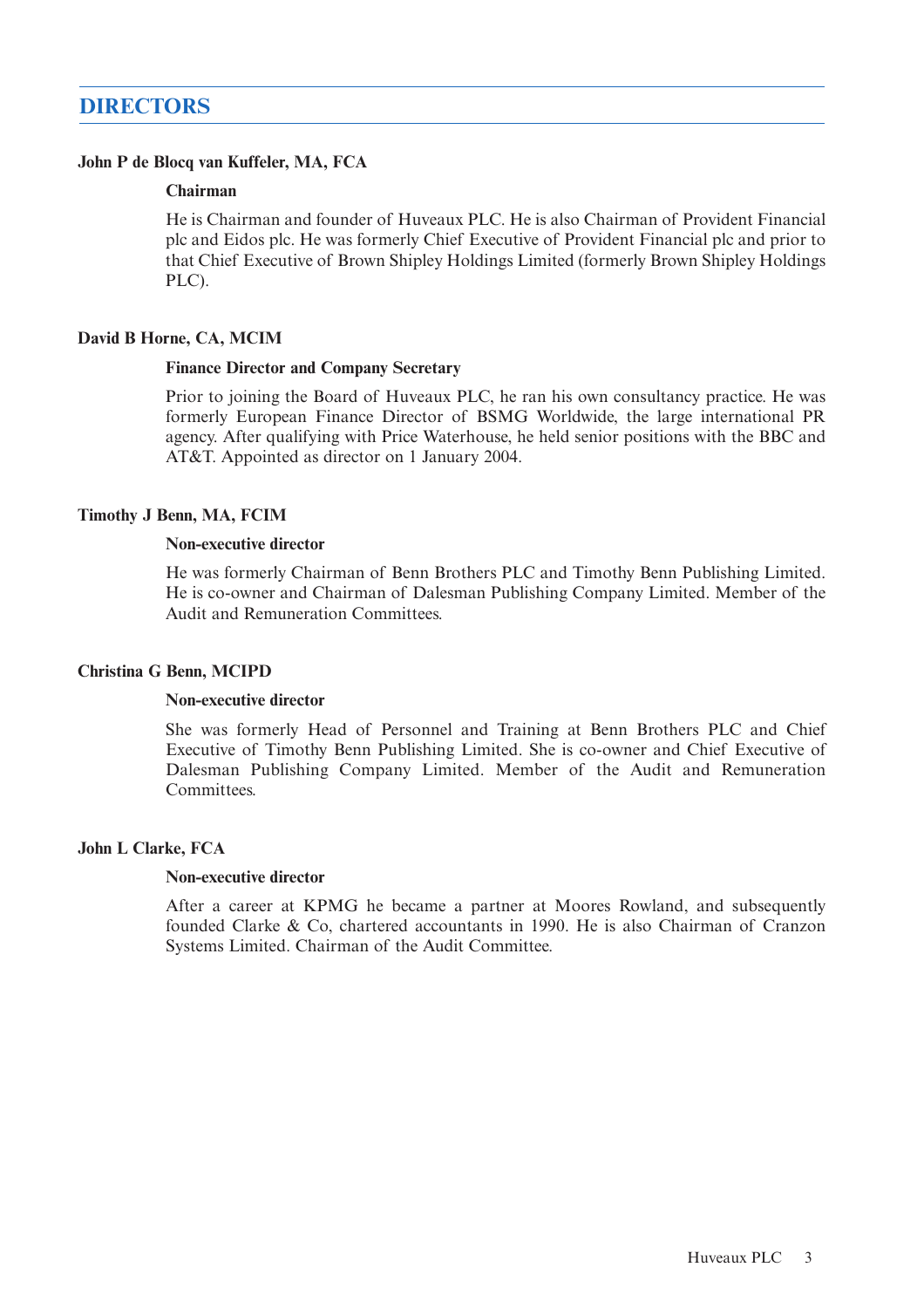### **ADVISERS AND SECRETARY**

#### **Nominated Adviser**

Brewin Dolphin Securities Ltd 7 Drumsheugh Gardens Edinburgh EH3 7QH

#### **Broker**

Bell Lawrie White (a division of Brewin Dolphin Securities Ltd) 48 St. Vincent Street Glasgow G2 5TS

#### **Auditors**

KPMG Audit Plc 8 Salisbury Square London EC4Y 8BB

#### **Solicitors**

Eversheds LLP Senator House 85 Queen Victoria Street London EC4V 4JL

#### **Registrars**

Lloyds TSB Registrars The Causeway Worthing West Sussex BN99 6DA

#### **Bankers**

Bank of Scotland 3 Queen Street Norwich NR2 4SG

#### **Company Secretary & Registered Office**

David B Horne Huveaux PLC 4 Grosvenor Place London SW1X 7DL Company number 04267888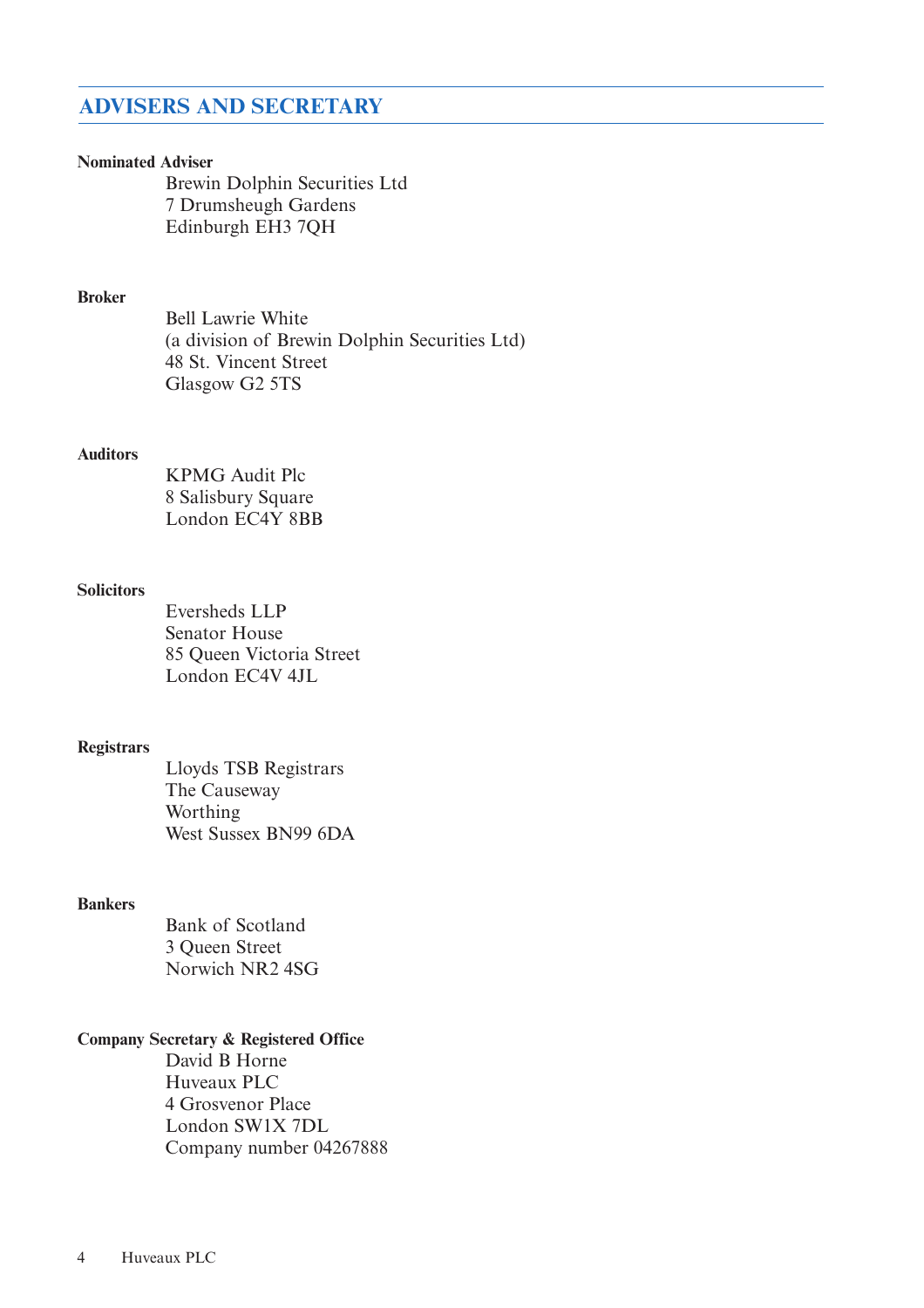### **CHAIRMAN'S STATEMENT**

The year 2003 was one of major achievement for Huveaux. We made three acquisitions and consequently sales grew from £1.1 million to £4.6 million (£3.1 million from acquisitions), pre-tax profits rose from £0.4 million to £1.2 million (£0.9 million from acquisitions) and earnings per share (EPS) marked time at 2.0 pence. Reflecting such major strides in the Company's development, your directors are recommending a dividend of 0.88 pence (2002 - 0.75 pence), an increase of 17 per cent. At the year end we had a strong balance sheet with no borrowings and £3.7 million in cash.

I am also pleased to announce today the acquisition of the Public Affairs Newsletter for £750,000. This will strengthen further our position in the political publishing market and it is anticipated that this acquisition will enhance Huveaux's EPS in the current year.

#### **Review of Operations**

As at 31 December 2003 Huveaux's operations comprised four operating units. The sales and profits of each were as follows for the year 2003:

|                                           |              | Pre-tax        |
|-------------------------------------------|--------------|----------------|
|                                           | <b>Sales</b> | <b>Profits</b> |
|                                           | £000s        | £000s          |
| Lonsdale                                  | 1,906        | 790            |
| Fenman                                    | 680          | 184            |
| Vacher Dod                                | 1,474        | 228            |
| Le Trombinoscope                          | 515          | 293            |
|                                           | 4,575        | 1,495          |
| Head office costs, net of interest income |              | (290)          |
|                                           | 4,575        | 1,205          |
|                                           |              |                |

Each of these is now described in turn.

#### *Lonsdale*

Lonsdale is a specialist publisher of revision guides and workbooks for schools in England and Wales. It specialises in Key Stages 2, 3 and 4, including GCSE (for pupils between the ages of 7 and 16) and has 63 current titles. Sales are made directly to the schools and are priced at between £1 and £4. The guides are designed to assist teachers to ensure that their pupils receive the exact material on which they will be assessed.

Lonsdale is based in Holmfirth, Yorkshire and Kirby Lonsdale, Lancashire and has 16 employees.

The acquisition of Lonsdale was completed on 31 March 2003 and therefore nine months of Lonsdale's results have been included in Huveaux's 2003 results. The sales for the nine months were £1,906,000 and the pre-tax profits were £790,000 which is a pre-tax profit margin of 41 per cent. The cash flow generated (before tax) was £680,000. In the nine months in our ownership, Lonsdale generated an annualised 20 per cent pre-tax return on the consideration paid to date (15 per cent on the total consideration payable).

During this time we have expanded the editorial staff from 4 to 6 and substantially increased the capacity of the warehouse in Penrith, Cumbria, while succeeding in reducing annual print costs by £100,000. Consequently we have been able to expand the range of titles and grow sales, which augurs well for the future.

#### *Fenman*

Fenman is a specialist publisher of material for training managers in both the public and private sectors, including larger companies, government departments, local authorities, the armed forces and large accounting firms. Its flagship product is a monthly publication, The Training Journal, which has some 5,000 annual subscribers. Fenman also makes and sells a wide range of training videos and publishes 108 different training manuals. In addition, it operates a subscription website with over 2,000 subscribers and runs seminars and courses for training managers at locations throughout the UK. Fenman is based in Ely, Cambridgeshire and has 16 employees.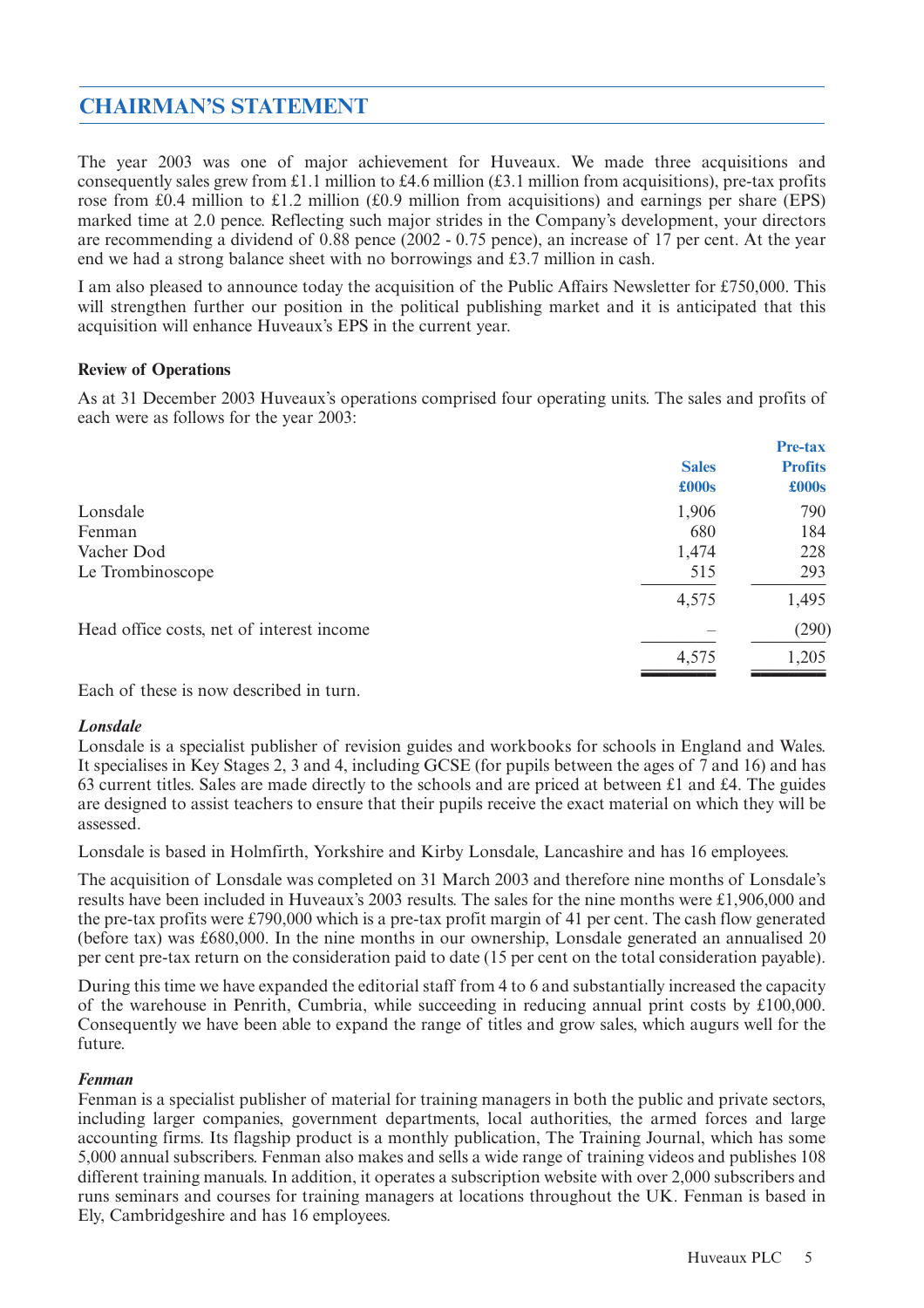### **CHAIRMAN'S STATEMENT (***continued)*

The acquisition of Fenman was completed in October, 2003 and therefore three months of Fenman's results are included in Huveaux's 2003 figures. Fenman's sales during this short period were £680,000 and the pre-tax profits were £184,000, a pre-tax profit margin of 27 per cent. Cash generated amounted to just £15,000 as the company invested £85,000 in the filming of new video titles. In the three months under our ownership, Fenman generated an annualised 12 per cent pre-tax return on the cost of the acquisition.

During this time, we have approved plans to launch 3 new video titles and to expand the programme of courses and seminars. We have also started a programme of key account management. Brand management and pricing are the subject of future plans.

#### *Vacher Dod Publishing*

Vacher Dod Publishing is the leading UK provider of political biographical information in both printed and electronic format. The principal publications in book format are: Dod's Parliamentary Companion; Dod's European Companion; Dod's Civil Service Companion; Dod's Constituency Guide and Dod's Scotland, Wales and Northern Ireland Companion. These are supplemented by a quarterly update, Vacher's Parliamentary Companion. In addition, the information is provided on CD, called Dod on Disc and most importantly, by means of an online subscription website, Dod-on-Line, which provides immediate access to a constantly changing database and therefore provides real time information to its subscribers. The company maintains a regular client base of over 8,000 customers many of whom buy from across the product range. The customers comprise large companies, the UK parliament and government, other public institutions, universities and academic institutions, the lobbying industry and the media.

Vacher Dod is based in Westminster and has 23 employees.

Vacher Dod was acquired by Huveaux in 2002 and therefore its results are included for the whole of 2003. Sales for the year were £1,474,000 and pre-tax profits were £228,000. The comparative pre-tax profit figure was £185,000 in 2002 (unaudited and adjusted for changes in accounting policy) and £109,000 in 2001. There have therefore been two successive years of good profit growth. Nevertheless, the cash flow was £67,000 and pre-tax return on investment was 5 per cent in 2003. These are too low and plans are in place to raise the cash flow and return in 2004.

In 2003, we replaced the Managing Director and Head of Sales and invested in new IT systems to support both the publications and the successful subscription website Dod-on-Line. We have substantial plans to expand into other EU countries in 2004.

#### *Le Trombinoscope*

Le Trombinoscope is the leading provider of political biographical information in France and publishes three annual political directories; one for central government; one for local government; and one for EU government, plus a monthly newsletter and a subscription website.

Le Trombinoscope is based in Paris and has 10 employees.

The acquisition of Le Trombinoscope was completed in September, 2003 and four months of its sales and profits are therefore included in our 2003 results.

During the period of our ownership, Le Trombinoscope had sales of £515,000 and pre-tax profits of £293,000, a pre-tax profit margin of 57 per cent. This included the highest sales period of the year. Cash flow generated amounted to £241,000. The annualised pre-tax return on our investment during this short period was 56 per cent.

Upon acquisition, we appointed a new Managing Director, and have subsequently appointed a new Head of Sales and a Head for our EU project. This, combined with a re-launch of the newsletter and website give considerable scope for future growth.

#### *Head Office*

The business units are supported by a small Head Office whose total costs in 2003 including directors' salaries amounted to just £290,000 net of interest income.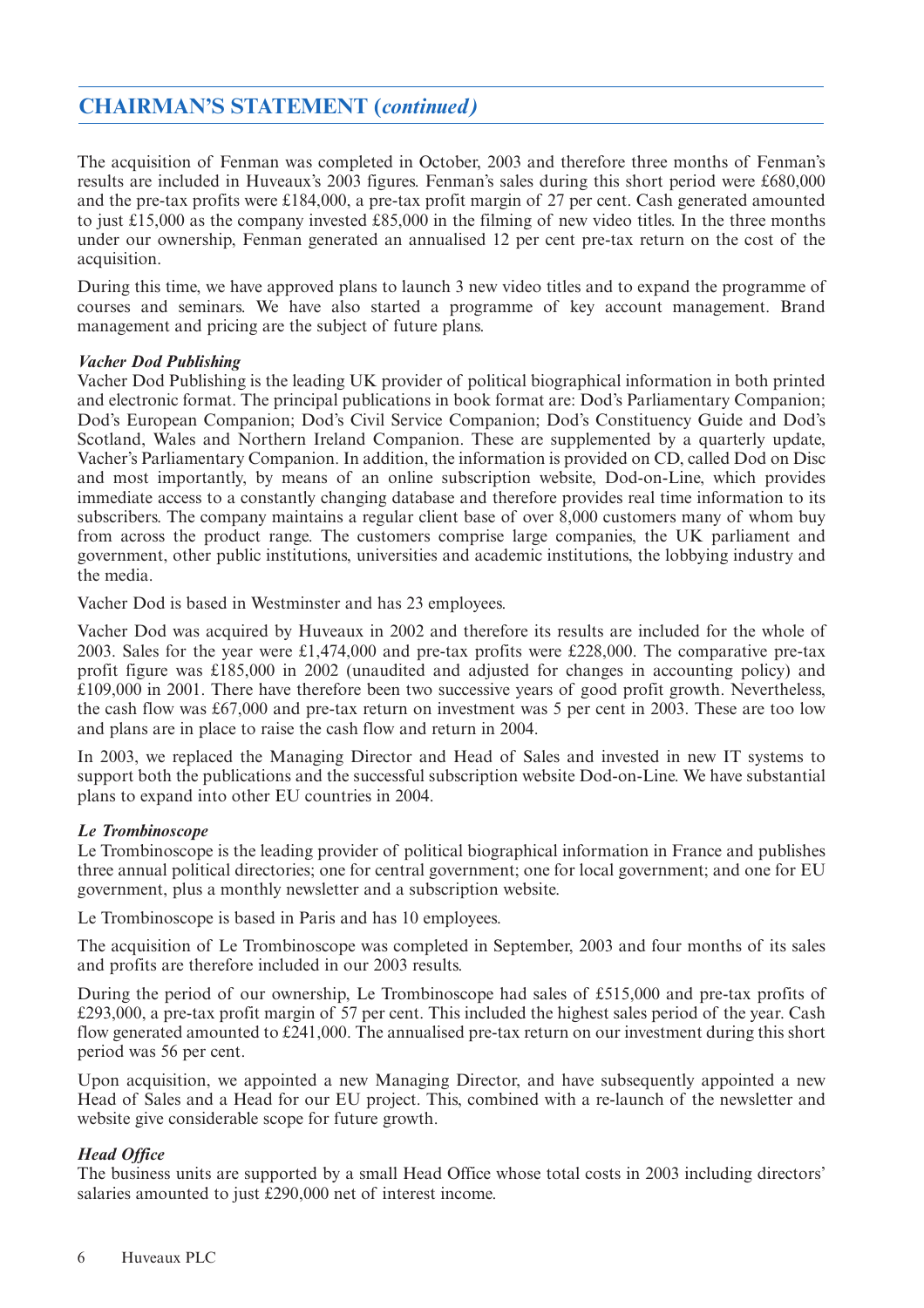### **CHAIRMAN'S STATEMENT (***continued)*

#### **Earnings per Share**

Whereas EPS remained at 2.0 pence in 2003, I should point out, that if we had made no acquisitions in 2003 our sole source of profit would have been Vacher Dod Publishing, which in 2002 we only owned in the highly profitable second half of the year, so did not have to account for its losses in the first half. The profits in 2003 from Vacher Dod Publishing would only have produced EPS of 0.8 pence per share. The three acquisitions have therefore more than doubled EPS in 2003 and added significantly to shareholder value.

#### **Acquisition of Public Affairs Newsletter**

I am also pleased to announce today that we have completed the acquisition of the Public Affairs Newsletter for a consideration of £750,000 cash on completion.

The Public Affairs Newsletter was founded in 1993 and is the leading international monthly business magazine in the public affairs and lobbying sector. It is a subscription-only publication with additional revenue from advertising. Its customers include public affairs consultancies and public affairs professionals within corporate and public sector organizations in the UK, EU and worldwide.

The Public Affairs Newsletter's turnover and profits for its last two financial years (unaudited) have been as follows:

| <b>Year Ended</b> | <b>Turnover</b> | <b>Pre-tax Profit</b> |
|-------------------|-----------------|-----------------------|
| 31 January        | £000s           | £000s                 |
| 2003              | 182             | 110                   |
| 2004              | 199             | 119                   |

The net assets of the Public Affairs Newsletter are not material. It is anticipated that the acquisition of the Public Affairs Newsletter will enhance Huveaux's EPS in the current year.

The acquisition of the Public Affairs Newsletter is a further step in Huveaux becoming a leading provider of political data in the UK and the EU. This is particularly important as the demand for our information is anticipated to grow dramatically with the accession of 10 new countries to the EU on 1 May 2004 and the European Parliamentary Elections in June of this year, followed by a General Election in the UK which is currently anticipated to be in 2005.

#### **Board and Management**

Having started just over two years ago with myself as the only (unpaid) employee, we have now taken substantial steps to build a credible management team.

At Head Office, I am pleased to welcome David Horne who started work for Huveaux on a contract basis in April, 2003 and was appointed full time Finance Director and Company Secretary on 1 January 2004. He is a Chartered Accountant who moved from Canada after qualifying there with Price Waterhouse, and subsequently worked with AT&T and the BBC before being appointed European Finance Director of BSMG Worldwide.

I would like to thank John Clarke for his important contribution as part time Finance Director and Company Secretary and I am delighted he is able to remain a non-executive director of the company.

I am also pleased to welcome Pam Anson as Corporate Development Manager. Pam started her career at Grindlays Bank and went on to become an assistant director at Hill Samuel, London and division director at Macquarie Bank, Australia. She has also run her own business assisting small and medium sized businesses in Australia with financial management, corporate development and creation and implementation of financial systems and controls.

Maria Farmery joined the Group as the new Managing Director of Vacher Dod in June 2003. Maria is an expert in reference book publishing and database management. Her background includes roles with CMP Business Information Systems, as Managing Director of the directories' division of William Reed Publishing and as Publishing Manager with Incisive Media.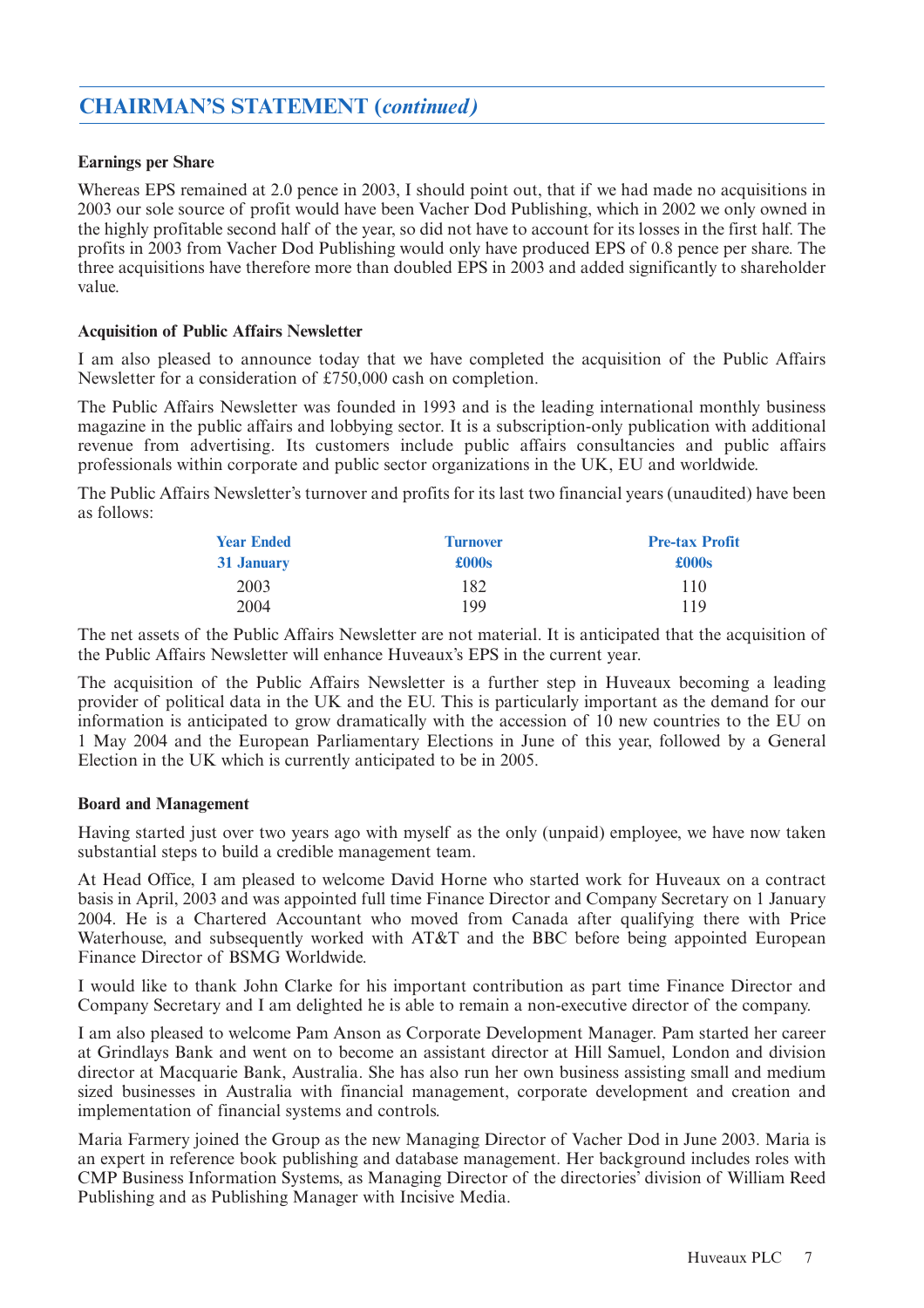### **CHAIRMAN'S STATEMENT (***continued)*

The Managing Director of Lonsdale is Paul Wharton, who is one of the founders of the business. He is a former teacher who has been actively involved in writing, editorial and commissioning areas of the business since inception. Both he and another former partner, Hefin Rees, have been retained on a contract employment basis since our acquisition of Lonsdale and are both actively involved in running the business.

At the time of the acquisition of Le Trombinoscope, we recruited Jean-Marie Simon as its new Managing Director, and he started in October 2003. Jean-Marie has substantial management, publishing and finance experience in France and Europe. He was formerly Deputy General Manager of EMAP France, having been with the EMAP group since 1995 initially as Finance Director, France. Earlier career positions were with The Walt Disney Company, GD Searle & Co, and Arthur Andersen.

Sarah Perito is the Managing Director of Fenman, having joined in April 2002. Previous career positions have included BBC York, Wyvern Publishing and Reed Elsevier, as well as extensive overseas experience. She was recently nominated for the Cambridge area Business Woman of the Year.

Our ability to attract and retain good quality management which can support and enhance our activities and businesses is critical to our continued growth and profitability. These appointments demonstrate substantial progress in developing our management team.

#### **Corporate Philosophy**

Huveaux has the objective of building a substantial publishing and media group over the next 10 to 15 years.

After two years of significant achievement, our objective remains unchanged and is being implemented as follows:

- Making acquisitions of businesses which are profitable or will enhance the profits of our existing businesses;
- Growing these businesses organically as well as by acquisition;
- All our businesses must be cash generating and in growing markets;
- Our businesses sell important information primarily direct to end users, thus ensuring we receive the full sales proceeds; and
- During the early years, Huveaux does not intend to take on significant borrowings until it has reached a more mature stage.

Our group provides a wide range of "must have" information which is provided direct, comprising print publishing, electronic publishing, internet subscription, magazines, newsletters, video production, courses and seminars.

#### **Outlook**

I am looking forward to a year of further significant growth in 2004 which will see the first full year of contribution for 3 of our 4 businesses, and I am confident that all these are well positioned to achieve their objectives. We have a strong balance sheet with no borrowings and £3.7 million in cash at the year end. Education and training continues to be a high government priority and our businesses are well positioned to take advantage of future growth opportunities. The demand for information in our political businesses is likely to be particularly strong in 2004 with the accession of 10 new countries to the EU on 1 May 2004 followed by the European Parliamentary Elections in June. Furthermore, the next General Election in the UK is drawing closer and is currently anticipated to be in 2005. All these factors are likely to boost significant growth in demand for political information.

We will also continue with our program of acquisitions. Since the year end, we have acquired the Public Affairs Newsletter and are currently actively negotiating a further substantial acquisition.

#### **John P de Blocq van Kuffeler** *Chairman*

5 March 2004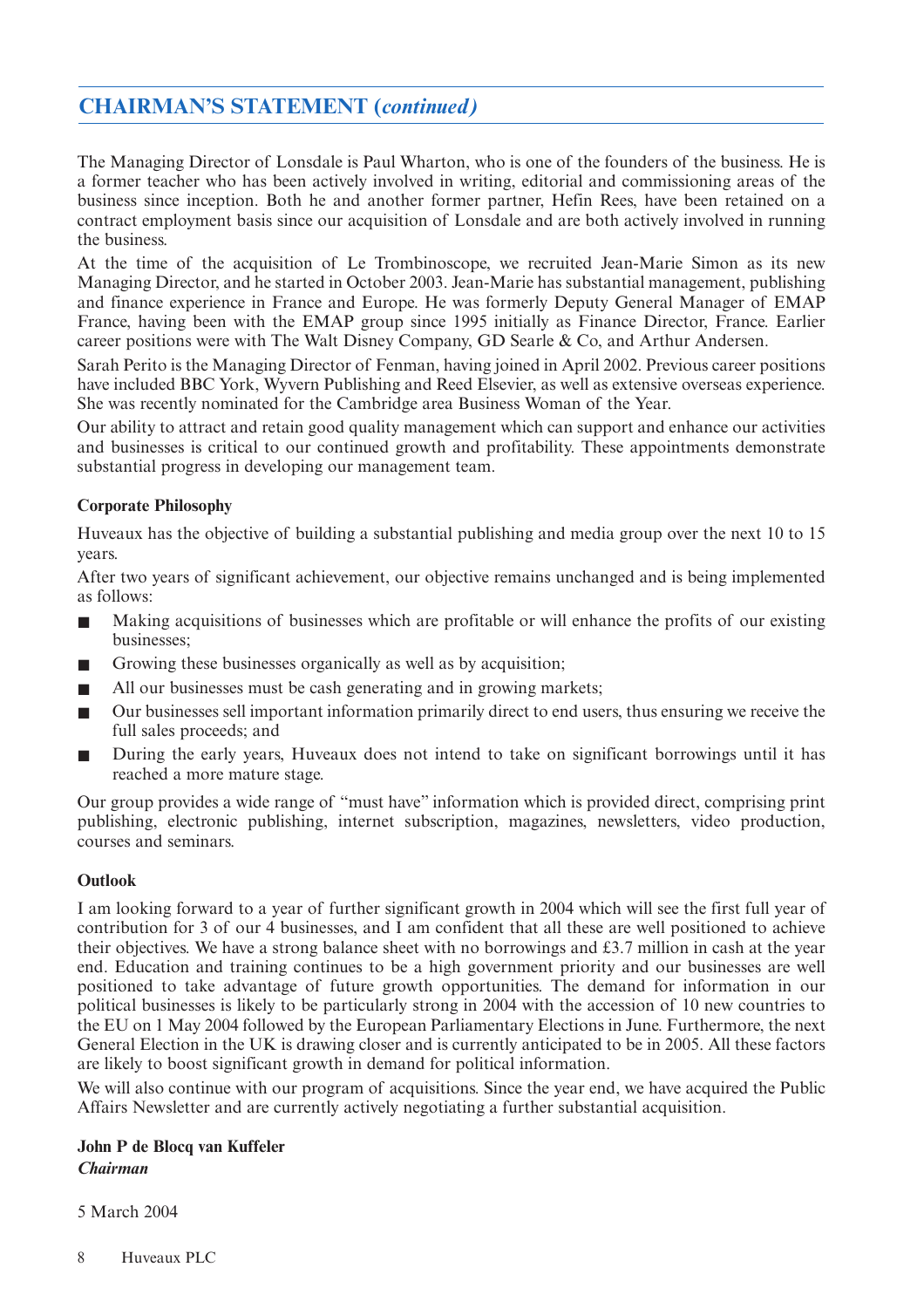### **DIRECTORS' REPORT**

The directors present their annual report and the audited financial statements for the year ended 31 December 2003.

#### **Principal activities**

A review of the Company's activities, performance and prospects is given in the Chairman's Statement.

#### **Share capital**

During the period from 1 January 2003 to 31 December 2003 the Company's ordinary share capital increased from £2,066,190 to £7,146,473 as set out in note 21 to the accounts. In addition, part of the deferred consideration in respect of the acquisition of Lonsdale SRG will be satisfied by way of shares to be issued, with any shares to be issued in the first three months of 2005.

At the Annual General Meeting, shareholders will be asked to approve a number of resolutions regarding authority to allot shares.

Resolutions 7 and 8 provide authority to the directors to allot shares and Resolution 9 provides authority to the directors to make market purchases of shares, which authorities will all expire at the following Annual General Meeting of the Company or, if earlier, 15 months after the relevant resolution is passed (18 months in the case of Resolution 9).

Resolution 7, which is an Ordinary Resolution, continues the authority of the directors to allot Ordinary shares, or rights to subscribe for or convert any securities into Ordinary shares, up to a nominal value of £2,382,200, equal to 33.3% of the existing issued share capital. Resolution 8, a Special Resolution, continues the authority of the directors to allot Ordinary shares up to a nominal value of £357,400, equal to 5% of the existing issued share capital for cash, otherwise than to existing shareholders pro rata to their holdings. Resolution 9, a Special Resolution, continues the directors' authority to make market purchases of shares up to a nominal value of £357,400. Except as stated herein, the directors have no present intention of issuing any shares and will not issue shares which would effectively change the control of the Company without the prior approval of the shareholders in general meeting.

Resolutions 10 and 11 relate to the introduction of employee share and share option schemes.

Resolution 10 which is to be proposed as an Ordinary Resolution, seeks the approval of shareholders for an Inland Revenue-approved savings-related (or Save-As-You-Earn) share option scheme.

Resolution 11 which is to be proposed as an Ordinary Resolution, seeks the approval of shareholders for an executive share option scheme, which is not intended to be approved by the Inland Revenue, but under which tax-advantaged options qualifying as Enterprise Management Incentive options can be granted.

#### **Proposed dividend**

The directors propose a final dividend of 0.88 pence per share in respect of the year ended 31 December 2003. The dividend, if approved at the Annual General Meeting, will be paid on 7 April 2004 to shareholders on the register at close of business on 19 March 2004.

#### **Directors and directors' interests**

The directors who currently hold office are set out on page 3, and the following changes to directors have taken place.

Edward Peck resigned as a director with effect from 30 June 2003. This followed the successful completion of the changes required at Vacher Dod Publishing, where Mr. Peck was Managing Director in the year the Company acquired the business. Mr. Peck held 1,637,329 shares at the beginning of the year and throughout his time as a director.

David Horne was appointed a director on 1 January 2004 and in accordance with the Company's articles of association, will retire as a director at the Annual General Meeting and, being eligible, offer himself for re-election.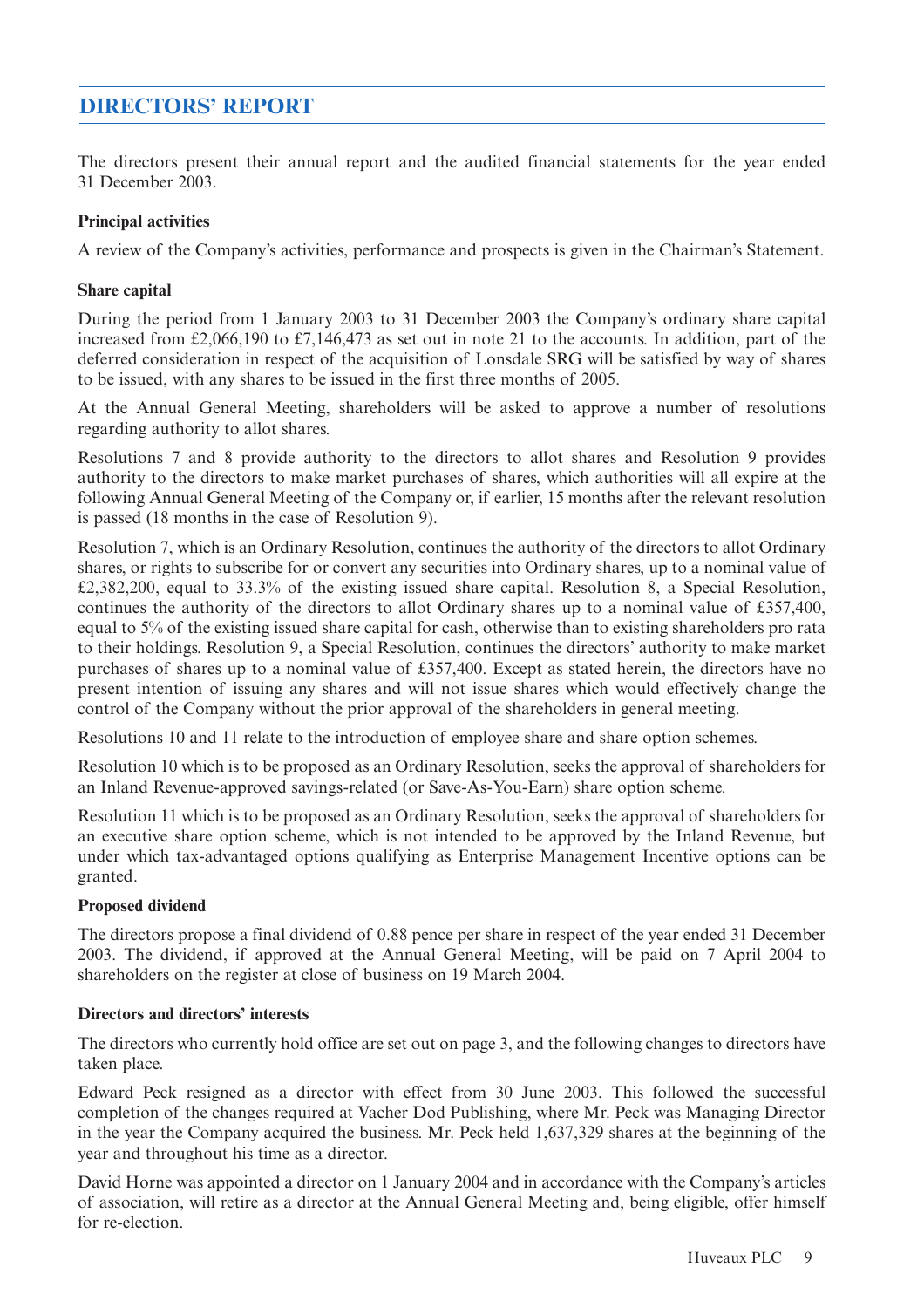### **DIRECTORS' REPORT (***continued)*

The director retiring by rotation is Christina Benn who, being eligible, offers herself for re-election.

|                              | <b>Class of Share</b> | <b>Interest</b><br>at end of<br><b>vear</b> | <b>Interest at</b><br>start of year<br>or date of<br>appointment |
|------------------------------|-----------------------|---------------------------------------------|------------------------------------------------------------------|
| John P de Blocq van Kuffeler | Ordinary              | 2,444,036                                   | 2,439,036                                                        |
| David B Horne                | Ordinary              | 80,000                                      | 80,000                                                           |
| Timothy J Benn               | Ordinary              | 1,471,861                                   | 1,471,861                                                        |
| Christina G Benn             | Ordinary              | 1,471,861                                   | 1,471,861                                                        |
| John L Clarke                | Ordinary              | 215,180                                     | 215,180                                                          |

During the year, registration of various non-beneficial interests of Mr van Kuffeler, totalling 25,000 shares, were transferred to the underlying beneficial holders for nil consideration. These shares are excluded above. According to the register of directors' interests, no rights to subscribe for shares in or debentures of the Company were granted to any of the directors or their immediate families, or exercised by them, during the financial period. There have been no changes in the interests of directors in shares since 1 January 2004.

#### **Substantial shareholdings**

As of 5 March 2004, the directors were aware of the following interests of 3 per cent or more in the issued ordinary share capital of the Company and had not been notified, pursuant to the provisions of the Companies Act 1985, of any further such interest:

| ISIS Asset Management Limited                  | $12.3\%$ |
|------------------------------------------------|----------|
| Jupiter Asset Management Limited               | $11.7\%$ |
| Schroders Investment Management Limited        | $11.3\%$ |
| Singer & Friedlander Investment Management     | $7.5\%$  |
| Rathbone Investment Management Limited         | $6.7\%$  |
| Deutsche Asset Management Limited              | 6.5 $\%$ |
| Scottish Widows Investment Partnership Limited | 5.9 $\%$ |
| Unicorn AIM VCT PLC                            | 5.6 $\%$ |
| Artemis Investment Management Limited          | $5.2\%$  |
| J.P. de Blocq van Kuffeler                     | $3.4\%$  |

#### **Employees**

Group policy is to recruit, employ and develop staff on the basis of the suitability of their qualifications and experience, regardless of sex, marital status, race, nationality, age, sexual orientation or religion. Applications for employment by disabled persons are always fully considered, bearing in mind the aptitudes of the applicant concerned. In the event of members of staff becoming disabled every effort is made to ensure that their employment with the Group continues and that appropriate training is arranged. It is the policy of the Group that the training, career development and promotion of disabled persons should, as far as possible, be identical to that of other employees.

#### **Corporate governance**

The directors intend, so far as is possible given the Group's size and the numbers on its Board, to comply with the Combined Code. Currently, the Board comprises five members, only one of whom is a full-time executive. The directors have established a remuneration committee comprising John van Kuffeler (Chairman), (except in matters relating to his own remuneration, in which he will take no part), Christina Benn and Timothy Benn, and an audit committee, comprising John Clarke (Chairman), Christina Benn and Timothy Benn.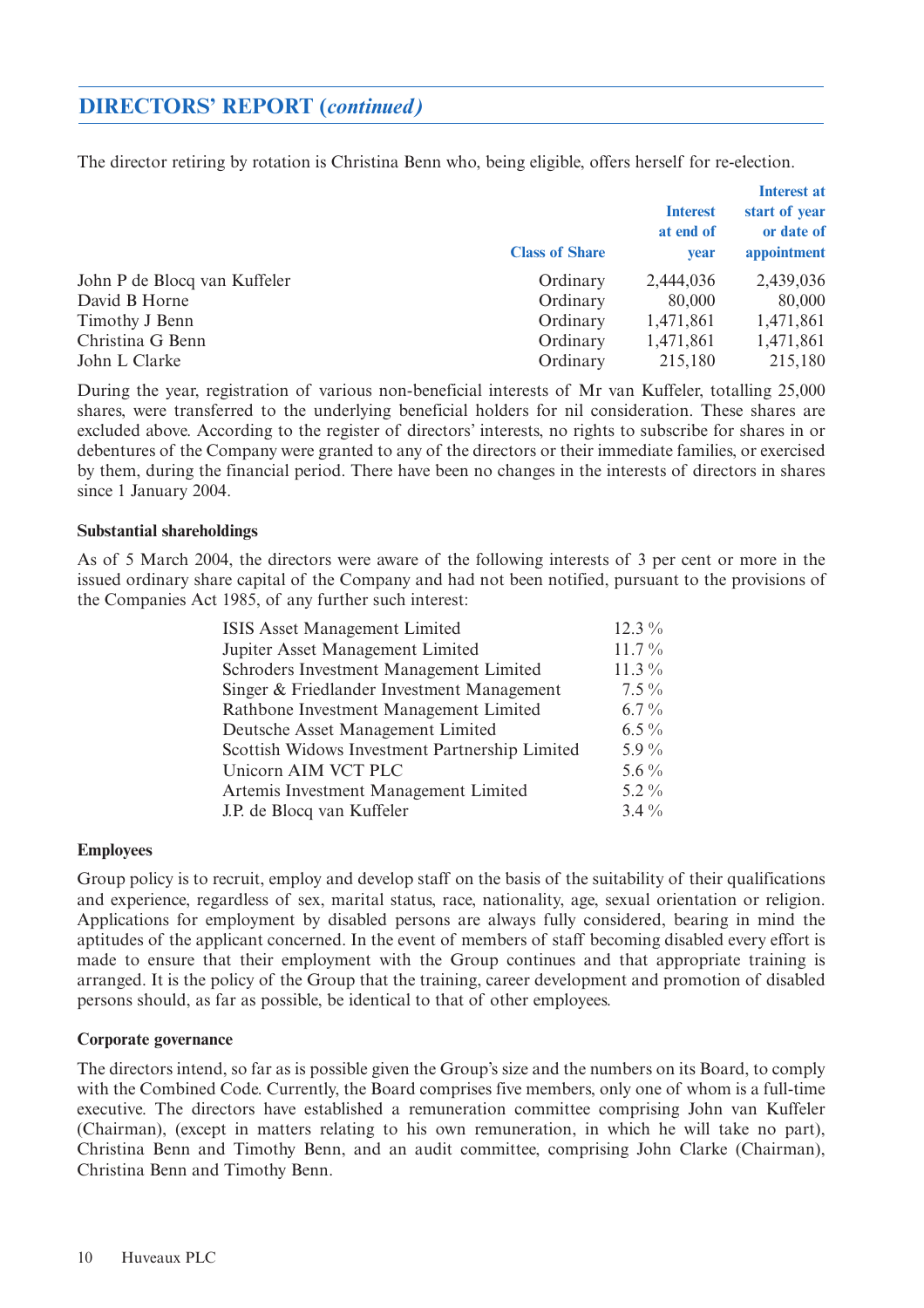### **DIRECTORS' REPORT (***continued)*

#### **Political and charitable contributions**

The Group made no political or charitable contributions during the year (2002: nil).

#### **Creditor payment policy**

The Group agrees the terms and conditions under which business transactions with suppliers are conducted. It complies with these payment terms, provided that it is satisfied that the supplier has provided the goods or services in accordance with agreed terms and conditions. The number of days taken to pay suppliers calculated on the basis of trade creditors as at 31 December 2003 and average daily purchases for the year then ended, is 55 (2002-52).

#### **Auditors**

In accordance with Section 384 of the Companies Act 1985, a resolution for the re-appointment of KPMG Audit Plc as auditors of the Company is to be proposed at the forthcoming Annual General Meeting.

#### **Post balance sheet events**

The Company has today announced the acquisition of the Public Affairs Newsletter for cash consideration of £750,000. Further details are included in the Chairman's Statement.

By order of the board

**David B Horne** 4 Grosvenor Place *Secretary* London SW1X 7DL 5 March 2004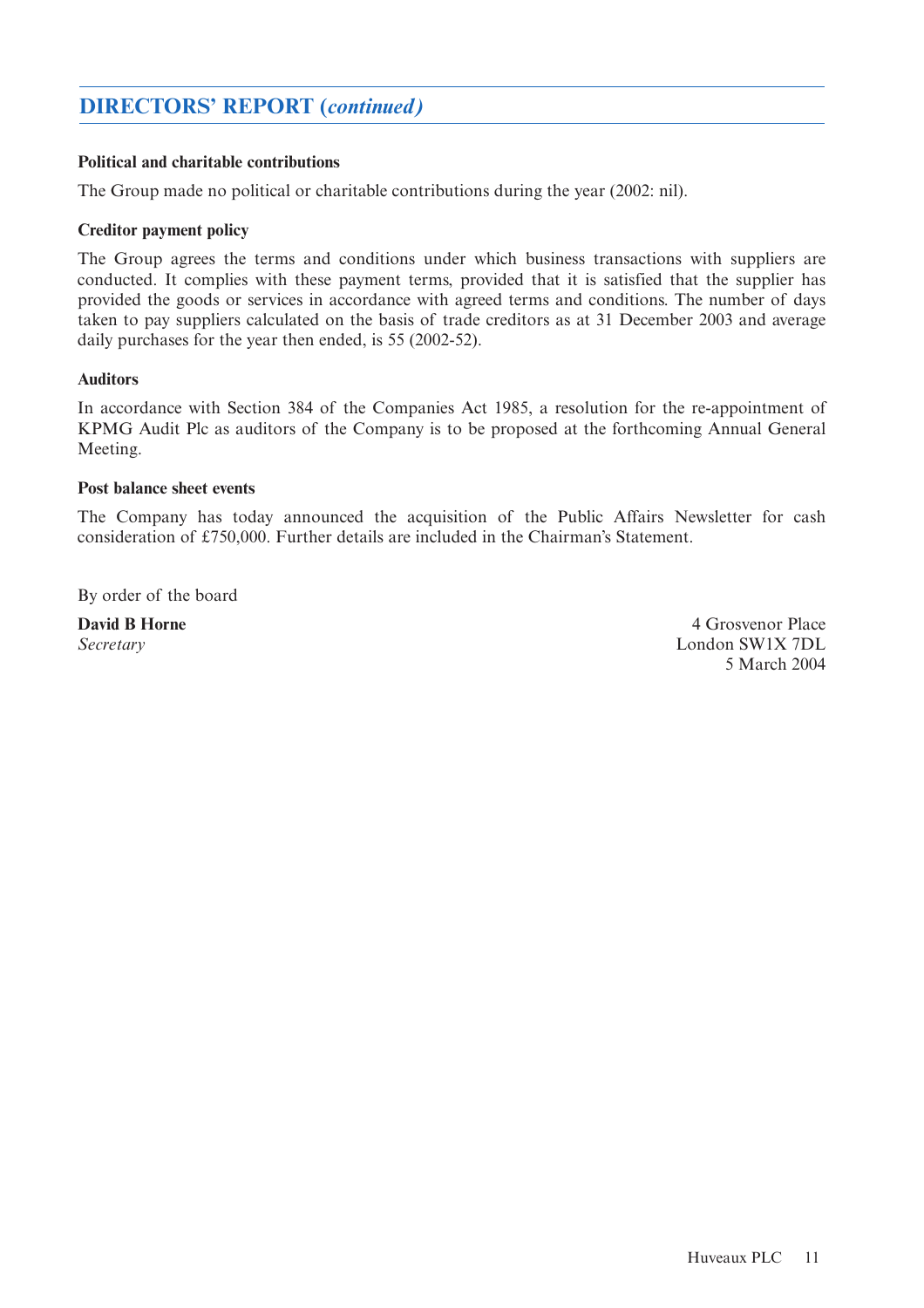### **STATEMENT OF DIRECTORS' RESPONSIBILITIES**

Company law requires the directors to prepare financial statements for each financial period which give a true and fair view of the state of affairs of the Company and Group and of the profit or loss for that period. In preparing those financial statements, the directors are required to:

- select suitable accounting policies and then apply them consistently;
- make judgements and estimates that are reasonable and prudent;
- state whether applicable accounting standards have been followed, subject to any material departures disclosed and explained in the financial statements;
- prepare the financial statements on the going concern basis unless it is inappropriate to presume that the company will continue in business.

The directors are responsible for keeping proper accounting records which disclose with reasonable accuracy at any time the financial position of the Company and Group and to enable them to ensure that the financial statements comply with the Companies Act 1985. They have general responsibility for taking such steps as are reasonably open to them to safeguard the assets of the Group and to prevent and detect fraud and other irregularities.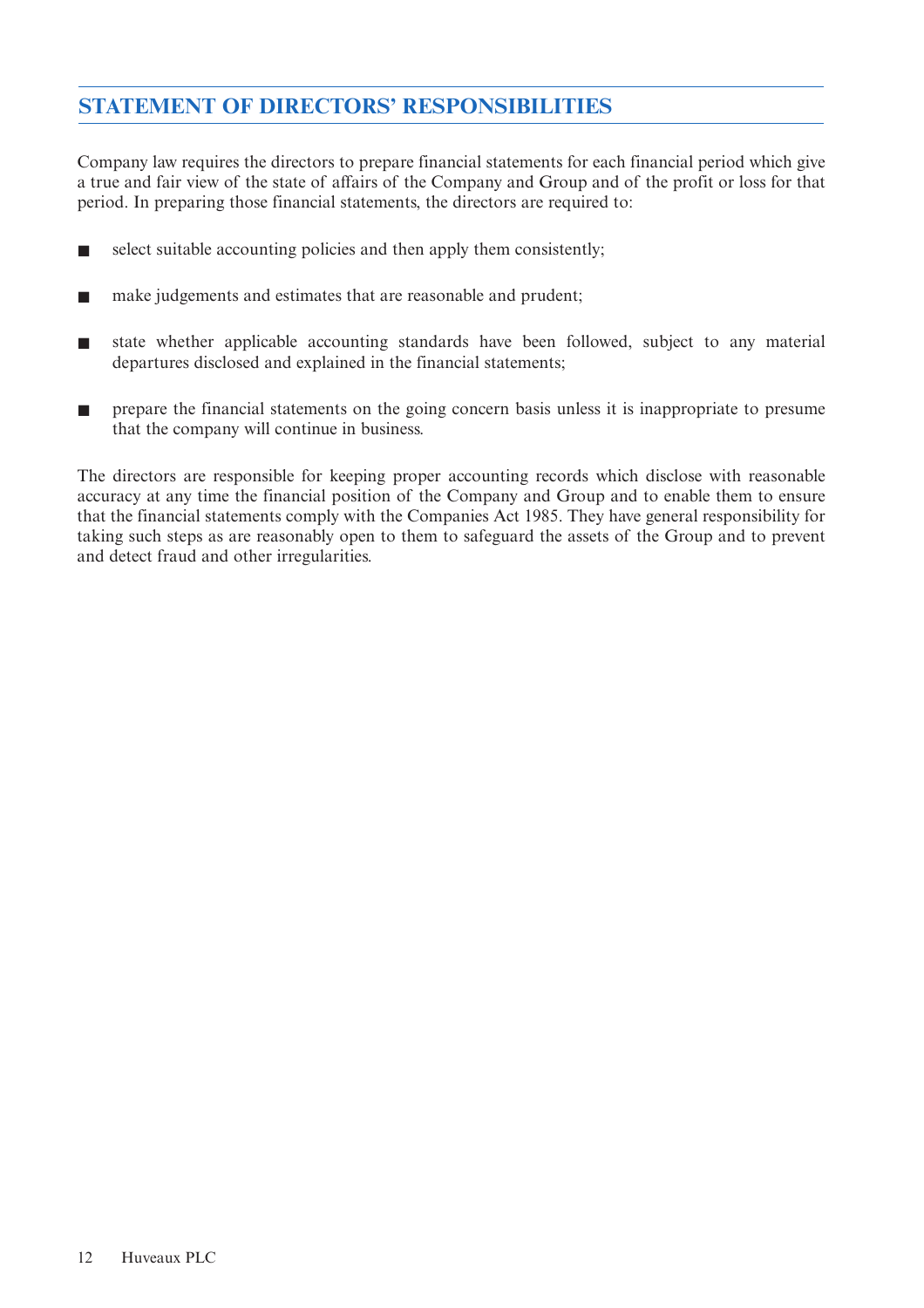### **REPORT OF THE INDEPENDENT AUDITORS TO THE MEMBERS OF HUVEAUX PLC**



KPMG Audit Plc 8 Salisbury Square

London EC4Y 8BB United Kingdom

We have audited the financial statements on pages 14 to 35.

This report is made solely to the company's members, as a body, in accordance with section 235 of the Companies Act 1985. Our audit work has been undertaken so that we might state to the Company's members those matters we are required to state to them in an auditor's report and for no other purpose. To the fullest extent permitted by law, we do not accept or assume responsibility to anyone other than the Company and the Company's members as a body, for our audit work, for this report, or for the opinions we have formed.

#### **Respective responsibilities of directors and auditors**

The directors are responsible for preparing the financial statements. As described on page 12, this includes responsibility for preparing the financial statements in accordance with applicable United Kingdom law and accounting standards. Our responsibilities, as independent auditors, are established in the United Kingdom by statute, the Auditing Practices Board and by our profession's ethical guidance.

We report to you our opinion as to whether the financial statements give a true and fair view and are properly prepared in accordance with the Companies Act 1985. We also report to you if, in our opinion, the directors' report is not consistent with the financial statements, if the company has not kept proper accounting records, if we have not received all the information and explanations we require for our audit, or if information specified by law regarding directors' remuneration and transactions with the Group is not disclosed.

We read the other information accompanying the financial statements and consider whether it is consistent with those statements. We consider the implications for our report if we become aware of any apparent misstatements or material inconsistencies with the financial statements.

#### **Basis of audit opinion**

We conducted our audit in accordance with Auditing Standards issued by the Auditing Practices Board. An audit includes examination, on a test basis, of evidence relevant to the amounts and disclosures in the financial statements. It also includes an assessment of the significant estimates and judgements made by the directors in the preparation of the financial statements, and of whether the accounting policies are appropriate to the group's circumstances, consistently applied and adequately disclosed.

We planned and performed our audit so as to obtain all the information and explanations which we considered necessary in order to provide us with sufficient evidence to give reasonable assurance that the financial statements are free from material misstatement, whether caused by fraud or other irregularity or error. In forming our opinion we also evaluated the overall adequacy of the presentation of information in the financial statements.

#### **Opinion**

In our opinion the financial statements give a true and fair view of the state of affairs of the Company and the Group as at 31 December 2003 and of the profit of the Group for the year then ended and have been properly prepared in accordance with the Companies Act 1985.

**KPMG Audit Plc** 5 March 2004 *Chartered Accountants Registered Auditor*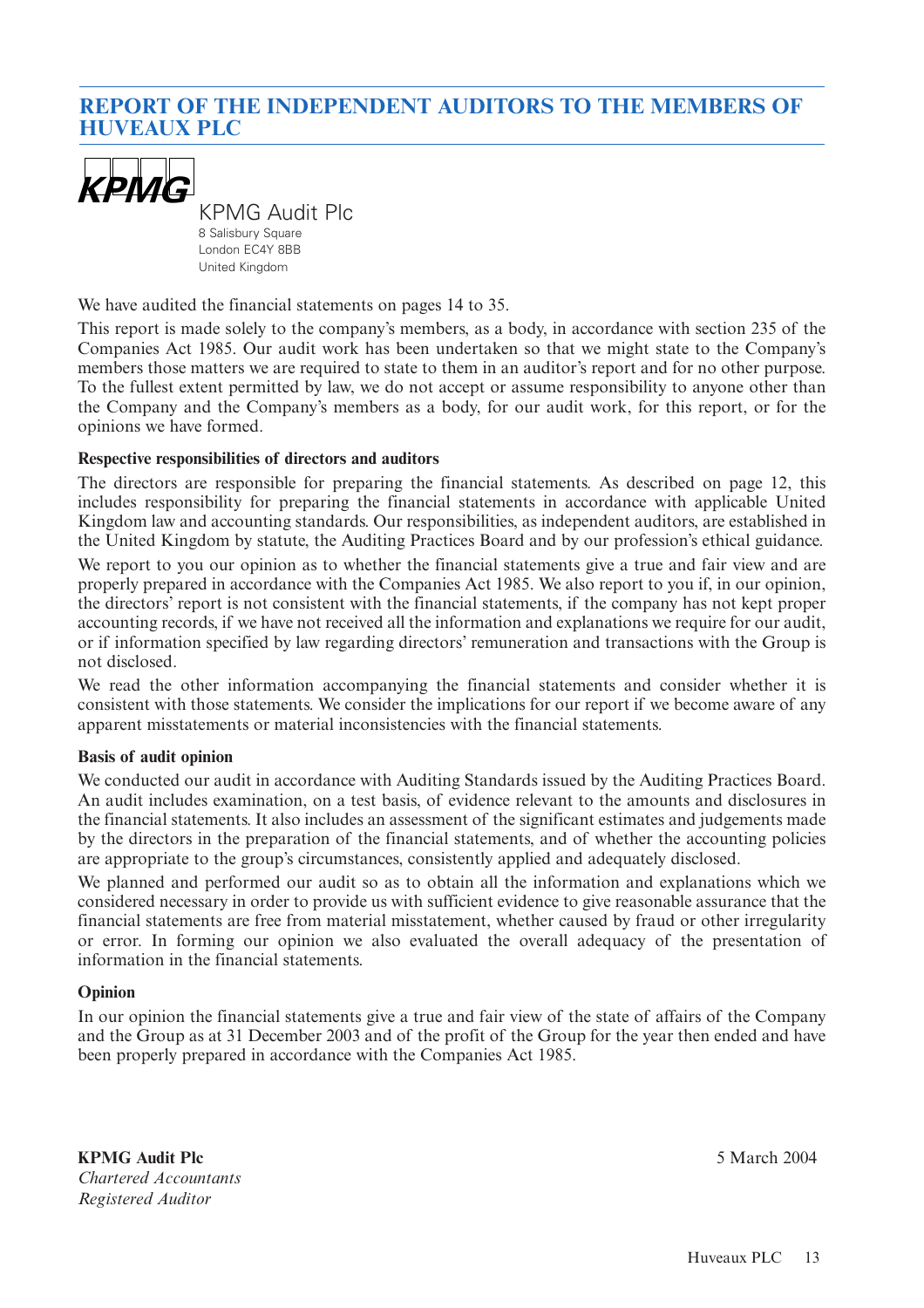### **CONSOLIDATED PROFIT AND LOSS ACCOUNT**

#### *for the year ended 31 December 2003*

|                                                      | <b>Note</b>    | 2003<br>£000s     | 2002<br>£000s |
|------------------------------------------------------|----------------|-------------------|---------------|
| <b>Turnover</b>                                      |                |                   |               |
| Continuing operations                                | $\mathfrak{2}$ | 1,474             | 1,055         |
| Acquisitions                                         | $\overline{2}$ | 3,101             |               |
|                                                      |                | 4,575             | 1,055         |
| Cost of sales                                        | $\mathfrak{Z}$ | (1, 497)          | (495)         |
| <b>Gross profit</b>                                  | $\mathfrak{Z}$ | 3,078             | 560           |
| Administrative expenses                              | $\mathfrak{Z}$ | (1,969)           | (275)         |
| <b>Operating profit</b>                              |                |                   |               |
| Continuing operations                                | $\mathfrak{2}$ | 167               | 285           |
| Acquisitions                                         | $\overline{2}$ | 942               |               |
|                                                      |                | 1,109             | 285           |
| Other interest receivable                            | $\overline{7}$ | 99                | 83            |
| Other interest payable                               | 8              | (3)               |               |
| Profit on ordinary activities before taxation        | $\overline{4}$ | 1,205             | 368           |
| Tax on profit on ordinary activities                 | 9              | (250)             | (67)          |
| Profit for the financial year                        |                | 955               | 301           |
| Dividends on equity shares                           | $10\,$         | (629)             | (155)         |
| Retained profit for the year transferred to reserves | 22             | 326               | 146           |
| Earnings per share – basic and diluted               | 11             | 2.01 <sub>p</sub> | 2.05p         |

The accompanying notes are an integral part of this consolidated profit and loss account.

Historical cost profit is the same as reported profit, therefore a statement of historical cost profit is not required.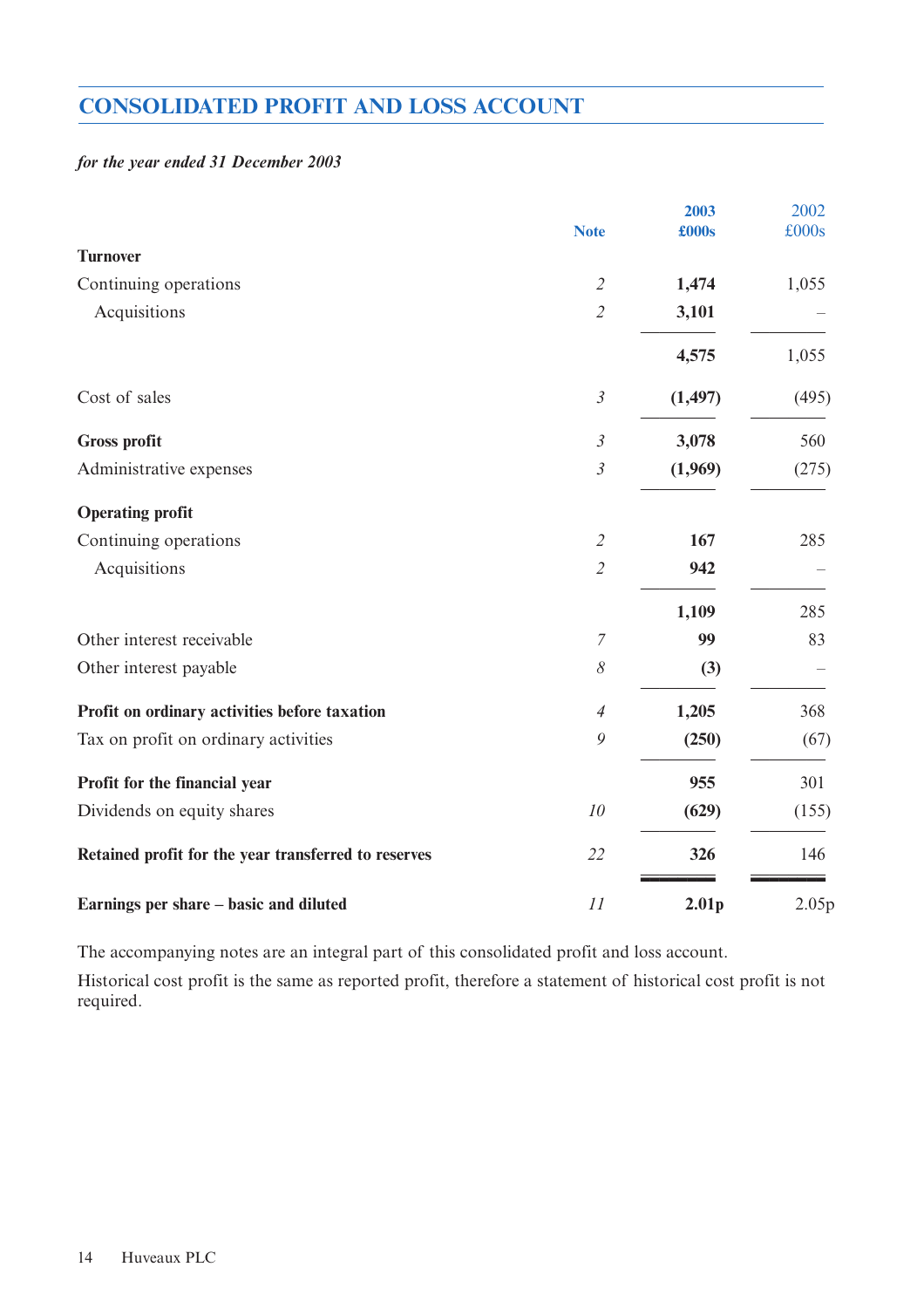### **CONSOLIDATED BALANCE SHEET**

#### *as at 31 December 2003*

|                                                         | <b>Note</b> | 2003<br>£000s | 2002<br>£000s |
|---------------------------------------------------------|-------------|---------------|---------------|
| <b>Fixed assets</b>                                     |             |               |               |
| Intangible assets                                       | 13          | 19,451        | 4,950         |
| Tangible assets                                         | 14          | 515           | 68            |
|                                                         |             | 19,966        | 5,018         |
| <b>Current assets</b>                                   |             |               |               |
| <b>Stocks</b>                                           | 16          | 841           | 89            |
| Debtors                                                 | 17          | 1,153         | 439           |
| Cash at bank and in hand                                |             | 3,710         | 1,361         |
|                                                         |             | 5,704         | 1,889         |
| Creditors: Amounts falling due within one year          | 18          | (2,901)       | (812)         |
| Net current assets                                      |             | 2,803         | 1,077         |
| <b>Total assets less current liabilities</b>            |             | 22,769        | 6,095         |
| Creditors: Amounts falling due after more than one year | 19          | (1,162)       |               |
| Provision for liabilities and charges                   | 20          | (22)          |               |
| Net assets                                              |             | 21,585        | 6,095         |
| <b>Capital and reserves</b>                             |             |               |               |
| Called-up equity share capital issued                   | 21          | 7,146         | 2,066         |
| Called-up equity share capital not issued               | 21          | 400           |               |
| Share premium account                                   | 22          | 13,157        | 3,883         |
| Merger reserve                                          | 22          | 409           |               |
| Profit and loss account                                 | 22          | 473           | 146           |
| <b>Equity shareholders' funds</b>                       |             | 21,585        | 6,095         |

The accompanying notes are an integral part of this consolidated balance sheet.

These financial statements were approved by the board of directors and signed on its behalf by:

**John P de Blocq van Kuffeler** *Chairman*

**David B Horne** *Finance Director* 5 March 2004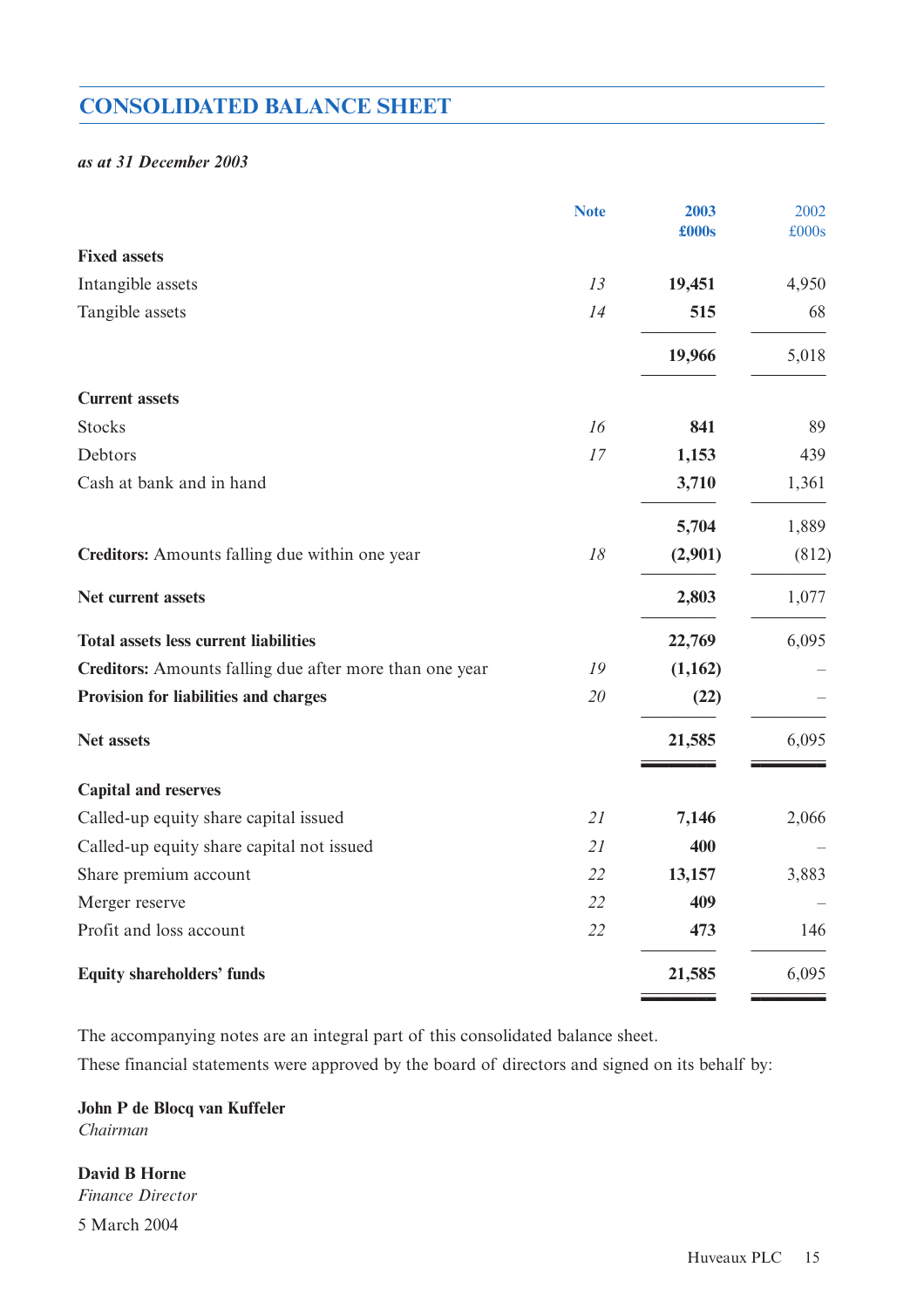### **COMPANY BALANCE SHEET**

#### *as at 31 December 2003*

|                                                         |             | 2003     | 2002  |
|---------------------------------------------------------|-------------|----------|-------|
|                                                         | <b>Note</b> | £000s    | £000s |
| <b>Fixed assets</b>                                     |             |          |       |
| Intangible assets                                       | 13          | 11,375   | 4,950 |
| Tangible assets                                         | 14          | 440      | 68    |
| Investments                                             | 15          | 8,126    | 376   |
|                                                         |             | 19,941   | 5,394 |
| <b>Current assets</b>                                   |             |          |       |
| <b>Stocks</b>                                           | 16          | 381      | 89    |
| Debtors                                                 | 17          | 755      | 439   |
| Cash at bank and in hand                                |             | 3,429    | 1,361 |
|                                                         |             | 4,565    | 1,889 |
| Creditors: Amounts falling due within one year          | $18\,$      | (1,769)  | (812) |
| Net current assets                                      |             | 2,796    | 1,077 |
| <b>Total assets less current liabilities</b>            |             | 22,737   | 6,471 |
| Creditors: Amounts falling due after more than one year | 19          | (1, 476) | (376) |
| Net assets                                              |             | 21,261   | 6,095 |
| <b>Capital and reserves</b>                             |             |          |       |
| Called-up equity share capital issued                   | 21          | 7,146    | 2,066 |
| Called-up equity share capital not issued               | 21          | 400      |       |
| Share premium account                                   | 22          | 13,157   | 3,883 |
| Merger reserve                                          | 22          | 409      |       |
| Profit and loss account                                 |             | 149      | 146   |
| <b>Equity shareholders' funds</b>                       |             | 21,261   | 6,095 |

The accompanying notes are an integral part of this balance sheet.

These financial statements were approved by the board of directors and signed on its behalf by:

**John P de Blocq van Kuffeler** *Chairman*

**David B Horne**

*Finance Director* 

5 March 2004

16 Huveaux PLC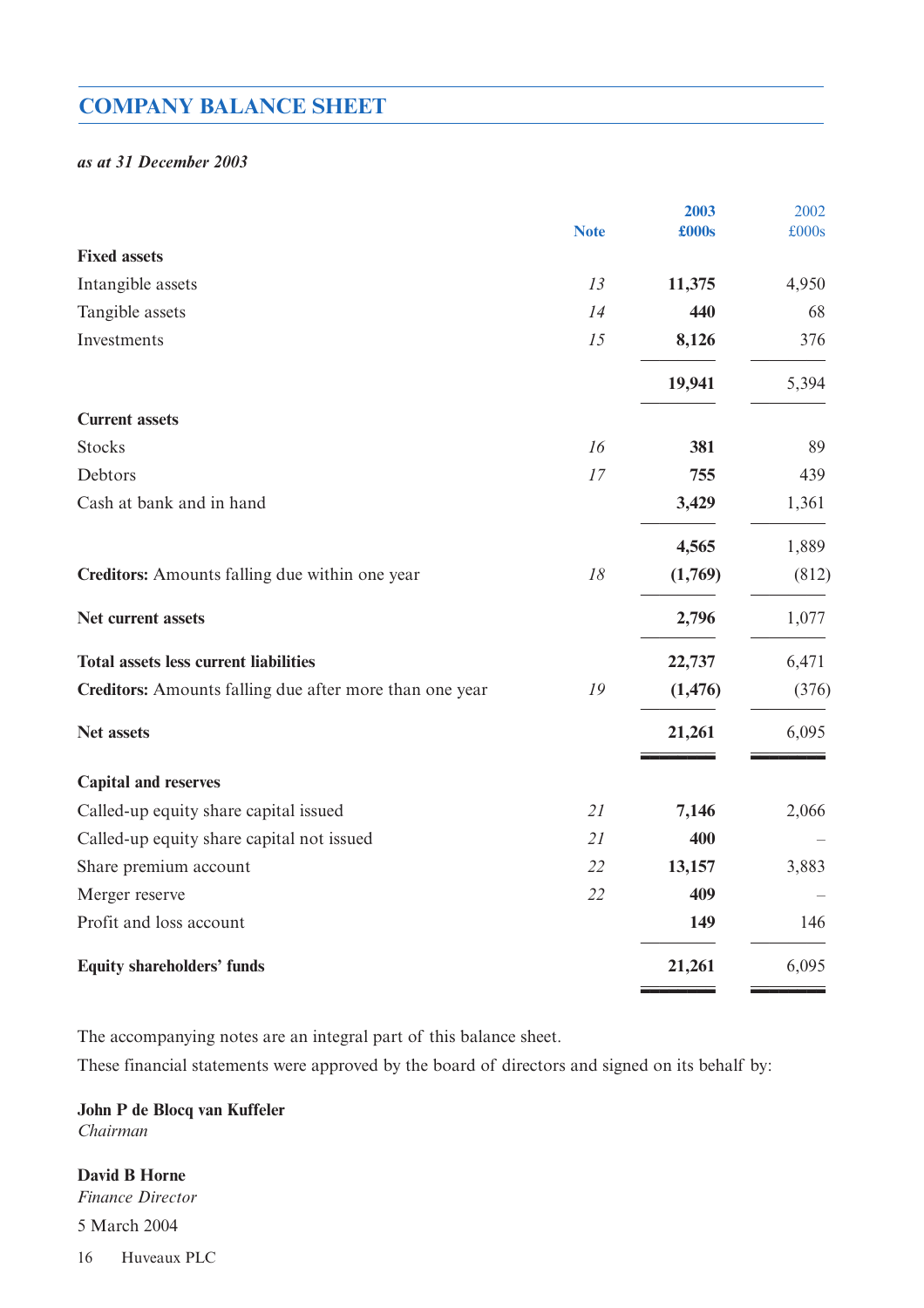## **CONSOLIDATED CASH FLOW STATEMENT**

### *for the year ended 31 December 2003*

|                                                                        |             | 2003      | 2002     |
|------------------------------------------------------------------------|-------------|-----------|----------|
|                                                                        | <b>Note</b> | £000s     | £000s    |
| Cash inflow/(outflow) from operating activities                        | 25          | 159       | (180)    |
| Returns on investments and servicing of finance                        |             |           |          |
| Interest received                                                      |             | 99        | 83       |
| Interest paid                                                          |             | (3)       |          |
| Net cash inflow from returns on<br>investment and servicing of finance |             | 96        | 83       |
| <b>Taxation</b>                                                        |             |           | (27)     |
| Capital expenditure and financial investment                           |             |           |          |
| Purchase of tangible fixed assets                                      |             | (231)     | (47)     |
| Purchase of intangible fixed assets                                    |             | (9)       |          |
| Net cash outflow from capital expenditure                              |             | (240)     | (47)     |
| <b>Acquisitions</b>                                                    |             |           |          |
| Purchase of subsidiary undertakings and assets                         | 12          | (12, 866) | (4,021)  |
| Cash acquired on acquisition of subsidiaries                           | 12          | 352       | 95       |
| Net cash outflow from acquisitions                                     |             | (12, 514) | (3,926)  |
| <b>Equity dividends paid</b>                                           |             | (155)     |          |
| <b>Cash outflow before financing</b>                                   |             | (12, 654) | (4,097)  |
| <b>Financing</b>                                                       |             |           |          |
| Short-term bank funding received                                       |             | 1,380     |          |
| Short-term bank funding paid                                           |             | (1,380)   |          |
| Issue of ordinary share capital                                        |             | 15,573    | 3,000    |
| Expenses paid in connection with share issue                           |             | (810)     | (354)    |
| <b>Cash inflow from financing</b>                                      |             | 14,763    | 2,646    |
| Increase/(decrease) in cash for the year                               | 26          | 2,109     | (1, 451) |
|                                                                        |             |           |          |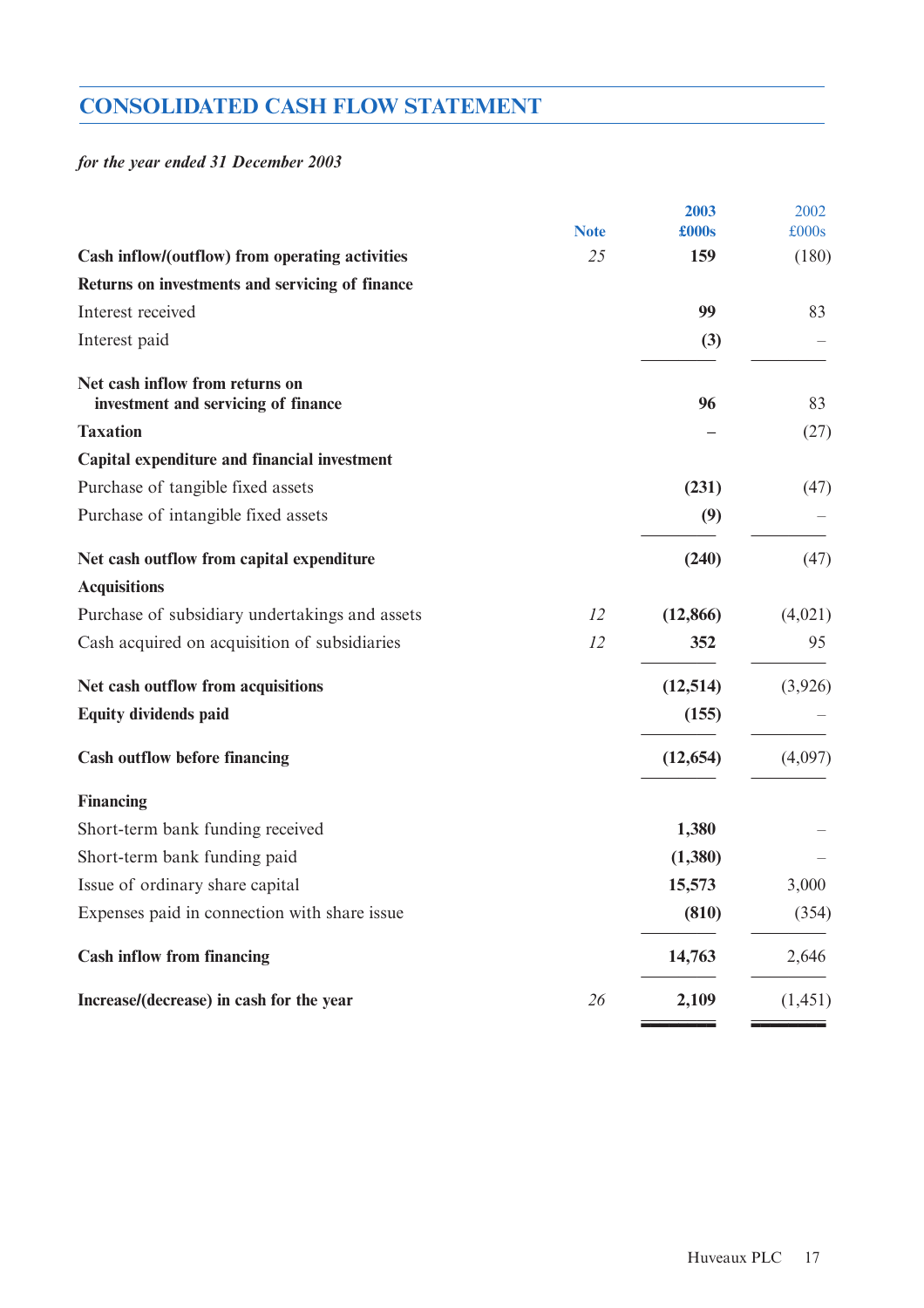### **CONSOLIDATED STATEMENT OF TOTAL RECOGNISED GAINS AND LOSSES**

*for the year ended 31 December 2003*

|                                                | 2003          | 2002          |
|------------------------------------------------|---------------|---------------|
|                                                | $\pounds000s$ | $\pounds000s$ |
| Profit for the financial year                  | 955           | 301           |
| Currency translation differences               |               |               |
| Total recognised gains and losses for the year | 956           | 301           |
|                                                |               |               |

### **RECONCILIATION OF MOVEMENTS IN EQUITY SHAREHOLDERS' FUNDS**

*for the year ended 31 December 2003*

|                                                              | 2003          | 2002          |
|--------------------------------------------------------------|---------------|---------------|
|                                                              | $\pounds000s$ | $\pounds000s$ |
| Profit for the financial year                                | 955           | 301           |
| Dividends                                                    | (629)         | (155)         |
| Retained profit for the financial year                       | 326           | 146           |
| Other recognised gains and losses relating to the year (net) |               |               |
| Shares to be issued                                          | 400           |               |
| New share capital subscribed (net of issue costs)            | 14,763        | 3,219         |
| Net addition to equity shareholders' funds                   | 15,490        | 3,365         |
| Opening equity shareholders' funds                           | 6,095         | 2,730         |
| Closing equity shareholders' funds                           | 21,585        | 6,095         |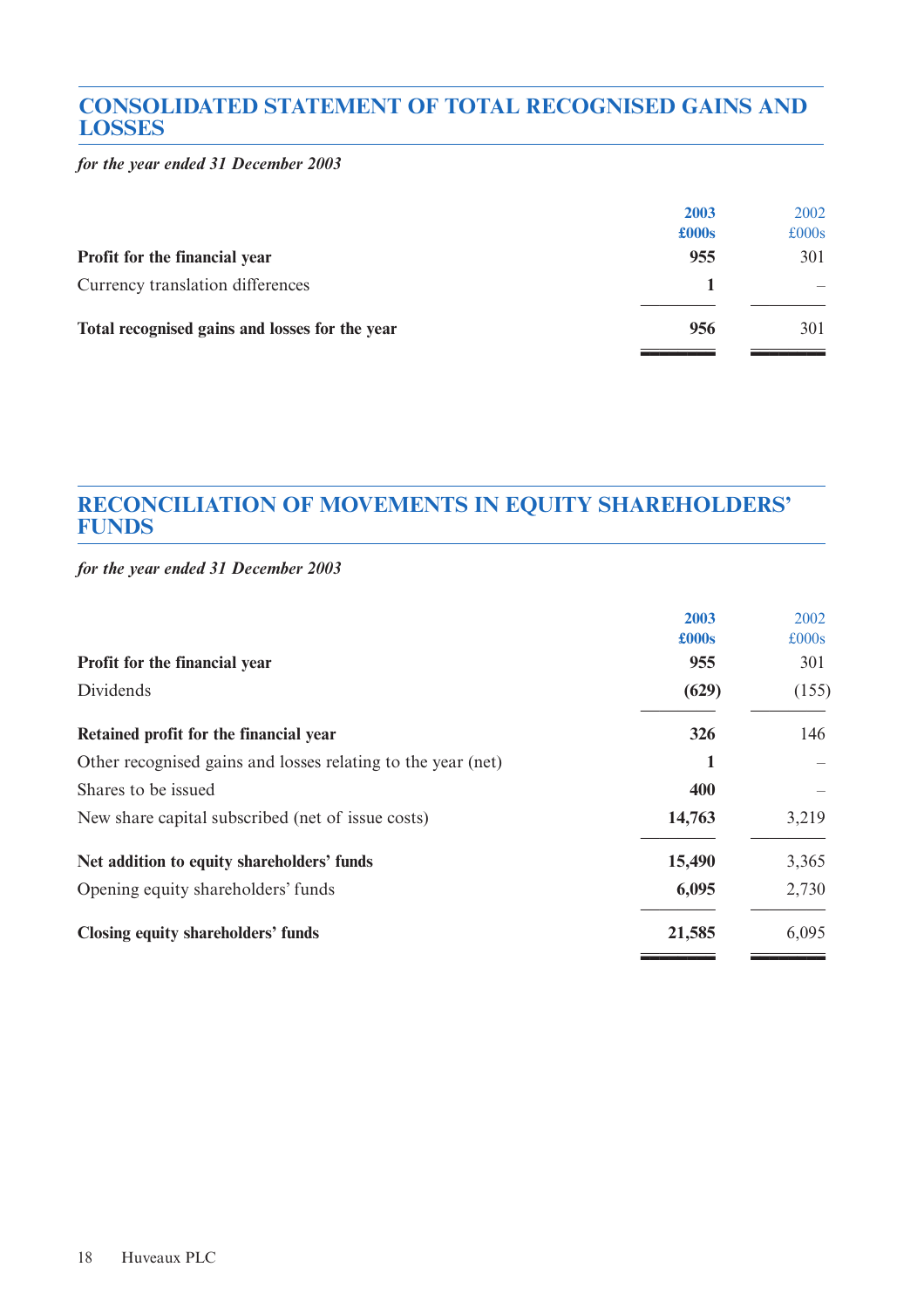### **NOTES TO THE FINANCIAL STATEMENTS**

#### *31 December 2003*

#### **1 Accounting policies**

The following accounting policies have been applied consistently in dealing with items which are considered material in relation to the Group's financial statements, except as noted below under Stocks and work in progress, Deferred revenue and deferred marketing expenditure and Taxation.

#### *Basis of preparation*

The consolidated financial statements have been prepared under the historical cost convention and in accordance with applicable United Kingdom accounting standards and the Companies Act 1985, except as under Intangible assets.

#### *Basis of consolidation*

The consolidated financial statements include the financial statements of the Company and its subsidiary undertakings made up to 31 December each year. Profits arising on trading between Group undertakings are excluded. The acquisition method of accounting has been adopted. Under this method the results of subsidiary undertakings acquired in the year are included in the consolidated profit and loss account from the date of acquisition.

As permitted by section 230(4) of the Companies Act 1985, the profit and loss account of the Company is not presented as part of these accounts. The profit after taxation attributable to Huveaux PLC for the year and dealt with in the financial statements of the Company was £632,000 (2002: £146,000).

#### *Turnover*

Turnover represents the amounts derived from the provision of goods and services to third party customers, net of trade discounts and VAT. Turnover in respect of subscription-based services, including online services, is recognised on a straight line basis over the period of the subscription.

#### *Intangible assets*

#### Group

In accordance with FRS 10: "Goodwill and intangible assets," intangible assets arising on consolidation are capitalised. Intangible assets are amortised to nil by equal instalments over their estimated useful economic lives unless they are considered to have an indefinite useful economic life, in which case they are not amortised but subject to annual review for impairment. Each acquisition is assessed with reference to its durability, ability to sustain long-term profitability and proven ability to maintain market leadership. Based on their assessment, the directors are of the opinion that the intangible assets of the Group have indefinite useful economic lives.

Where intangible assets are treated as having an indefinite useful economic life, the financial statements depart from the requirement of Schedule 4 of the Companies Act 1985 to amortise intangible assets over a finite period, in order to give a true and fair view for the reasons outlined above. Capitalised intangible assets regarded as having an indefinite useful economic life amounted to £19,451,000 as at 31 December 2003 (2002: £4,950,000). If these intangible assets were to be amortised over a period of 20 years, the maximum period recommended under FRS 10, operating profit for the year ended 31 December 2003 would have decreased by £597,000 (2002: £103,000).

In accordance with FRS 10 and FRS 11: "Impairment of fixed assets and goodwill," the carrying values of intangible assets are reviewed annually for impairment on the basis stipulated in FRS 11 and adjusted to the recoverable amount if required. No such adjustment was considered necessary as at 31 December 2003 or 2002.

#### Company

In the prior year, the trade and net assets of a subsidiary undertaking were transferred to the Company at their net book value which was less than their fair value. The cost of the Company's investment in that subsidiary undertaking reflected the underlying fair value of its net assets, including intangible assets, at the time of acquisition. As a result of this transfer, the value of the Company's investment in that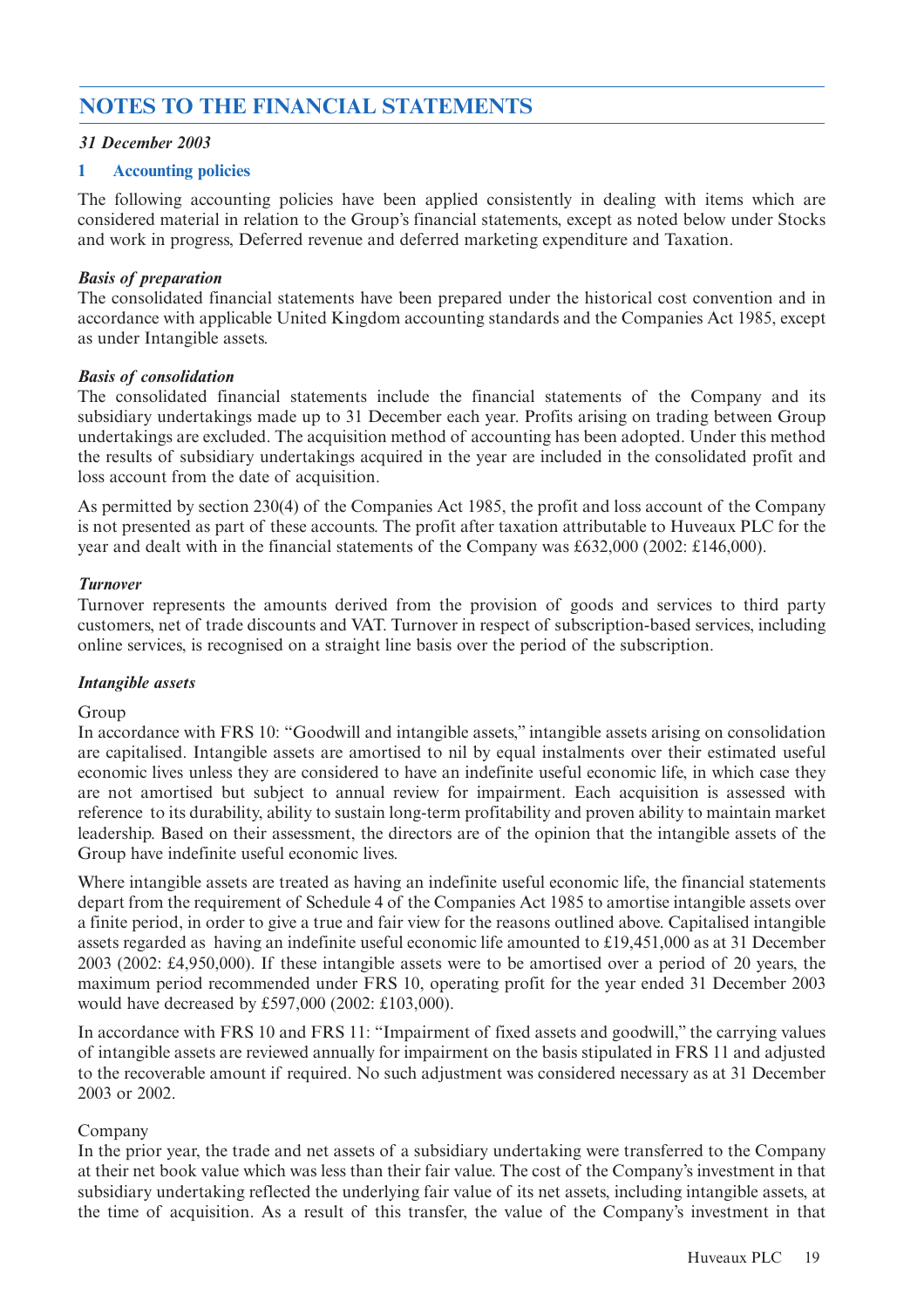#### **1 Accounting policies (continued)**

susidiary undertaking fell below the amount at which it was stated in the Company's accounting records. Schedule 4 to the Companies Act 1985 required that the investment be written down accordingly and that the amount be charged as a loss in the Company's profit and loss account. However, the directors considered that, as there had been no overall loss to the Company, it would have failed to give a true and fair view to charge that diminution to the Company's profit and loss account for the year ended 31 December 2002 and it should have been re-allocated to the identifiable net assets transferred, so as to recognise in the Company's individual balance sheet the effective cost to the company of those net assets, including intangible assets.

The effect of this departure was to increase the Company's profit for the financial year ended 31 December 2002 by £4,421,000 and to increase the value of the publishing rights in the Company's balance sheet. The Group accounts were not affected by this transfer.

#### *Fixed assets and depreciation*

Depreciation is provided to write off the cost less estimated residual value of tangible fixed assets by equal instalments over their estimated useful economic lives, as follows:

| Freehold buildings                                  | 50 years                             |
|-----------------------------------------------------|--------------------------------------|
| Leasehold improvements                              | Over the remaining life of the lease |
| Equipment, fixtures and fittings, except IT systems | 5 years                              |
| Database development costs                          | 5 years                              |
| Motor vehicles                                      | 4 years                              |
| IT systems                                          | 3 years                              |

#### *Foreign currencies*

Transactions in foreign currencies are recorded at the rate of exchange ruling at the date of the transaction. Monetary assets and liabilities denominated in foreign currencies are translated at the rate of exchange ruling at the balance sheet date and the gains or losses on translation are included in the profit and loss account. The results of overseas operations are translated at the average rates of exchange during the period and their balance sheets at the rates ruling at the balance sheet date. Exchange differences arising from the translation of the opening net assets and the results of overseas operations are reported in the statement of total recognised gains and losses. All other exchange differences are included in the profit and loss account.

#### *Leases*

Operating lease rentals are charged to the profit and loss account on a straight line basis over the period of the lease.

#### *Stocks and work in progress*

Finished goods are stated at the lower of cost and net realisable value. Work in progress consists of internal and third party editorial and production costs prior to print, which are capitalised for new publications and substantial updates of continuing publications. Work in progress is valued at the lower of cost and net realisable value being the recoverable amount based on anticipated forward sales from the first print run. Previously, the Group did not capitalise internal editorial and production costs. The impact of the change in this accounting policy on the Group's result for the year ended 31 December 2002 and net assets at that date is not material.

#### *Deferred revenue and deferred marketing expenditure*

As explained under Turnover, revenue from subscription-based services is recognised over the period of the subscription. The unrecognised element is carried within creditors as deferred revenue. Where marketing expenditure has been incurred that is directly attributable to that deferred revenue, it is carried within other debtors as deferred marketing and is recognised on the same basis as the deferred revenue. Previously, the Group did not defer marketing costs. The impact of the change in this accounting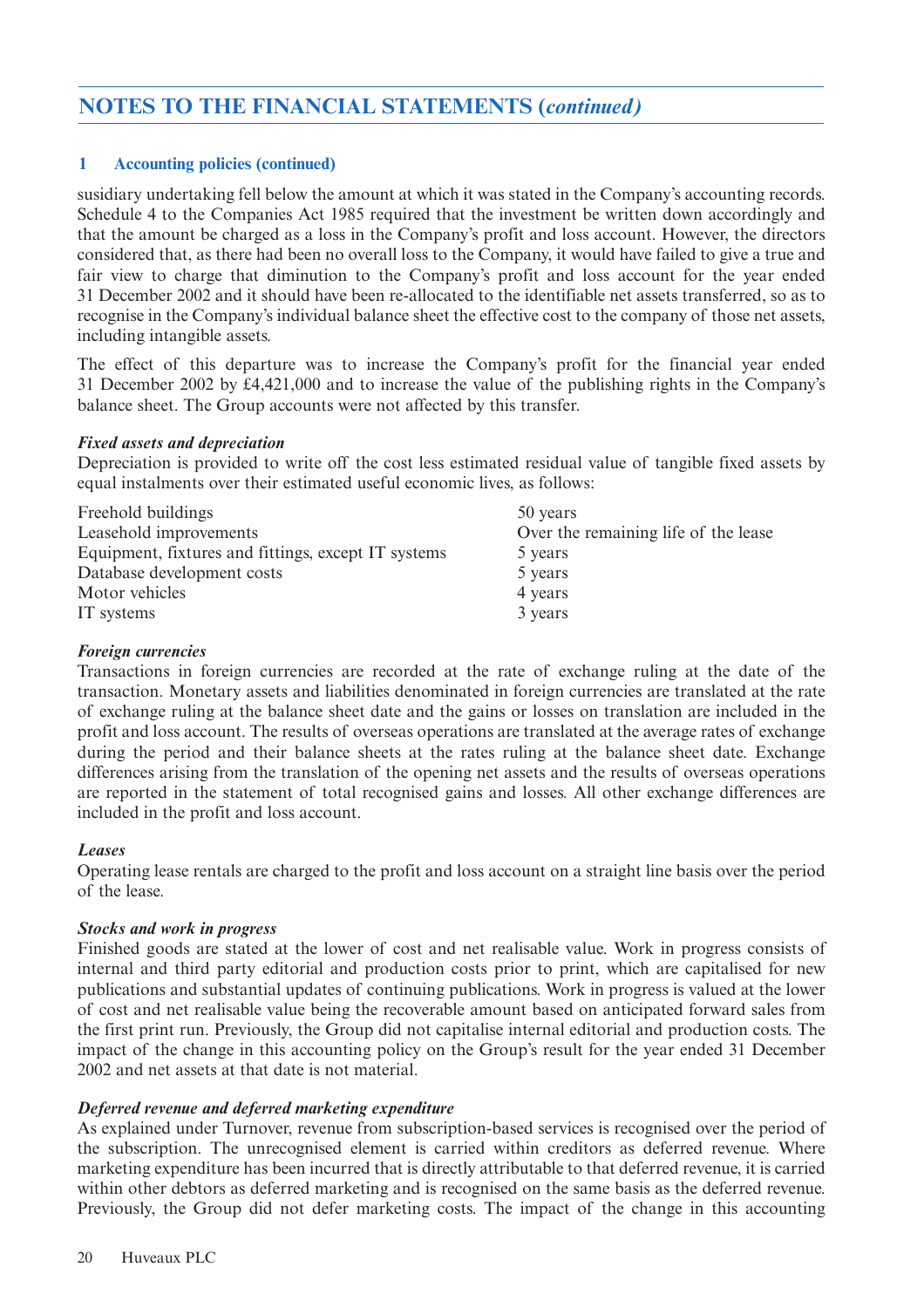#### **1 Accounting policies (continued)**

policy on the Group's result for the year ended 31 December 2002 and net assets at that date is not material.

#### *Taxation*

The charge for taxation is based on the profit for the year. Deferred tax is recognised with discounting in respect of all timing differences between the treatment of certain items for taxation and accounting purposes which have arisen but not reversed by the balance sheet date, as allowed by FRS 19: "Deferred tax." Previously, the Group did not discount. The impact of the change in this accounting policy on the Group's result for the year ended 31 December 2002 and net assets at that date is not material.

#### *Cash and liquid resources*

Cash, for the purpose of the cash flow statement, comprises cash at bank and in hand, deposits repayable on demand, less overdrafts payable on demand.

#### **2 Segmental information**

All amounts shown relate to one business segment, that of publishing.

| <b>Acquisitions</b> | <b>Total</b>           |
|---------------------|------------------------|
| 2003                | 2003<br>2002           |
| £000s               | £000s<br>$\pounds000s$ |
|                     |                        |
| 2,586<br>4,060      | 1,055                  |
| 515                 | 515                    |
| 3,101<br>4,575      | 1,055                  |
|                     |                        |
| 722                 | 889<br>285             |
| 220                 | 220                    |
| 942<br>1,109        | 285                    |
|                     |                        |
| 753<br>21,459       | 6,095                  |
| 126                 | 126                    |
| 879<br>21,585       | 6,095                  |
|                     |                        |

Turnover by geographic destination is not materially different from turnover by geographic origin.

Head office operating costs of £378,000 have been allocated to operating profits above, pro rata to operating profit before allocation.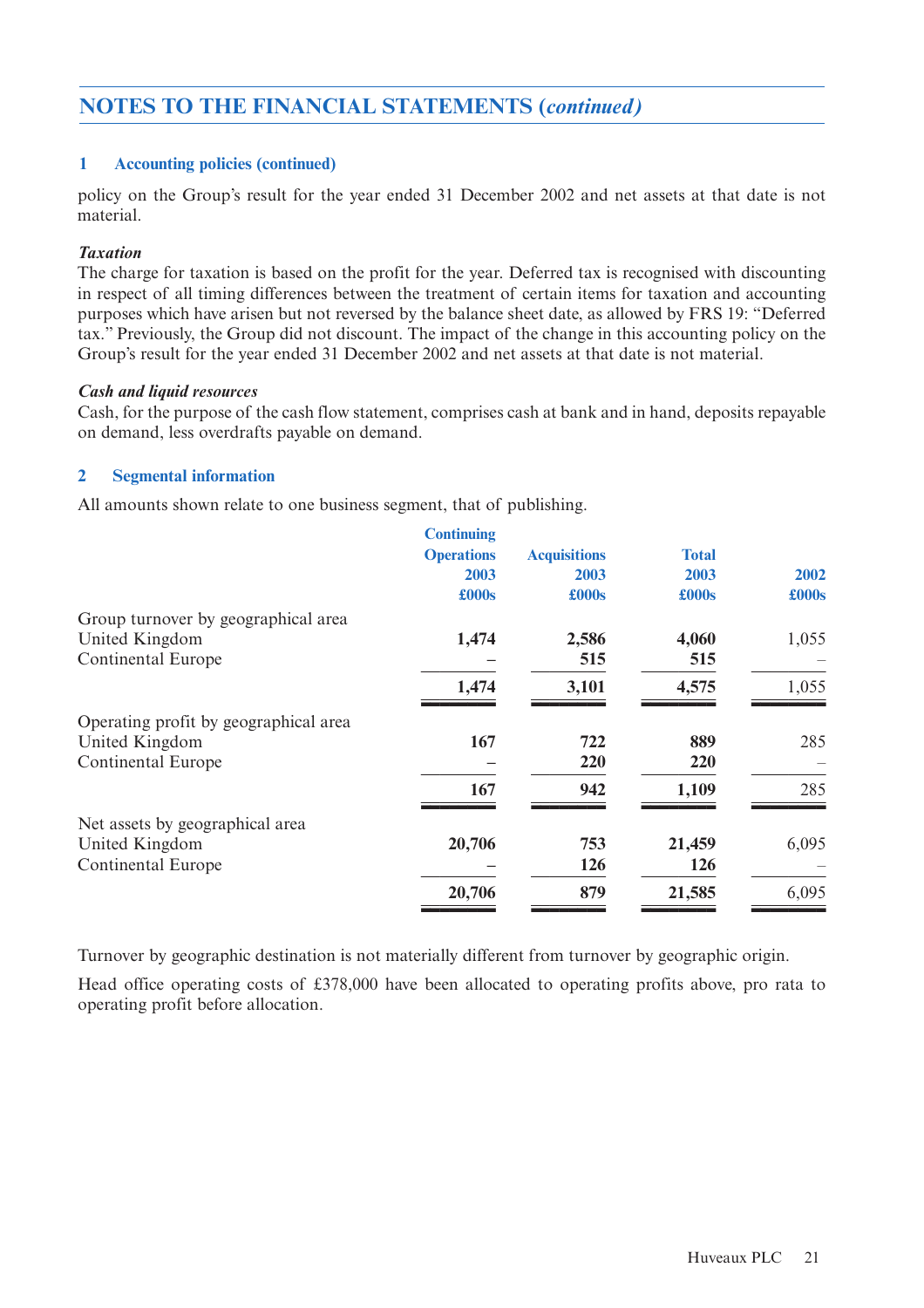#### **3 Cost of sales, gross profit and administrative expenses**

|                               | 2003  | 2002  |
|-------------------------------|-------|-------|
|                               | £000s | £000s |
| Cost of sales                 |       |       |
| Continuing operations         | 576   | 495   |
| Acquisitions                  | 921   |       |
| Total cost of sales           | 1,497 | 495   |
| Gross profit                  |       |       |
| Continuing operations         | 898   | 560   |
| Acquisitions                  | 2,180 |       |
| Total gross profit            | 3,078 | 560   |
| Administrative expenses       |       |       |
| Continuing operations         | 731   | 275   |
| Acquisitions                  | 1,238 |       |
| Total administrative expenses | 1,969 | 275   |

#### **4 Profit on ordinary activities before taxation**

|                                                                         | 2003  | 2002          |
|-------------------------------------------------------------------------|-------|---------------|
|                                                                         | £000s | $\pounds000s$ |
| Profit on ordinary activities before taxation is stated after charging. |       |               |
| Auditors' remuneration                                                  |       |               |
| - audit services, Group                                                 | 105   | 15            |
| - audit services, Company                                               | 77    | 15            |
| Depreciation and other amounts written off owned tangible fixed assets  | 45    | 10            |
| Operating lease rentals                                                 | 25    | 42            |
|                                                                         |       |               |

Auditors'remuneration for non-audit services of £163,000 (2002: £140,000) related to share placings and £191,000 (2002: nil) related to acquisitions have been capitalised to the share premium account and intangible assets, respectively.

#### **5 Directors' remuneration**

| 2003              | 2002  |
|-------------------|-------|
| £000s             | £000s |
| Emoluments<br>144 | 56    |

Highest paid director

The amounts for remuneration include £67,000 (2002: £48,000) in respect of the highest paid director.

Three directors waived their emoluments for the first six months of the current year (and all of the prior year).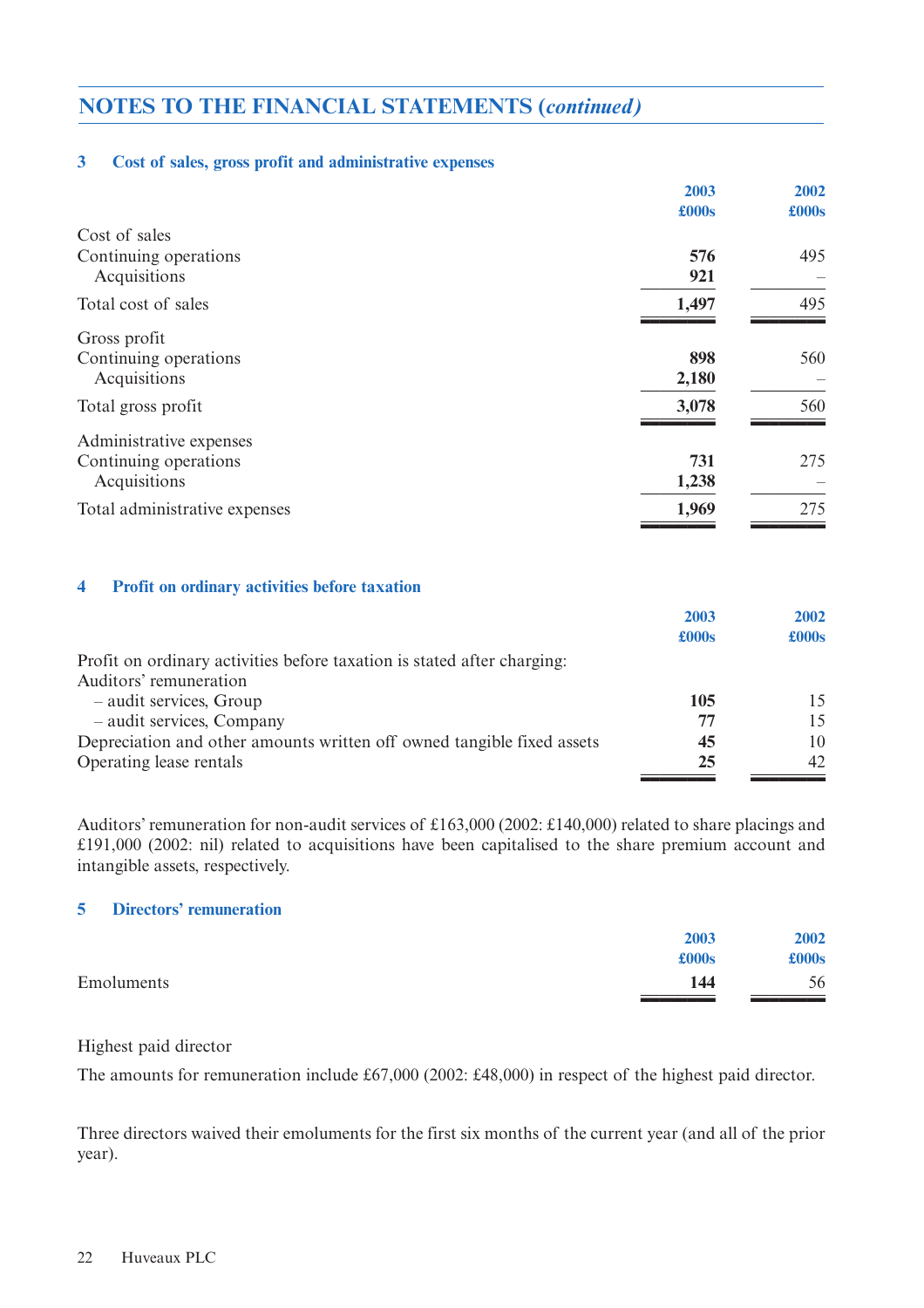#### **6 Staff costs**

The average number of persons employed by the Group (including executive directors) during the year within each category was:

|                                     | 2003   | 2002   |
|-------------------------------------|--------|--------|
|                                     | number | number |
| Editorial and production staff      | 21     |        |
| Sales and marketing staff           | 18     | 8      |
| Managerial and administration staff | 24     | 3      |
| Research and development staff      |        |        |
|                                     | 64     | 23     |
|                                     |        |        |

The aggregate payroll costs in respect of these employees (including executive directors) were:

|                         | 2003          | 2002          |
|-------------------------|---------------|---------------|
|                         | $\pounds000s$ | $\pounds000s$ |
| Wages and salaries      | 1,037         | 259           |
| Social security costs   | 148           | 26            |
| Pension and other costs | 61            |               |
|                         | 1,246         | 285           |

#### **7 Other interest receivable**

| 2003  | 2002  |
|-------|-------|
| £000s | £000s |
| 99    | 83    |
|       |       |
| 2003  | 2002  |
| £000s | £000s |
| 3     |       |
|       |       |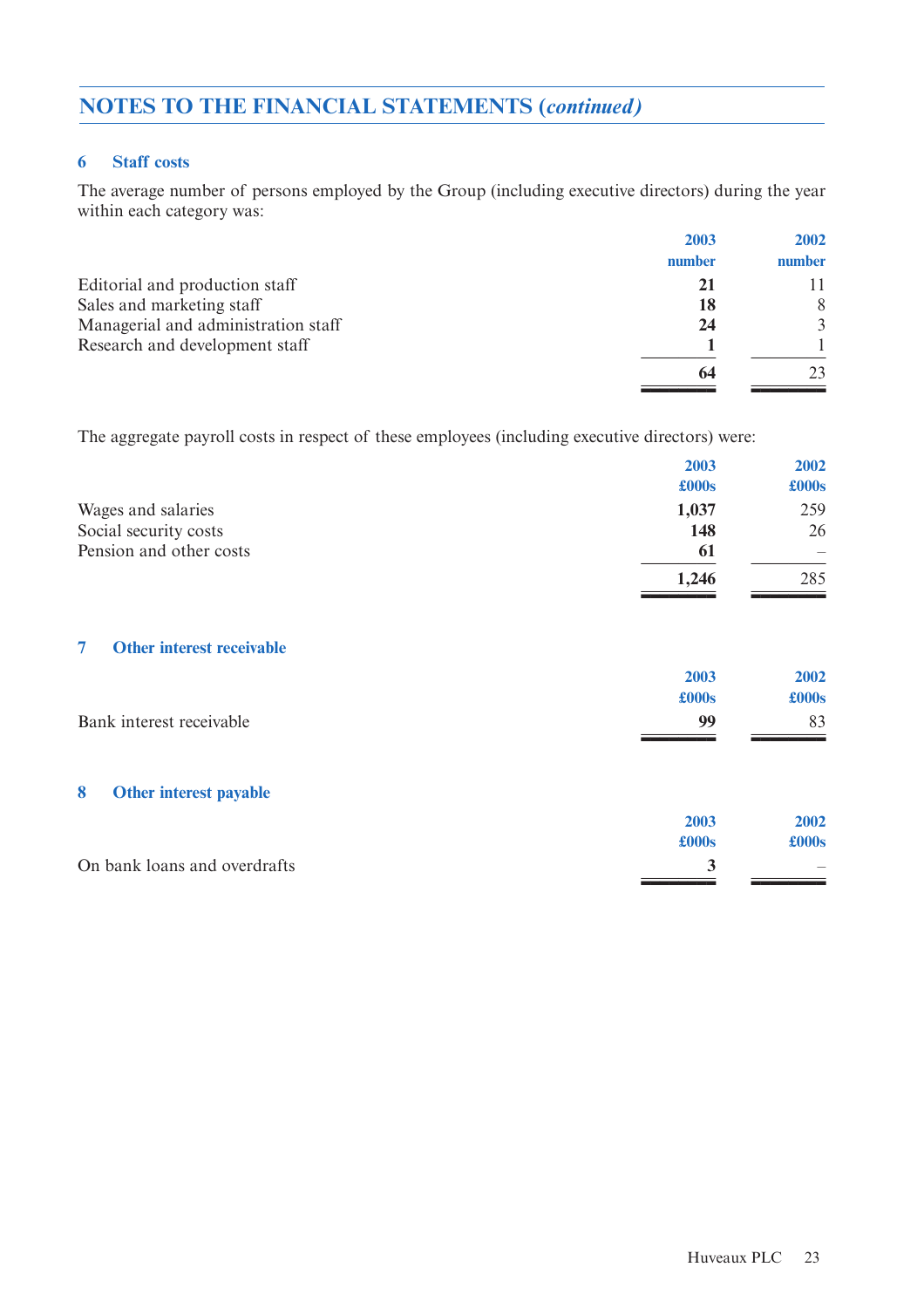#### **9 Taxation**

|                                                | 2003  | 2002          |
|------------------------------------------------|-------|---------------|
|                                                | £000s | $\pounds000s$ |
| UK corporation tax                             |       |               |
| Current tax on income for the period           | 46    | 7             |
| Foreign tax                                    |       |               |
| Current tax on income for the period           |       |               |
| Total current tax                              | 46    | 7             |
| Deferred tax – note 20                         |       |               |
| Origination and reversal of timing differences | 275   | 60            |
| Impact of discounting                          | (71)  |               |
| Total deferred tax                             | 204   | 60            |
| Tax on profit on ordinary activities           | 250   | 67            |
|                                                |       |               |

#### Factors affecting the tax charge

The tax charged for the period differs from the standard rate of corporation tax in the UK of 30% (2002: 19%). The differences are explained below:

|                                                                  | 2003          | 2002          |
|------------------------------------------------------------------|---------------|---------------|
|                                                                  | £000s         | $\pounds000s$ |
| Profit on ordinary activities before tax                         | 1,205         | 368           |
| Current tax at 30% (2002: 19%)                                   | 361           | 70            |
| Effects of:                                                      |               |               |
| Permanent differences between expenditure charged in arriving at |               |               |
| income and expenditure allowed for tax purposes                  | (6)           | (2)           |
| Capital allowances in excess of depreciation                     | (128)         | (7)           |
| Effect of differing tax rates                                    | (125)         | (1)           |
| Utilisation of tax losses                                        | (56)          | (53)          |
| Current tax charge                                               | 46            |               |
| <b>Dividends</b><br>10                                           |               |               |
|                                                                  | 2003          | 2002          |
|                                                                  | $\pounds000s$ | $\pounds000s$ |
| Equity shares – final dividend proposed $0.88p(2002: 0.75p)$     | 629           | 155           |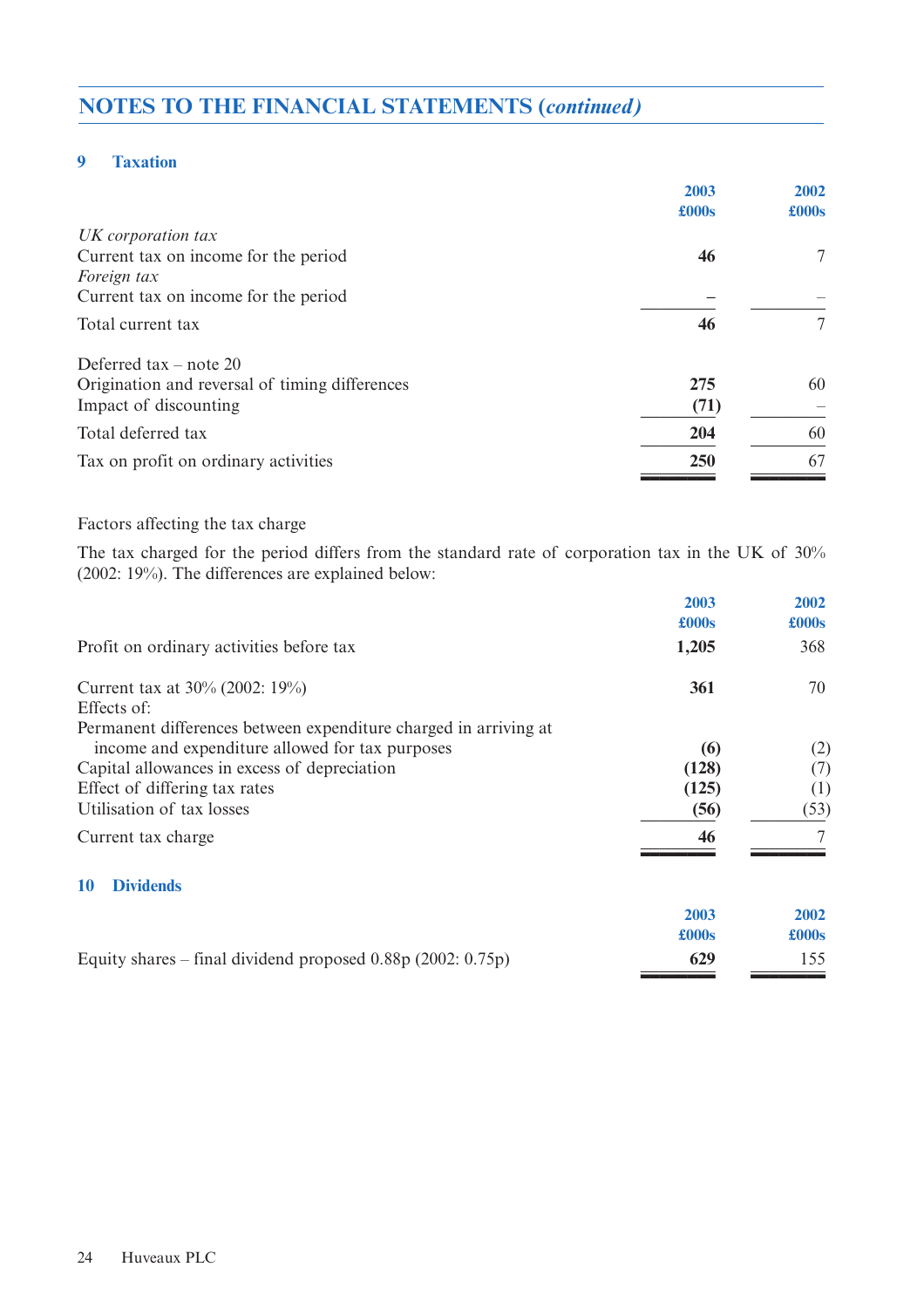#### **11 Earnings per Share**

|                                                                         | 2003          | 2002          |
|-------------------------------------------------------------------------|---------------|---------------|
|                                                                         | £000s         | 000s          |
| Profit attributable to shareholders                                     | 955           | 301           |
|                                                                         | 2003          | 2002          |
|                                                                         | <b>Shares</b> | <b>Shares</b> |
| Weighted average number of shares                                       |               |               |
| In issue during the year – used in basic and diluted earnings per share | 47, 473, 307  | 14,704,126    |
|                                                                         |               |               |

**Earnings per share – basic and diluted (pence) 2.01** 2.05 The impact of shares not yet issued in conjunction with the Lonsdale acquisition as explained under

note 12 has been excluded because no shares would be issuable if the end of the reporting period was the end of the contingency period.

#### **12 Acquisitions**

Each of the following acquisitions has been accounted for by the acquisition method. An analysis of the provisional book value and fair value of the net assets acquired on each is set out below.

Publishing rights have, for each acquisition, been valued to reflect their estimated fair values, and each publication can be separately identified and valued.

#### a) *Lonsdale SRG*

On 31 March 2003 the Group acquired the assets and trade of Lonsdale SRG, a partnership, excluding the cash, trade debtors and creditors of the business.

The following table sets out the provisional book values of the identifiable assets and liabilities acquired and their provisional fair value to the Group:

|                                              |                   | <b>Fair value</b> |                   |
|----------------------------------------------|-------------------|-------------------|-------------------|
|                                              | <b>Book value</b> | adjustment        | <b>Fair value</b> |
|                                              | £000s             | £000s             | £000s             |
| Publishing rights                            |                   | 6,415             | 6,415             |
| Tangible fixed assets                        | 208               |                   | 208               |
| Stock                                        | 293               |                   | 293               |
| Net assets acquired                          | 501               | 6,415             | 6,916             |
| Goodwill                                     |                   |                   |                   |
| Total consideration                          |                   |                   | 6,916             |
| Satisfied by:                                |                   |                   |                   |
| Cash paid                                    |                   |                   | 4,896             |
| Contingent consideration – payable in cash   |                   |                   | 1,400             |
| Contingent consideration – payable in shares |                   |                   | 400               |
| Acquisition costs                            |                   |                   | 220               |
|                                              |                   |                   | 6,916             |
|                                              |                   |                   |                   |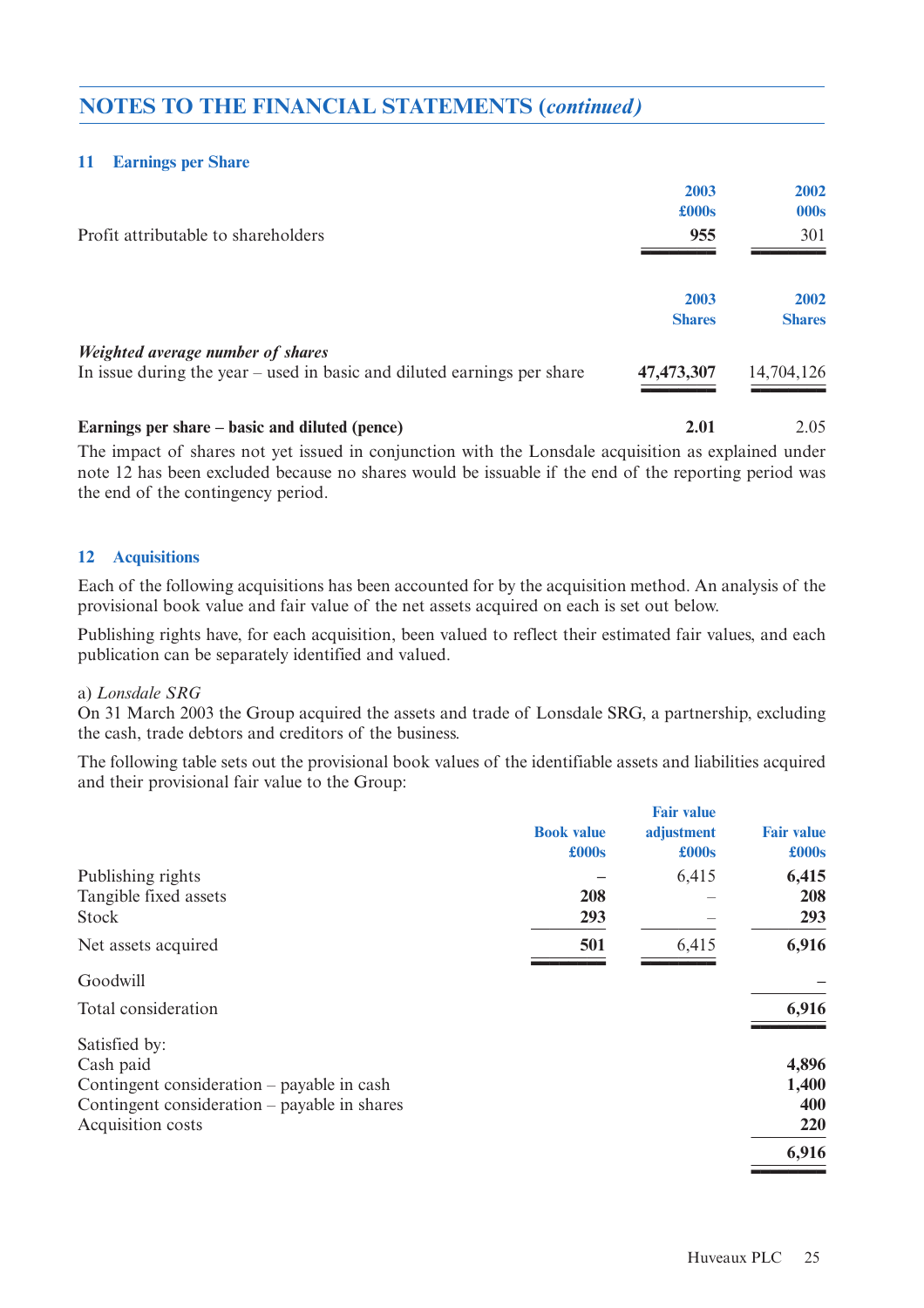#### **12 Acquisitions (continued)**

The Lonsdale SRG acquisition involves an arrangement whereby the consideration payable includes a deferred element that is contingent on the total turnover of, and the number of profitable new titles launched by Lonsdale SRG in the two-year period from 1 January 2003 to 31 December 2004. The provision for contingent consideration for Lonsdale SRG represents the expected future consideration payable. The contingent consideration is payable in cash of £1.4 million and the allotment of shares of £0.4 million, which is included within shares to be issued (note 21). The conditions to be satisfied are:

- 1. £1 million if the number of profitable future titles launched by 31 December 2004 is 10 or more, reducing by £100,000 per title to the extent the number of profitable future titles is less than 10.
- 2. £800,000 payable half in cash and half by way of the issue of the deferred consideration shares credited as fully paid up at 35 pence per share, reducing pound for pound to the extent that the aggregate audited turnover for the years ended 31 December 2003 and 2004 is less than £5 million, but so that no such additional amount will be payable if the aggregate audited turnover for the period is less than £4,400,000.

Deferred consideration of £300,000 has been recorded under other creditors and has been paid subsequent to the balance sheet date. The balance of deferred cash consideration is shown under creditors payable after more than one year.

The summarised profit and loss account for Lonsdale SRG for the year ended 31 July 2002 is given below. No results are given for the period from 1 August 2002 to 31 March 2003, as Lonsdale SRG was a partnership and therefore under no obligation to disclose its results publicly. The results for the year ended 31 July 2002 are publicly available, as they were disclosed in the acquisition and listing documents.

|                                    | (unaudited)<br><b>Year ended</b> |
|------------------------------------|----------------------------------|
|                                    | 31 July 2002<br>$\pounds000s$    |
| Turnover                           | 2,223                            |
| Operating profit                   | 838                              |
| Profit before taxation<br>Taxation | 839<br>(222)                     |
| Profit for the year                | 617                              |
|                                    |                                  |

b) *Publications Professionnelles Parlementaires SAS ("PPP")*

On 15 September 2003 the Group acquired the entire share capital of PPP, publishers of Le Trombinoscope. The transaction was denominated in Euros and has been converted to Sterling as described in Note 1.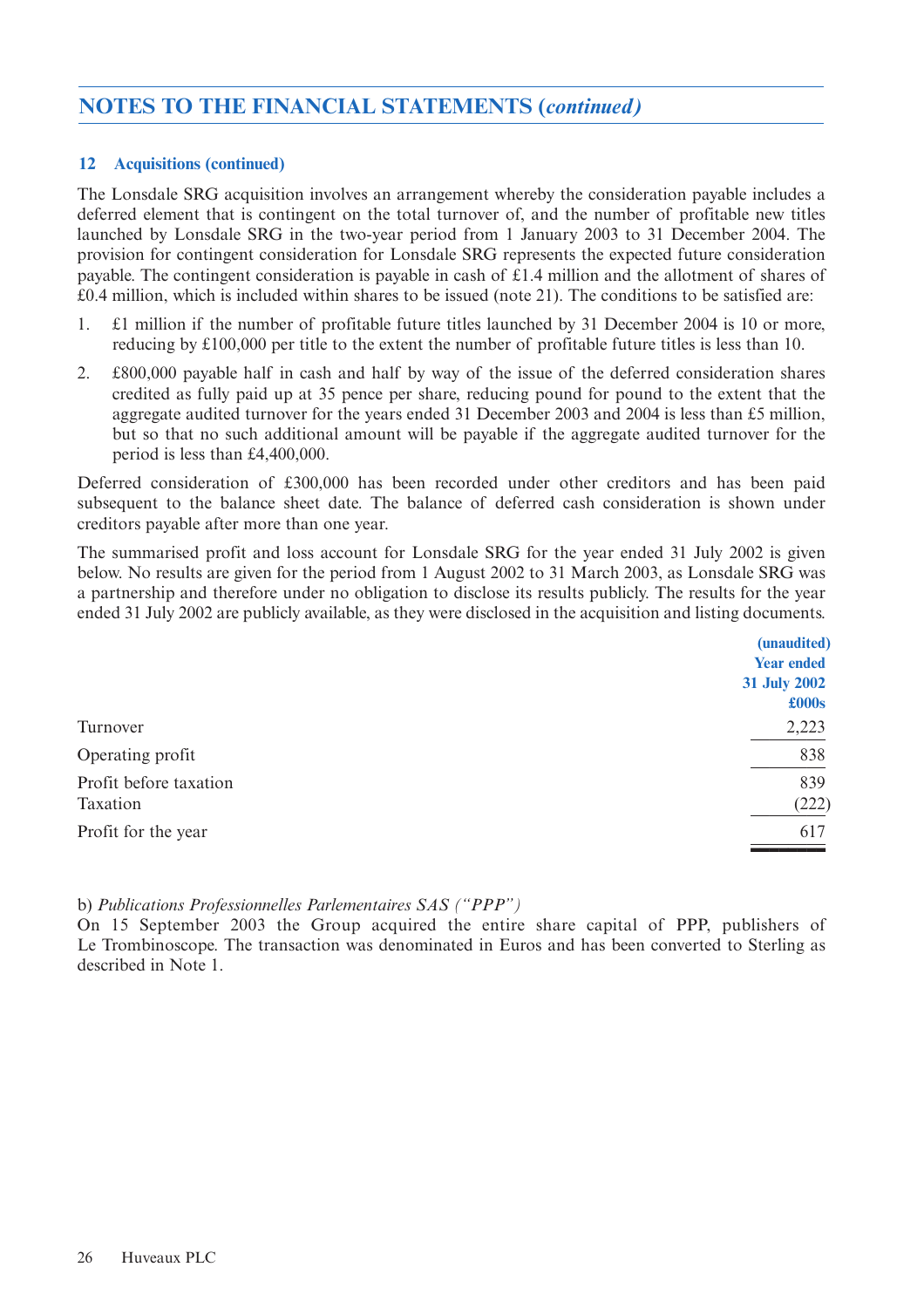#### **12 Acquisitions (continued)**

The following table sets out the provisional book values of the identifiable assets and liabilities acquired and their provisional fair value to the Group:

|                          |                   | <b>Fair value</b> |                   |
|--------------------------|-------------------|-------------------|-------------------|
|                          | <b>Book value</b> | adjustments       | <b>Fair value</b> |
|                          | £000s             | £000s             | £000s             |
| Publishing rights        | 290               | 1,507             | 1,797             |
| Tangible fixed assets    | 13                |                   | 13                |
| Stock                    | 11                |                   | 11                |
| Debtors                  | 271               |                   | 271               |
| Deferred tax             |                   | 100               | 100               |
| Cash at bank and in hand | 71                |                   | 71                |
| Creditors                | (688)             |                   | (688)             |
| Net assets acquired      | (32)              | 1,607             | 1,575             |
| Goodwill                 |                   |                   |                   |
| Total consideration      |                   |                   | 1,575             |
| Satisfied by:            |                   |                   |                   |
| Cash paid                |                   |                   | 1,380             |
| Acquisition costs        |                   |                   | 195               |
|                          |                   |                   | 1,575             |
|                          |                   |                   |                   |

The summarised profit and loss account for PPP for the year ended 31 December 2002 and the period from 1 January to 31 August 2003 is given below:

|                               | (unaudited)         | (unaudited)       |
|-------------------------------|---------------------|-------------------|
|                               | <b>Period ended</b> | <b>Year ended</b> |
|                               | 31 August           | 31 December       |
|                               | 2003                | 2002              |
|                               | £000s               | £000s             |
| Turnover                      | 262                 | 1,113             |
| Operating (loss)/profit       | (300)               | 206               |
| (Loss)/profit before taxation | (343)               | 153               |
| Taxation                      | <b>123</b>          | (55)              |
| (Loss)/profit after tax       | (220)               | 98                |

As part of the transaction to acquire PPP, the Company provided an unconditional guarantee amounting to £210,000 to the vendor in respect of amounts payable by PPP to the vendor. The guarantee lapsed on 31 January 2004, without claim.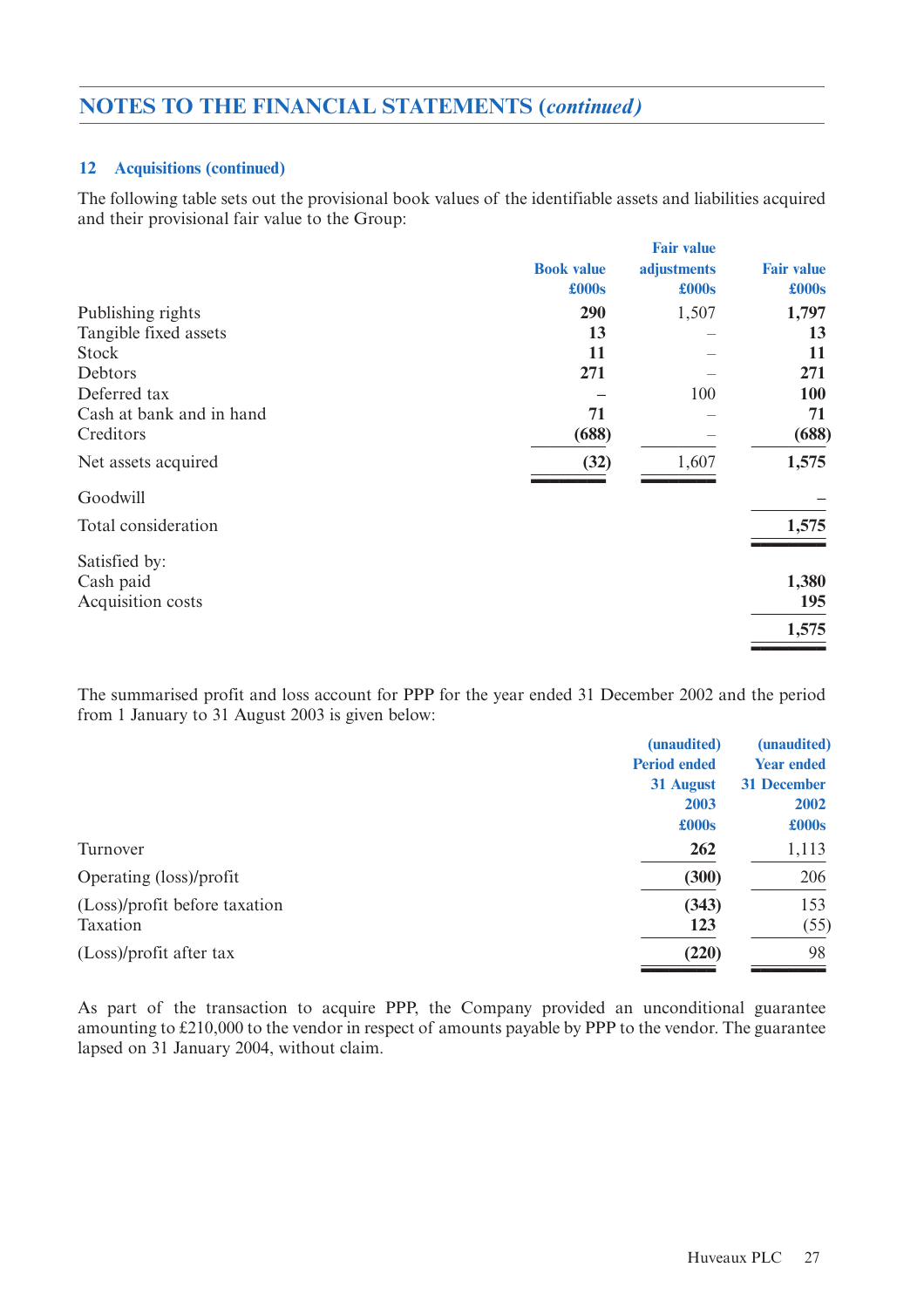#### **12 Acquisitions (continued)**

#### c) *Fenman Limited and Covelstone Publishing Limited*

On 1 October 2003 the Group took effective control of Fenman Limited and Covelstone Publishing Limited (since renamed Fenman Holdings Limited).

The following table sets out the provisional book values of the identifiable assets and liabilities acquired and their provisional fair value to the Group:

|                   | <b>Fair value</b> |                         |
|-------------------|-------------------|-------------------------|
| <b>Book value</b> | adjustments       | <b>Fair value</b>       |
| £000s             | £000s             | £000s                   |
|                   | 6,280             | 6,280                   |
| 69                | (26)              | 43                      |
| 386               | (44)              | 342                     |
| 311               | (26)              | 285                     |
|                   | 4                 | $\overline{\mathbf{4}}$ |
| 281               |                   | 281                     |
| (1, 116)          | 56                | (1,060)                 |
| (69)              | 6,244             | 6,175                   |
|                   |                   |                         |
|                   |                   | 6,175                   |
|                   |                   |                         |
|                   |                   | 6,000                   |
|                   |                   | 175                     |
|                   |                   | 6,175                   |
|                   |                   |                         |

The summarised consolidated profit and loss account for the Fenman group of companies for the year ended 31 July 2003 and the period from 1 August to 30 September 2003 is given below:

|                               | (unaudited)         |                   |
|-------------------------------|---------------------|-------------------|
|                               | <b>Period ended</b> | <b>Year ended</b> |
|                               | <b>30 September</b> | 31 July           |
|                               | 2003                | 2003              |
|                               | £000s               | $\pounds000s$     |
| Turnover                      | 342                 | 3,045             |
| Operating (loss)/profit       | (188)               | 820               |
| (Loss)/profit before taxation | (188)               | 857               |
| Taxation                      | 56                  | (258)             |
| (Loss)/profit after tax       | (132)               | 599               |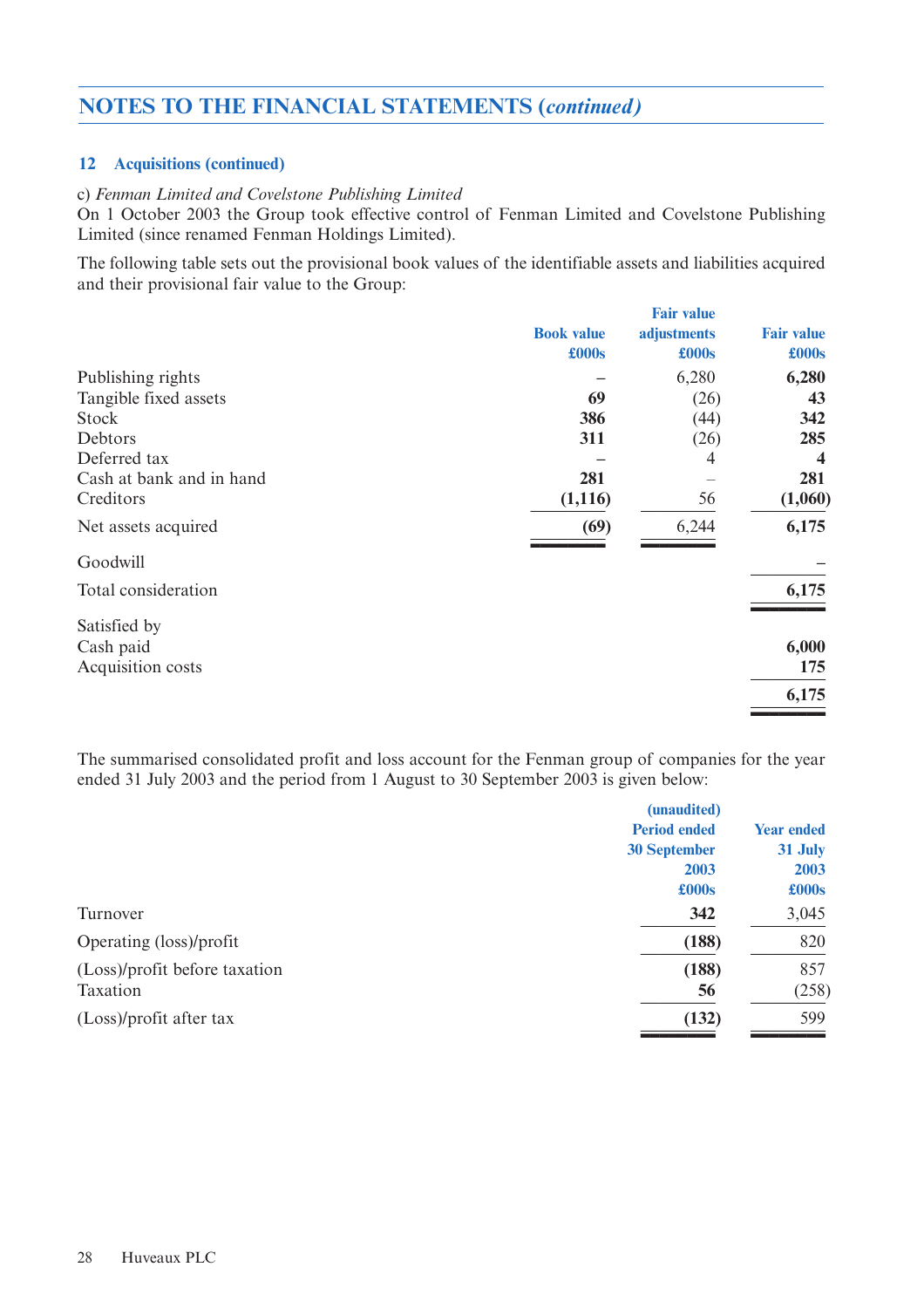#### **13 Intangible fixed assets**

| <b>Group</b>                  | <b>Publishing</b><br>rights |
|-------------------------------|-----------------------------|
|                               | £000s                       |
| Cost and net book value       |                             |
| At 1 January 2003             | 4,950                       |
| Additions                     | 9                           |
| Additions through acquisition | 14,492                      |
| At 31 December 2003           | 19,451                      |
|                               |                             |
| <b>Company</b>                | <b>Publishing</b>           |
|                               | rights<br>£000s             |
| Cost and net book value       |                             |
| At 1 January 2003             | 4,950                       |
| Additions                     | 9                           |
| Additions through acquisition | 6,416                       |
| At 31 December 2003           | 11,375                      |

Additions to publishing rights of £9,000 are sundry costs in respect of the 2002 acquisition of Vacher Dod Publishing.

### **14 Tangible fixed assets**

| <b>Group</b>                  | and buildings<br>$\pounds000s$ | <b>Freehold land Short leasehold</b><br><b>buildings</b><br>$\pounds000s$ | <b>Equipment and</b><br>motor vehicles<br>$\pounds000s$ | <b>Total</b><br>$\pounds000s$ |
|-------------------------------|--------------------------------|---------------------------------------------------------------------------|---------------------------------------------------------|-------------------------------|
| Cost                          |                                |                                                                           |                                                         |                               |
| At 1 January 2003             |                                | 6                                                                         | 140                                                     | 146                           |
| <b>Additions</b>              |                                | 8                                                                         | 223                                                     | 231                           |
| Additions through acquisition | 200                            |                                                                           | 246                                                     | 446                           |
| At 31 December 2003           | 200                            | 14                                                                        | 609                                                     | 823                           |
| Depreciation                  |                                |                                                                           |                                                         |                               |
| At 1 January 2003             |                                | 3                                                                         | 75                                                      | 78                            |
| Charge for the year           | 3                              |                                                                           | 41                                                      | 45                            |
| Additions through acquisition |                                |                                                                           | 185                                                     | 185                           |
| At 31 December 2003           | 3                              | 4                                                                         | 301                                                     | 308                           |
| Net book value                |                                |                                                                           |                                                         |                               |
| At 1 January 2003             |                                | 3                                                                         | 65                                                      | 68                            |
| At 31 December 2003           | 197                            | 10                                                                        | 308                                                     | 515                           |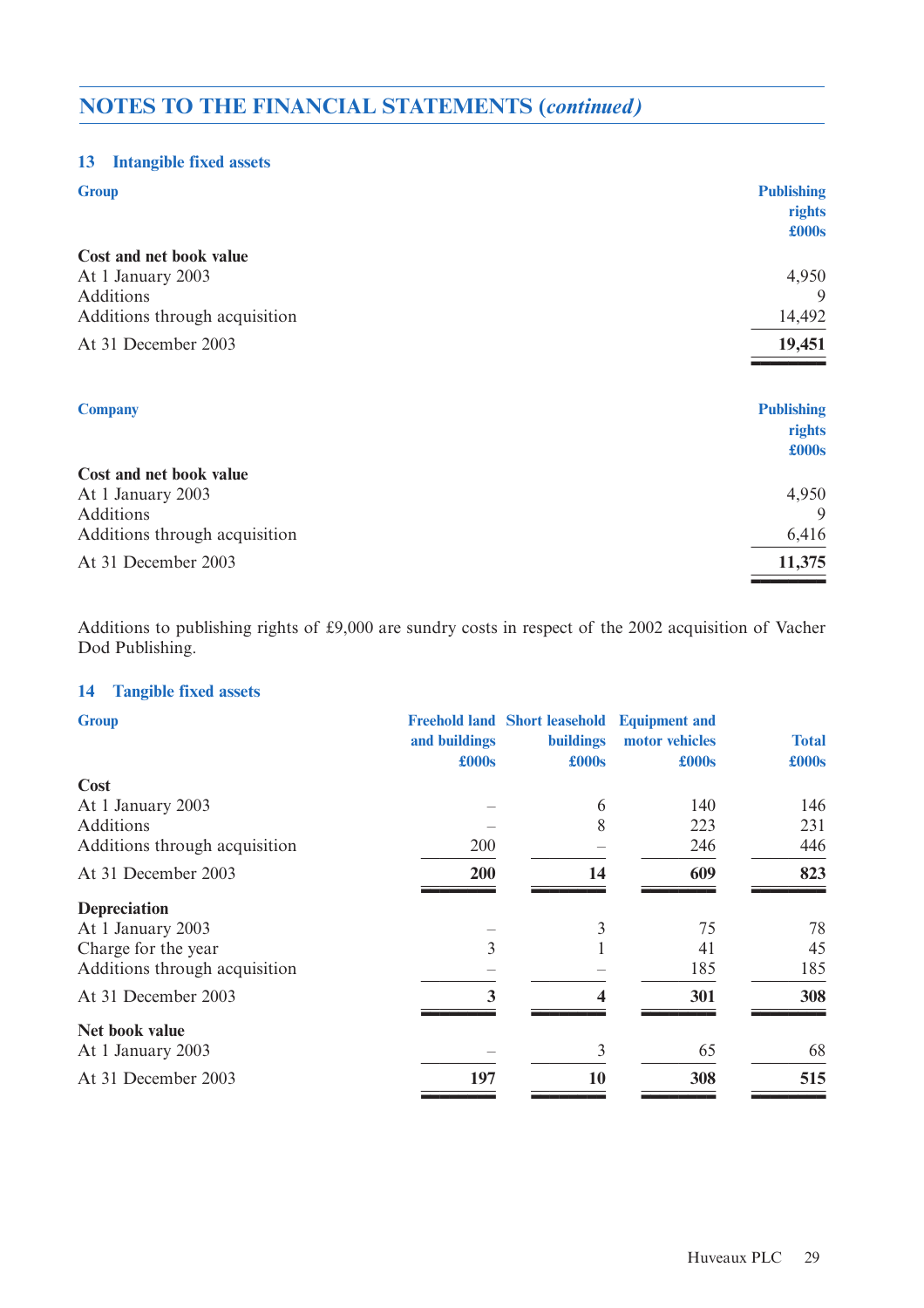#### **14 Tangible fixed assets (continued)**

| <b>Company</b>                | and buildings<br>£000s | <b>Freehold land Short leasehold</b><br><b>buildings</b><br>£000s | <b>Equipment and</b><br>motor vehicles<br>$\pounds000s$ | <b>Total</b><br>$\pounds000s$ |
|-------------------------------|------------------------|-------------------------------------------------------------------|---------------------------------------------------------|-------------------------------|
| Cost                          |                        |                                                                   |                                                         |                               |
| At 1 January 2003             |                        | 6                                                                 | 140                                                     | 146                           |
| <b>Additions</b>              |                        | 8                                                                 | 198                                                     | 206                           |
| Additions through acquisition | 200                    |                                                                   | 8                                                       | 208                           |
| At 31 December 2003           | 200                    | 14                                                                | 346                                                     | 560                           |
| Depreciation                  |                        |                                                                   |                                                         |                               |
| At 1 January 2003             |                        | 3                                                                 | 75                                                      | 78                            |
| Charge for the year           | 3                      |                                                                   | 38                                                      | 42                            |
| Additions through acquisition |                        |                                                                   |                                                         |                               |
| At 31 December 2003           | 3                      | 4                                                                 | 113                                                     | 120                           |
| Net book value                |                        |                                                                   |                                                         |                               |
| At 1 January 2003             |                        | 3                                                                 | 65                                                      | 68                            |
| At 31 December 2003           | 197                    | 10                                                                | 233                                                     | 440                           |

#### **15 Fixed asset investments**

| <b>Subsidiary</b> |
|-------------------|
| undertakings      |
| $\pounds000s$     |
| 376               |
| 7,750             |
| 8,126             |
|                   |

#### **Subsidiary undertakings**

The results of these subsidiaries have been included in the Group accounts as at 31 December 2003:

| <b>Company</b>                                          |                 |     | Activity % Holding Country of registration |
|---------------------------------------------------------|-----------------|-----|--------------------------------------------|
| Vacher Dod Publishing Limited (i)                       | Dormant         | 100 | England and Wales                          |
| VDP Limited (ii)                                        | Dormant         | 100 | <b>England and Wales</b>                   |
| Fenman Holdings Limited                                 | Holding company | 100 | England and Wales                          |
| Fenman Limited (iii)                                    | Publishing      | 100 | England and Wales                          |
| <b>Publications Professionnelles Parlementaires SAS</b> | Publishing      | 100 | France                                     |

- (i) The Company owns the entire issued share capital of Vacher Dod Publishing Limited, which is comprised of: 223,306 Ordinary "A" shares of £1 each: 156,581 Ordinary "B" shares of £1 each; 21,750 Ordinary "C" shares of £1 each; and 178,363 Ordinary "D" shares of £1 each.
- (ii) The Company owns the entire issued share capital of VDP Limited, which is comprised of: 95,950 Ordinary "A" shares of £1 each: 95,950 Ordinary "B" shares of £1 each; and 10,100 Ordinary "C" shares of £1 each.
- (iii) The Company directly owns 50% of the issued share capital of Fenman Limited, with the other 50% being owned by Fenman Holdings Limited, which the Company owns 100%. The Company therefore controls the entire issued share capital of Fenman Limited.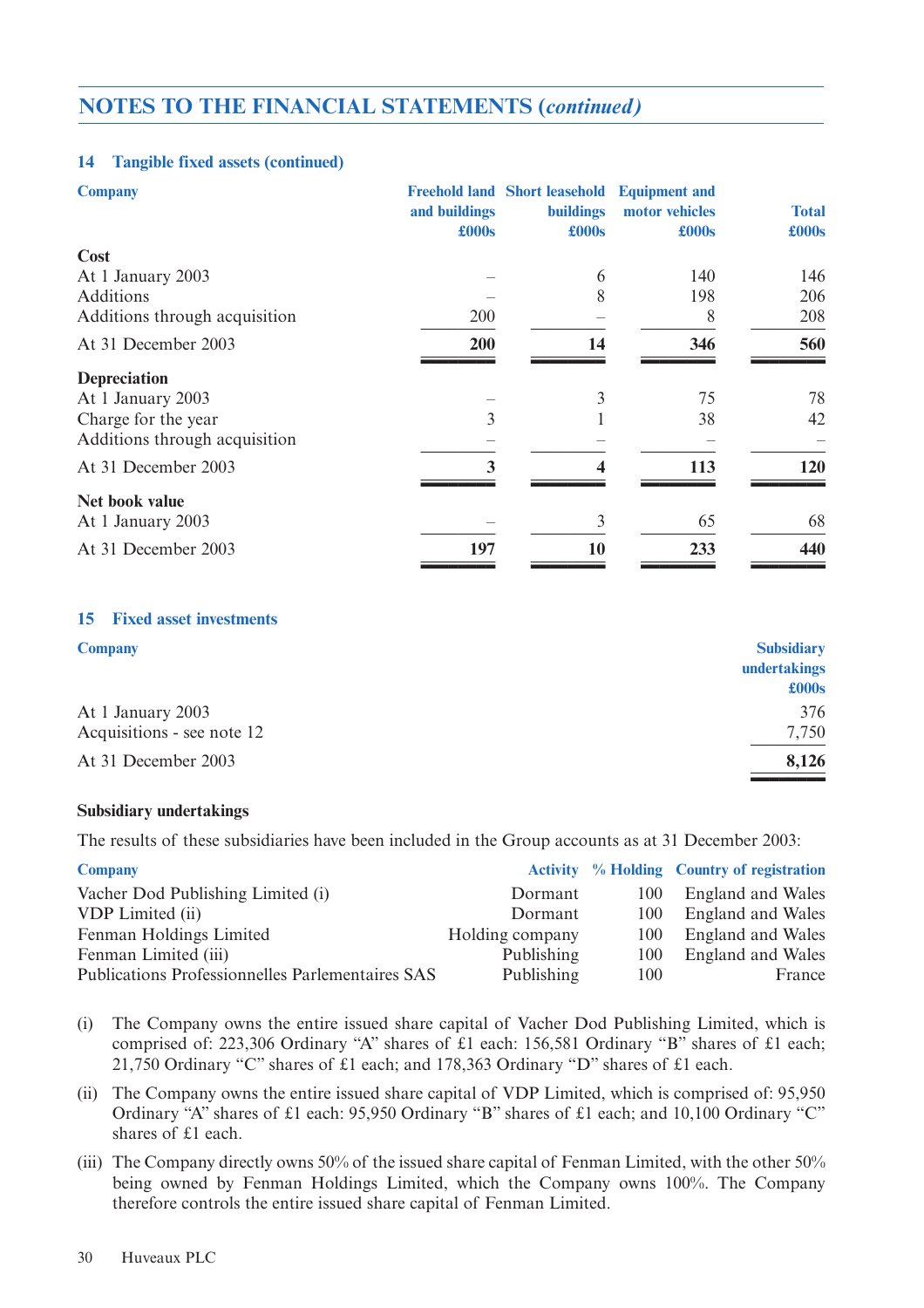#### **16 Stocks**

| 2003         | 2003           | 2002          | 2002           |
|--------------|----------------|---------------|----------------|
| <b>Group</b> | <b>Company</b> | <b>Group</b>  | <b>Company</b> |
| £000s        | £000s          | $\pounds000s$ | £000s          |
| 325          | 31             | 50            | 50             |
| 516          | 350            | 39            | 39             |
| 841          | 381            | 89            | 89             |
|              |                |               |                |
| 2003         | 2003           | 2002          | 2002           |
| <b>Group</b> | <b>Company</b> | <b>Group</b>  | <b>Company</b> |
| £000s        | £000s          | £000s         | £000s          |
| 713          | 453            | 288           | 288            |
| 278          | 197            | 47            | 47             |
|              | 25             | 78            | 78             |
| 162          | 80             | 26            | 26             |
| 1,153        | 755            | 439           | 439            |
|              |                |               |                |

#### **18 Creditors:** Amounts falling due within one year

|                                                   | 2003<br><b>Group</b><br>$\pounds000s$ | 2003<br><b>Company</b><br>£000s | 2002<br><b>Group</b><br>£000s | 2002<br><b>Company</b><br>£000s |
|---------------------------------------------------|---------------------------------------|---------------------------------|-------------------------------|---------------------------------|
| Short term loan                                   | 240                                   |                                 |                               |                                 |
| Trade creditors                                   | 530                                   | 245                             | 160                           | 160                             |
| Other creditors including tax and social security | 997                                   | 484                             |                               |                                 |
| Accruals and deferred income                      | 505                                   | 411                             | 490                           | 490                             |
| Dividend proposed                                 | 629                                   | 629                             | 155                           | 155                             |
|                                                   | 2,901                                 | 1,769                           | 812                           | 812                             |

The short-term loan arose on the acquisition of Fenman Limited and is included in the calculation of net assets acquired as disclosed under note 12. The loan is interest-free and is repayable to one of the vendors before 30 April 2004.

#### **19 Creditors:** Amounts falling due after more than one year

|                 | 2003         | 2003           | 2002                     | 2002           |
|-----------------|--------------|----------------|--------------------------|----------------|
|                 | <b>Group</b> | <b>Company</b> | <b>Group</b>             | <b>Company</b> |
|                 | £000s        | £000s          | £000s                    | $\pounds000s$  |
| Other creditors | 1,162        | 1,476          | $\overline{\phantom{a}}$ | 376            |

Amounts shown here include £1,100,000 of deferred consideration payable in relation to the acquisition of Lonsdale SRG, as described under note 12. For the Company, amounts include £376,000 (2002: £376,000) in respect of an intercompany loan.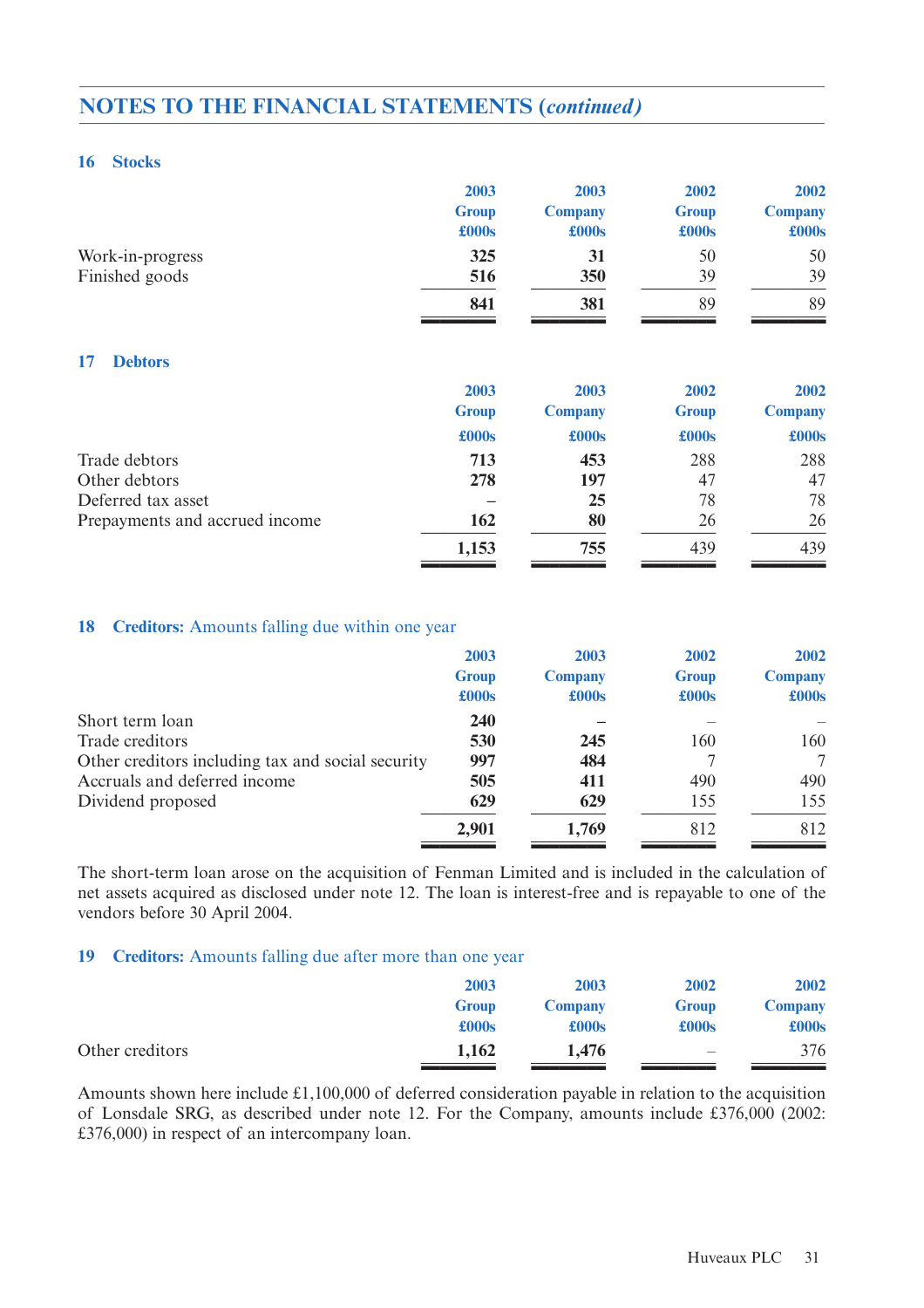#### **20 Provisions for liabilities and charges**

|                                                    | 2003<br><b>Group</b><br>£000s | 2003<br><b>Company</b><br>£000s | 2002<br><b>Group</b><br>£000s | 2002<br><b>Company</b><br>£000s |
|----------------------------------------------------|-------------------------------|---------------------------------|-------------------------------|---------------------------------|
| Deferred tax assets – see note $17$                |                               | (25)                            | (78)                          | (78)                            |
| Deferred tax liability                             | 22                            |                                 |                               |                                 |
| The elements of deferred tax are as follows:       |                               |                                 |                               |                                 |
|                                                    | 2003<br><b>Group</b><br>£000s | 2003<br><b>Company</b><br>£000s | 2002<br><b>Group</b><br>£000s | 2002<br><b>Company</b><br>£000s |
| Accelerated capital allowances                     | 136                           | 77                              | 8                             | 8                               |
| Change in effective tax rate from $19\%$ to $30\%$ | 44                            | 44                              |                               |                                 |
|                                                    | 180                           | 121                             | 8                             | 8                               |
| Tax losses carried forward                         | (30)                          | (30)                            | (86)                          | (86)                            |
| Change in effective tax rate from $19\%$ to $30\%$ | (50)                          | (50)                            |                               |                                 |
|                                                    | (80)                          | (80)                            | (86)                          | (86)                            |
| Undiscounted net deferred tax                      |                               |                                 |                               |                                 |
| liability/(asset)                                  | 100                           | 41                              | (78)                          | (78)                            |
| Effect of discounting                              | (78)                          | (66)                            |                               |                                 |
| Discounted net deferred tax liability/(asset)      | 22                            | (25)                            | (78)                          | (78)                            |

Movements in deferred tax for the year are set out below:

|                                                           | £000s |
|-----------------------------------------------------------|-------|
| Asset at 1 January 2003                                   | (78)  |
| Assets acquired during the year                           | (104) |
| Charge to the profit and loss account                     | 204   |
| Discounted net deferred tax liability at 31 December 2003 |       |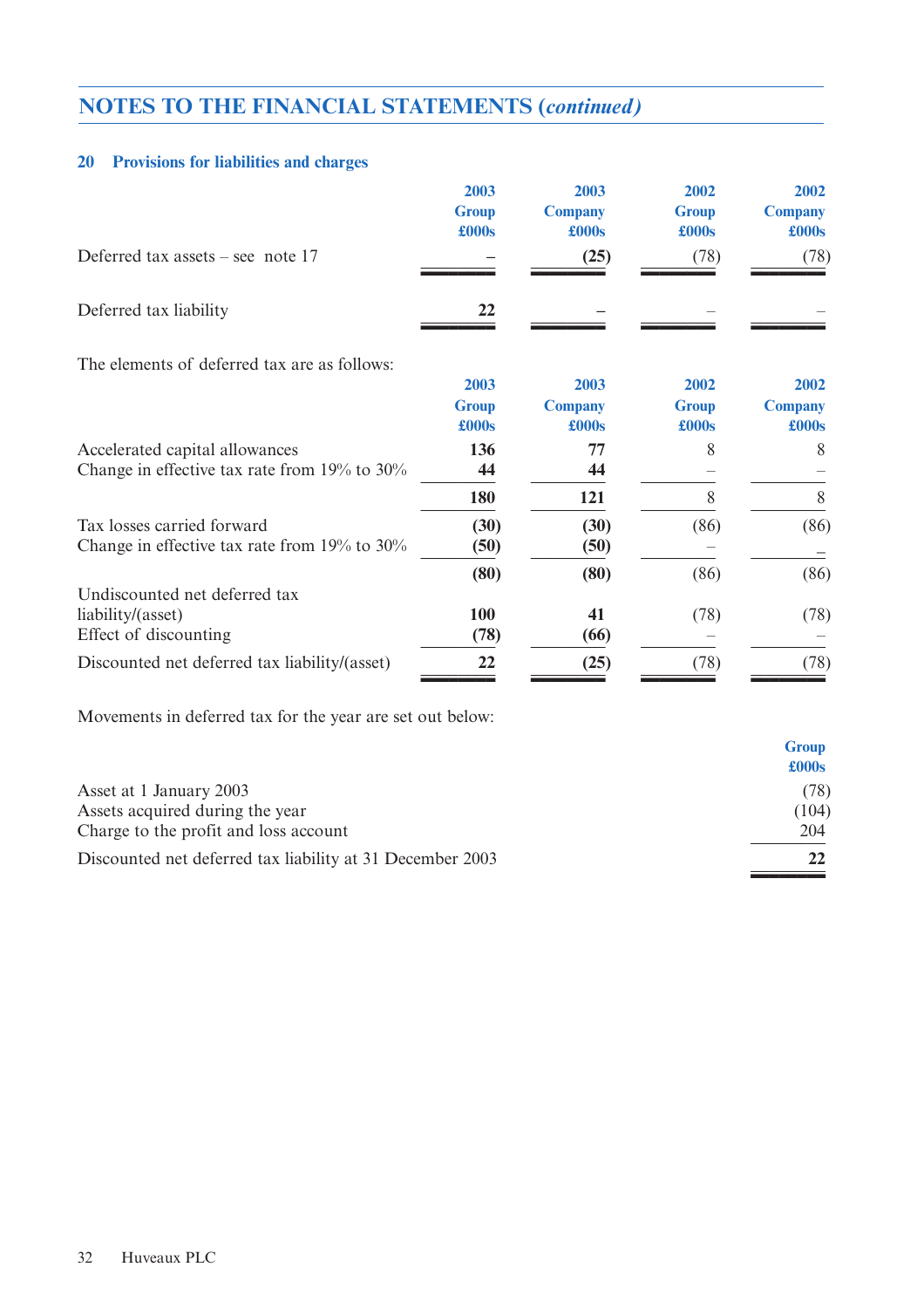#### **21 Called-up share capital**

|                                                                    | 2003   | 2002  |
|--------------------------------------------------------------------|--------|-------|
|                                                                    | £000s  | £000s |
| Authorised:                                                        |        |       |
| Equity: 120,000,000 (2002: 30,000,000) ordinary shares of 10p each | 12,000 | 3,000 |
| Allotted, called-up and fully paid:                                |        |       |
| Equity: 71,464,730 (2002: 20,661,909) ordinary shares of 10p each  | 7,146  | 2,066 |
| Allotted, called-up, not issued:                                   |        |       |
| Equity: $1,142,857$ (2002: nil) ordinary shares of 10p each,       |        |       |
| to be issued at 35p                                                | 400    |       |
|                                                                    |        |       |

During the year the Company issued 50,802,821 ordinary shares of 10p each for consideration of £5,080,000 and share premium of £9,683,000 net of expenses, as disclosed under note 22.

Shares to be issued of £400,000 relates to the settlement of contingent consideration in relation to the acquisition of Lonsdale SRG as explained under note 12.

#### **22 Share premium and reserves**

|                                        | <b>Share</b>     |                                 | <b>Merger</b> Profit and loss |
|----------------------------------------|------------------|---------------------------------|-------------------------------|
|                                        | premium<br>£000s | <b>reserve</b><br>$\pounds000s$ | account<br>£000s              |
|                                        |                  |                                 |                               |
| At 1 January 2003                      | 3,883            |                                 | 146                           |
| Retained profit for the year           |                  |                                 | 326                           |
| Currency translation differences       |                  |                                 |                               |
| Transfer                               | (409)            | 409                             |                               |
| Premium on share issues, less expenses | 9,683            |                                 |                               |
| At 31 December 2003                    | 13,157           | 409                             | 473                           |
|                                        |                  |                                 |                               |

A transfer of £409,000 has been made from the share premium to a merger reserve. This has been made in relation to an acquisition in the prior year in accordance with Section 131, Companies Act 1985.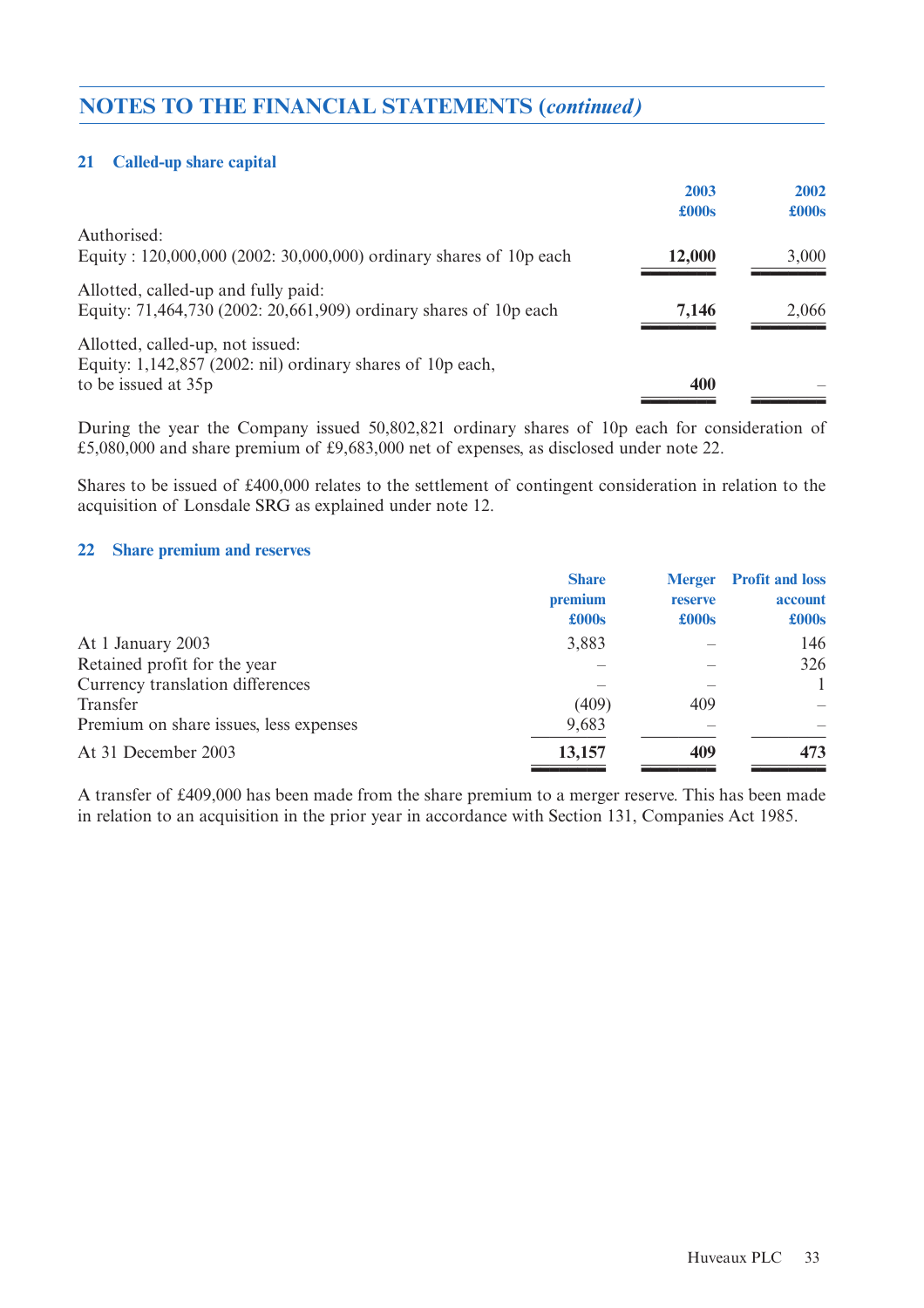#### **23 Commitments**

Annual commitments under non-cancellable leases are as follows:

| 2003             | 2003         | 2002             | 2002         |
|------------------|--------------|------------------|--------------|
| <b>Land and</b>  | <b>Other</b> | <b>Land and</b>  | <b>Other</b> |
| <b>buildings</b> |              | <b>buildings</b> |              |
| £000s            | £000s        | £000s            | £000s        |
|                  |              |                  |              |
| 148              |              | 48               |              |
| 159              | 16           | 73               |              |
|                  |              |                  |              |
| 307              | 20           | 121              |              |
|                  |              |                  |              |
|                  |              |                  |              |
| 88               |              | 48               |              |
| 99               | 5            | 73               |              |
|                  |              |                  |              |
| 187              | 6            | 121              |              |
|                  |              |                  |              |

#### **24 Financial instruments**

The Group's financial instruments comprise cash at bank and in hand, consideration for acquisitions and various items such as trade debtors and creditors that arise as a result of normal operations. The Group does not enter into complex derivative transactions and does not trade in financial instruments. As permitted by FRS 13: "Derivatives and other financial instruments: disclosure" short-term debtors and creditors have been excluded from all financial instrument disclosures. The fair value of financial assets and liabilities is the same as the carrying amount as at 31 December 2003.

The Group's financial assets at 31 December 2003 comprise sterling and Euro deposits and current accounts. £175,000 (2002: nil) of the Group's cash was denominated in Euros at 31 December 2003. The balance of cash is held in sterling accounts. Cash at bank and in hand includes a £1,000,000 (2002: nil) term deposit at a weighted average interest of 3.6% and £2,710,000 (2002: £1,361,000) at a weighted average interest of 3.5%.

The financial liabilities on which no interest is paid are a loan of £240,000 (2002: nil) as disclosed under note 18 and deferred consideration of £1,400,000 (2002: nil) as disclosed under notes 18 and 19.

#### **25 Reconciliation of operating profit to cash inflow/(outflow) from operating activities**

|                                                     | 2003  | 2002          |
|-----------------------------------------------------|-------|---------------|
|                                                     | £000s | $\pounds000s$ |
| Operating profit                                    | 1,109 | 285           |
| Depreciation and amortisation                       | 45    | 10            |
| Increase in stocks                                  | (106) | (75)          |
| Increase in debtors                                 | (258) | (132)         |
| Decrease in creditors                               | (631) | (268)         |
| Net cash inflow/(outflow) from operating activities | 159   | (180)         |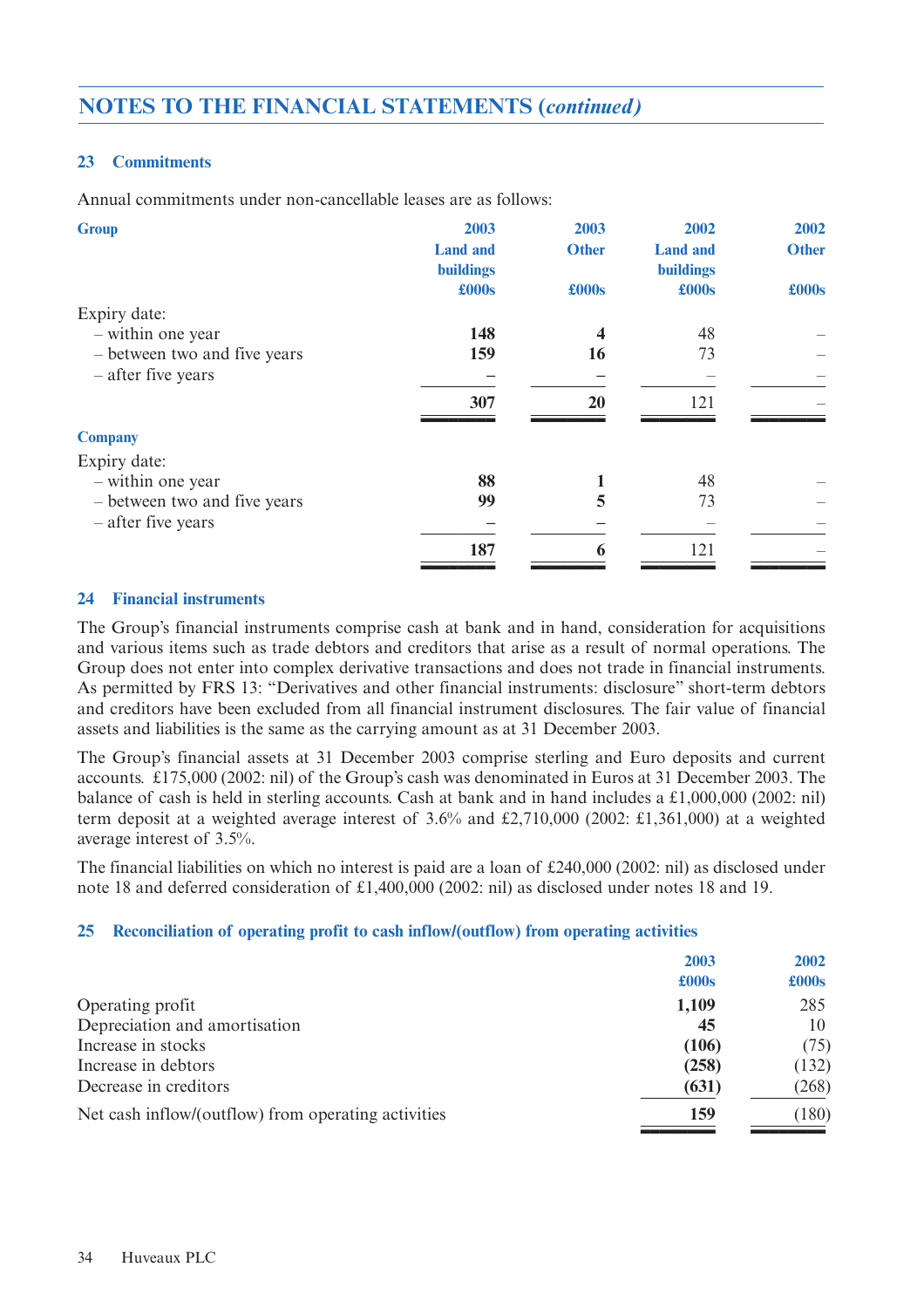#### **26 Analysis and reconciliation of net funds**

|                           | <b>Cash at bank</b> | <b>Short-term</b> | <b>Total net</b> |
|---------------------------|---------------------|-------------------|------------------|
|                           | and in hand         | loan              | <b>funds</b>     |
|                           | £000s               | $\pounds000s$     | $\pounds000s$    |
| As at 1 January 2003      | 1,361               |                   | 1,361            |
| Cash flow during the year | 2,349               | (240)             | 2,109            |
| As at 31 December 2003    | 3,710               | (240)             | 3,470            |

The cash flow and ending balance of cash includes amounts in respect of restricted cash of £1,000,000 which is held to guarantee deferred consideration guarantees in respect of the Lonsdale SRG acquisition.

#### **27 Post balance sheet events**

A payment of £300,000 of deferred consideration in respect of the Lonsdale SRG acquisition was paid subsequent to the balance sheet date, as explained under note 12.

On 8 March 2004 the Company announced the acquisition of Public Affairs Newsletter for £750,000 cash, payable upon completion.

#### **28 Related party disclosures**

Payments of £10,000 (2002: £7,500) were made by the Company for financial services to Clarke & Co, of which John Clarke is a partner.

Payments of £41,667 (2002: nil) were made by the Company for management services to Dalesman Publishing Company Limited, of which Timothy and Christina Benn are directors.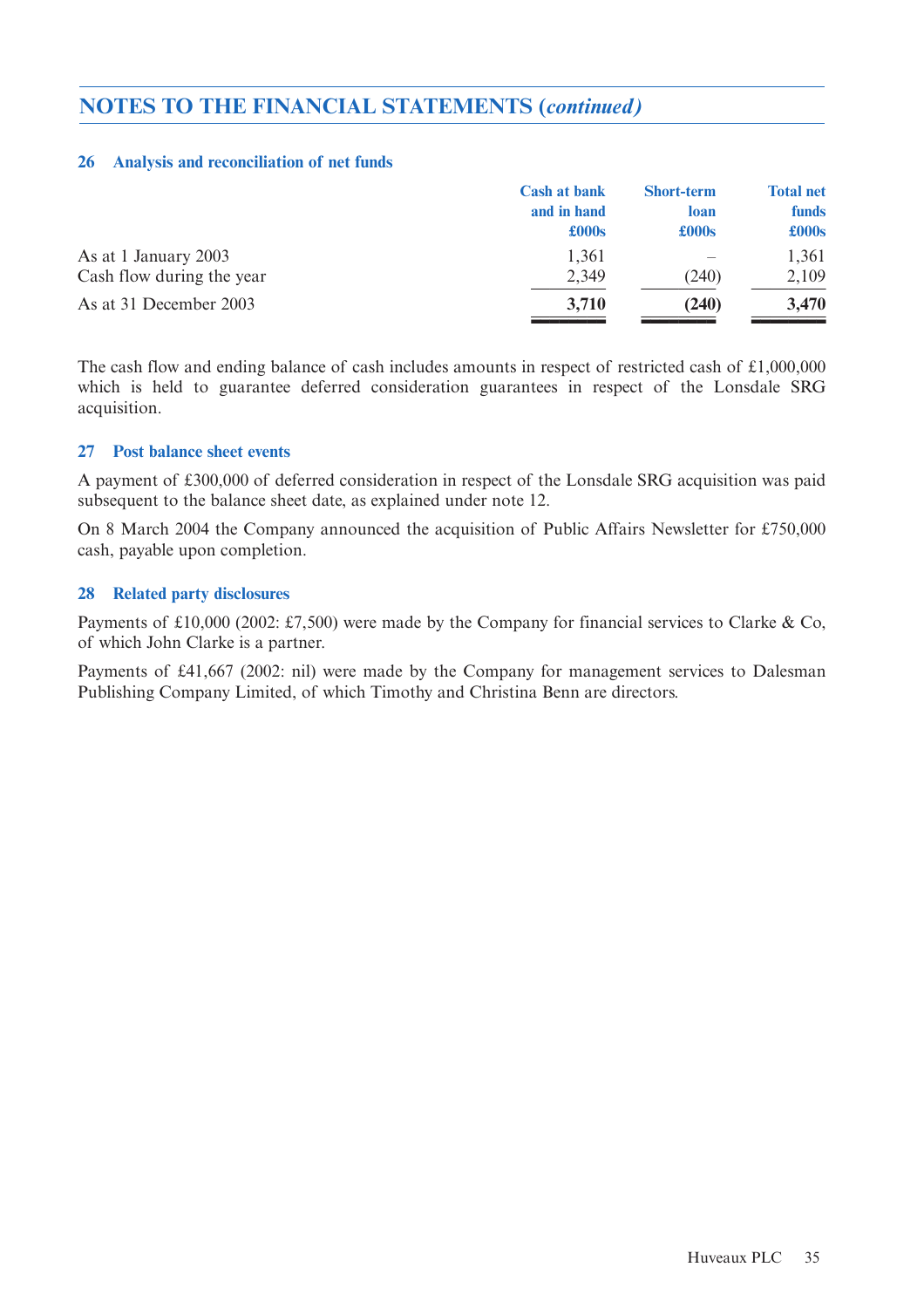### **NOTICE OF ANNUAL GENERAL MEETING**

Notice is hereby given that the Annual General Meeting of Huveaux PLC will be held at 4 Grosvenor Place, London, SW1X 7DL, at 11.00a.m. on 6 April 2004, for the following purposes:

#### **Ordinary Business**

- 1 To receive and adopt the Financial Statements for the year ended 31 December 2003, together with the Reports of the Directors and the Auditors thereon.
- 2 To declare a final dividend for the year ended 31 December 2003 of 0.88 pence per share payable on 7 April 2004 to shareholders on the register of members of the Company on 19 March 2004.
- 3 To re-appoint Mr David Horne, who has been appointed since the last AGM and retires in accordance with the Company's Articles of Association, as a Director of the Company.
- 4 To re-appoint Ms Christina Benn, who retires by rotation in accordance with the Company's Articles of Association, as a Director of the Company.
- 5 To re-appoint KPMG Audit Plc as Auditors to the Company, to hold office until the conclusion of the next general meeting at which accounts are laid before the Company.
- 6 To authorise the Directors to determine the remuneration of the Auditors.

To transact any other ordinary business of the Company.

#### **Special Business**

As special business, to consider and if thought fit pass the following resolutions which will be proposed, as to resolutions 7, 10 and 11 as ordinary resolutions and, as to resolutions 8 and 9, as special resolutions:

- 7 That the Directors be generally and unconditionally authorised pursuant to section 80 of the Companies Act 1985 ("the Act") to allot relevant securities (as defined by section 80(2) of the Act) up to a maximum aggregate nominal value of £2,382,200, such authority to be in place of any unutilised existing like authority and to expire at the conclusion of the next Annual General Meeting of the Company or the date falling 15 months from the date on which this Resolution is passed, whichever is the earlier provided always that the Company may prior to such date make an offer or agreement which would or might require relevant securities to be allotted after such expiry and the Directors may allot relevant securities in pursuance of such offer or agreement as if this authority has not expired.
- 8 That conditional upon the passing of Resolution 7 above and pursuant to the provisions of section 95 of the Act, the Directors be generally and unconditionally authorised to allot equity securities (as defined in section 94 of the Act) for cash pursuant to the authority conferred in Resolution 7 above and to sell relevant shares (as defined in section 94 of the Act) held by the Company as treasury shares (as defined in section 162A of the Act) for cash as if section 89(1) of the Act did not apply to any such allotment or sale provided that such power is limited to the allotment of equity securities and the sale of treasury shares:
	- (a) in connection with an offer by way of rights or other pre-emptive offer to the holders of shares in the Company and other persons entitled to participate therein in proportion (as nearly as practicable) to their respective holdings, subject to such exclusions or other arrangements as the Directors may consider necessary or expedient to deal with fractional entitlements or legal or practical problems under the laws of any territory or the regulations or requirements of any regulatory authority or any stock exchange in any territory; and
	- (b) otherwise than pursuant to (a) above up to a maximum aggregate nominal value of £357,400.

and such power shall expire at the conclusion of the next Annual General Meeting of the Company or the date falling 15 months from the date on which this Resolution is passed, whichever is earlier, provided always that the Company may prior to the expiration of this power make an offer or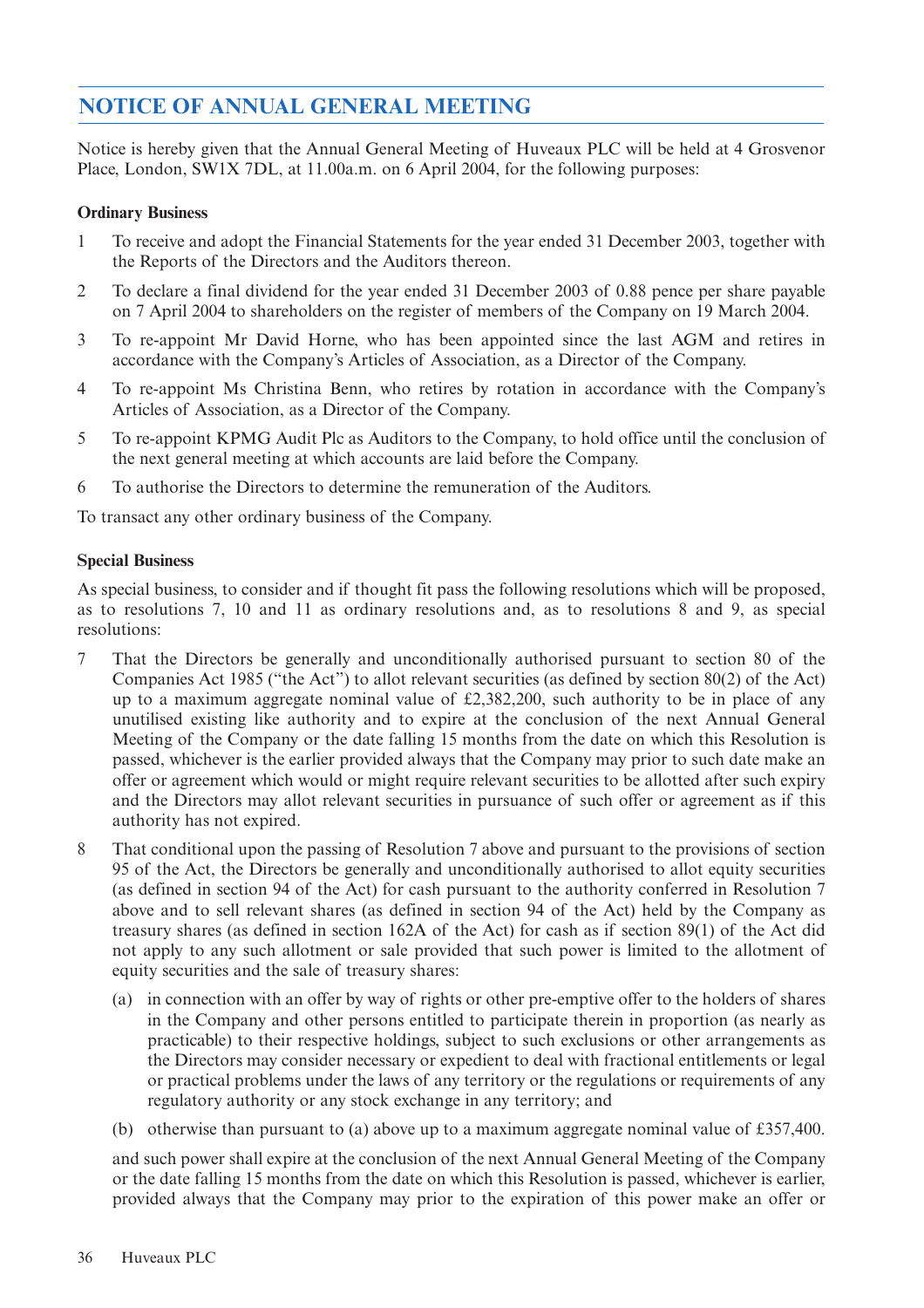### **NOTICE OF ANNUAL GENERAL MEETING (***continued)*

agreement which would or might require equity securities to be allotted or treasury shares to be sold after such expiry and the Directors may allot equity securities or sell treasury shares in pursuance of such offer or agreement as if this power had not expired.

- 9 That the Company be generally and unconditionally authorised pursuant to section 166 of the Act to make market purchases (within the meaning of section 163 of the Act) of up to 3,574,000 Ordinary Shares of 10p each in the capital of the Company on such terms and in such manner as the Directors of the Company may from time to time determine, provided that:
	- (a) the minimum price which the Company may pay for each Ordinary Share (exclusive of expenses) is the nominal value of each such share;
	- (b) the maximum price (excluding expenses) which the Company may pay for each Ordinary Share is 5% above the average of the middle-market quotation for Ordinary Shares, based upon the London Stock Exchange Daily Official List, for the five business days immediately before the day on which the Company agrees to purchase the Ordinary Shares; and
	- (c) the authority conferred shall expire at the conclusion of the next Annual General Meeting of the Company or the date falling 18 months from the date on which this Resolution is passed, whichever is the earlier, provided always that the Company may before such expiry make a contract to purchase its own shares which would or might be executed wholly or partly after such expiry, and the Company may make a purchase of its own shares in pursuance of such contract as if the authority hereby conferred had not expired.
- 10 That the Huveaux PLC SAYE Scheme ("the SAYE Scheme"), to be constituted by the rules produced in draft to this meeting and for the purpose of identification initialled by the Chairman thereof, the principal terms of which are summarised in a letter addressed to shareholders of the Company dated 5 March 2004, is hereby approved and adopted and the Directors are hereby authorised to modify the said rules in such manner as shall be necessary to secure or maintain the approval of the Board of Inland Revenue and do all acts and things necessary to carry the SAYE Scheme into effect.
- 11 That the Huveaux PLC Executive Scheme (the "Executive Scheme"), to be constituted by the rules produced in draft to this meeting and for the purpose of identification initialled by the Chairman thereof, the principal terms of which are summarised in a letter addressed to shareholders of the Company dated 5 March 2004, is hereby approved and adopted and the Directors are hereby authorised to do all acts and things necessary to carry the Executive Scheme into effect.

By Order of the Board.

#### **David B Horne**

*Secretary*

5 March 2004 Registered Office: 4 Grosvenor Place, London SW1X 7DL

Notes:

- 1. Any member entitled to attend and vote at the Annual General Meeting is entitled to appoint one or more proxies (who need not be a member of the Company) to attend and, on a poll, to vote instead of the member. Completion and return of a form of proxy will not preclude a member from attending and voting at the meeting in person, should he subsequently decide to do so.
- 2. In order to be valid, any form of proxy and power of attorney or other authority under which it is signed, or a notarially certified or office copy of such power or authority, must reach the Company's Registrars, Lloyds TSB Registrars, The Causeway, Worthing, West Sussex BN99 6ZL not less than 48 hours before the time of the meeting or of any adjournment of the meeting.
- 3. As permitted by Regulation 41 of the Uncertificated Securities Regulations 2001, shareholders who hold shares in uncertificated form must be entered on the Company's share register at 6:00pm on 4 April 2004 in order to be entitled to attend and vote at the Annual General Meeting. Such shareholders may only cast votes in respect of shares held at such time. Changes to entries on the relevant register after that time shall be disregarded in determining the rights of any person to attend or vote at the meeting.
- 4. Copies of the draft rules of the SAYE Scheme and the Executive Scheme will be available for inspection during normal business hours on any weekday (Saturdays and public holidays excepted) from the date of despatch of this letter at the offices of Eversheds LLP, Senator House, 85 Queen Victoria Street, London EC4V 4JL until the close of the Annual General Meeting and also at the Company's registered office for at least 15 minutes prior to and during the meeting.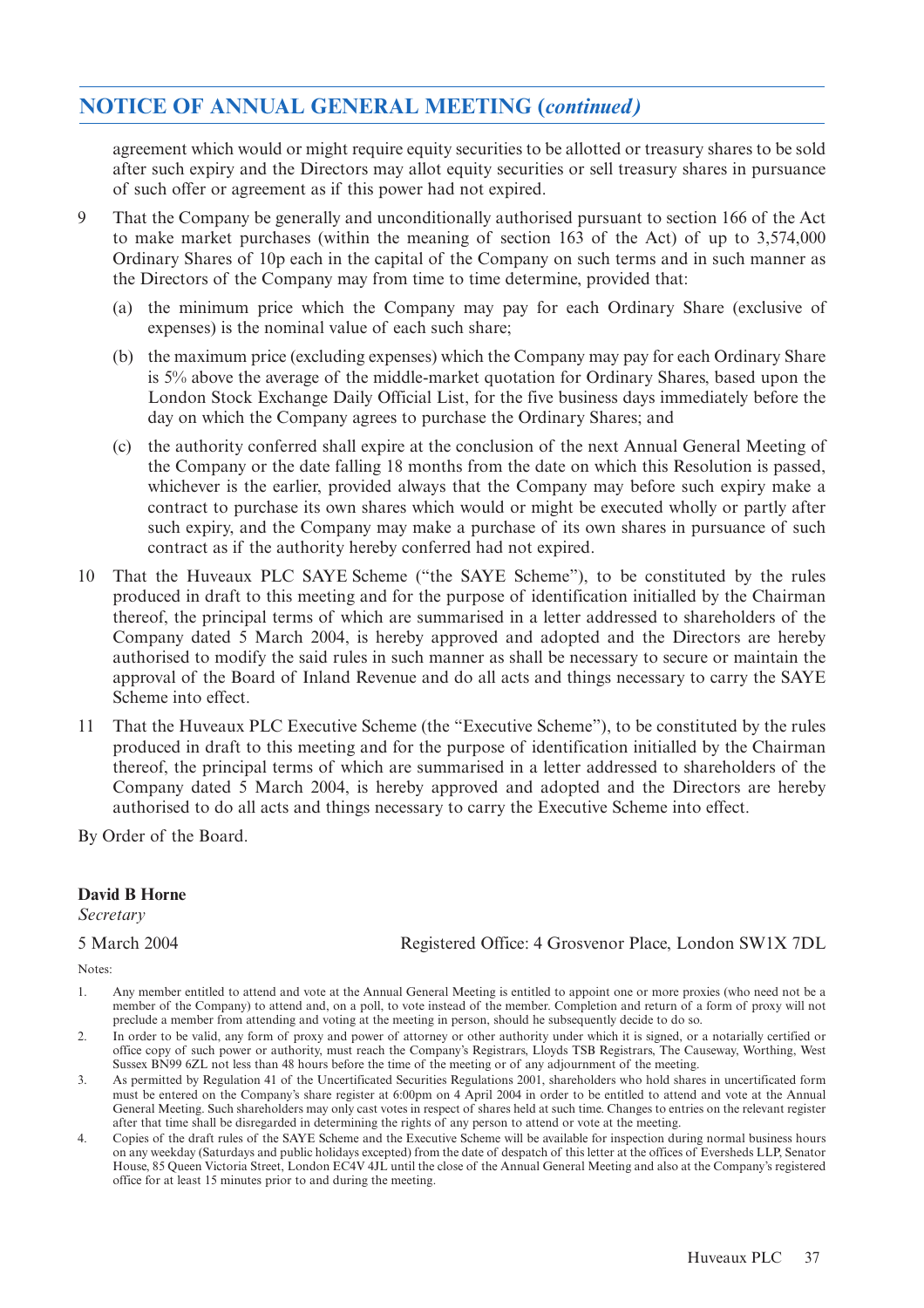### **CORPORATE DIRECTORY**

#### **Company Secretary & Registered Office Huveaux PLC** 4 Grosvenor Place London SW1X 7DL www.huveauxplc.com **Secretary: David B Horne** Tel: 020 7245 0270

#### **Vacher Dod Publishing**  1 Douglas Street London SW1P 4PA www.dodonline.com www.vacherdod.com **Managing Director: Maria Farmery** Tel: 020 7828 7256

**Lonsdale Revision Guides** P.O. Box 7 Kirkby Lonsdale Lancashire, LA6 2GD www.lonsdalesrg.co.uk **Managing Director: Paul Wharton** Tel: 01524 272413

**Le Trombinoscope** Publications Professionnelles Parlementaires SAS 38-48 Rue Victor Hugo 92532 Levallois Perret Cedex FRANCE www.trombinoscope.com **Managing Director: Jean-Marie Simon** Tel:  $+33$  1 41 40 23 41

> **Fenman Limited** Clive House, The Business Park, Ely, Cambridgeshire, CB7 4EH www.trainingjournal.co.uk www.ukhrd.com www.fenman.co.uk **Managing Director: Sarah Perito** Tel: 01353 665533